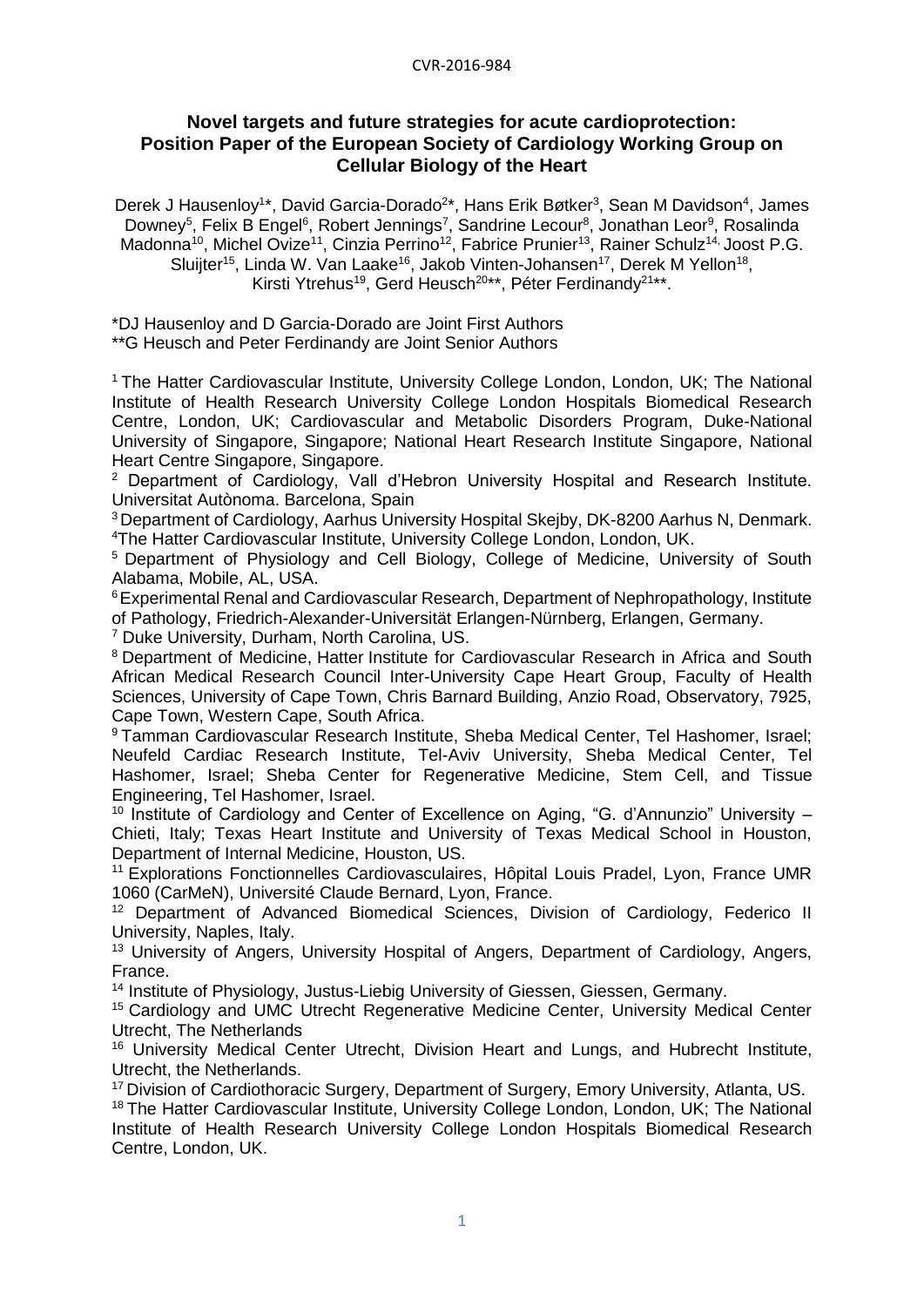<sup>19</sup> Cardiovascular Research Group, Department of Medical Biology, UiT The Arctic University of Norway, Tromsø, Norway.

<sup>20</sup> Institute for Pathophysiology, West-German Heart and Vascular Center, University Hospital Essen, Essen, Germany.

<sup>21</sup> Department of Pharmacology and Pharmacotherapy, Semmelweis University, Budapest, Hungary; Pharmahungary Group, Szeged, Hungary.

## **Joint Corresponding authors:**

## **Professor Derek Hausenloy**

Cardiovascular and Metabolic Disorders Program, Duke-National University of Singapore, 8 College Road, Singapore 169857. Tel +65 66015121/65166719 Email derek.hausenloy@duke-nus.edu.sg

## **Professor Peter Ferdinandy**

Department of Pharmacology and Pharmacotherapy, Semmelweis University, Budapest, Hungary. Email peter.ferdinandy@pharmahungary.com

## **DISCLOSURES**

DGD served as consultant to Neurovive Pharmaceuticals.

HEB is shareholder of CellAegis Inc.

MO was a consultant for Neurovive Pharmaceuticals.

FP received a grant from Bayer and Servier, and lecture honoraria from Novartis, Servier

and MSD.

RS served as consultant AMGEN, Servier, Sanofi, Recordatti

GH served as a consultant to Servier.

PF is a founder and CEO of Pharmahungary, a group of R&D companies.

All other authors have no relevant disclosures.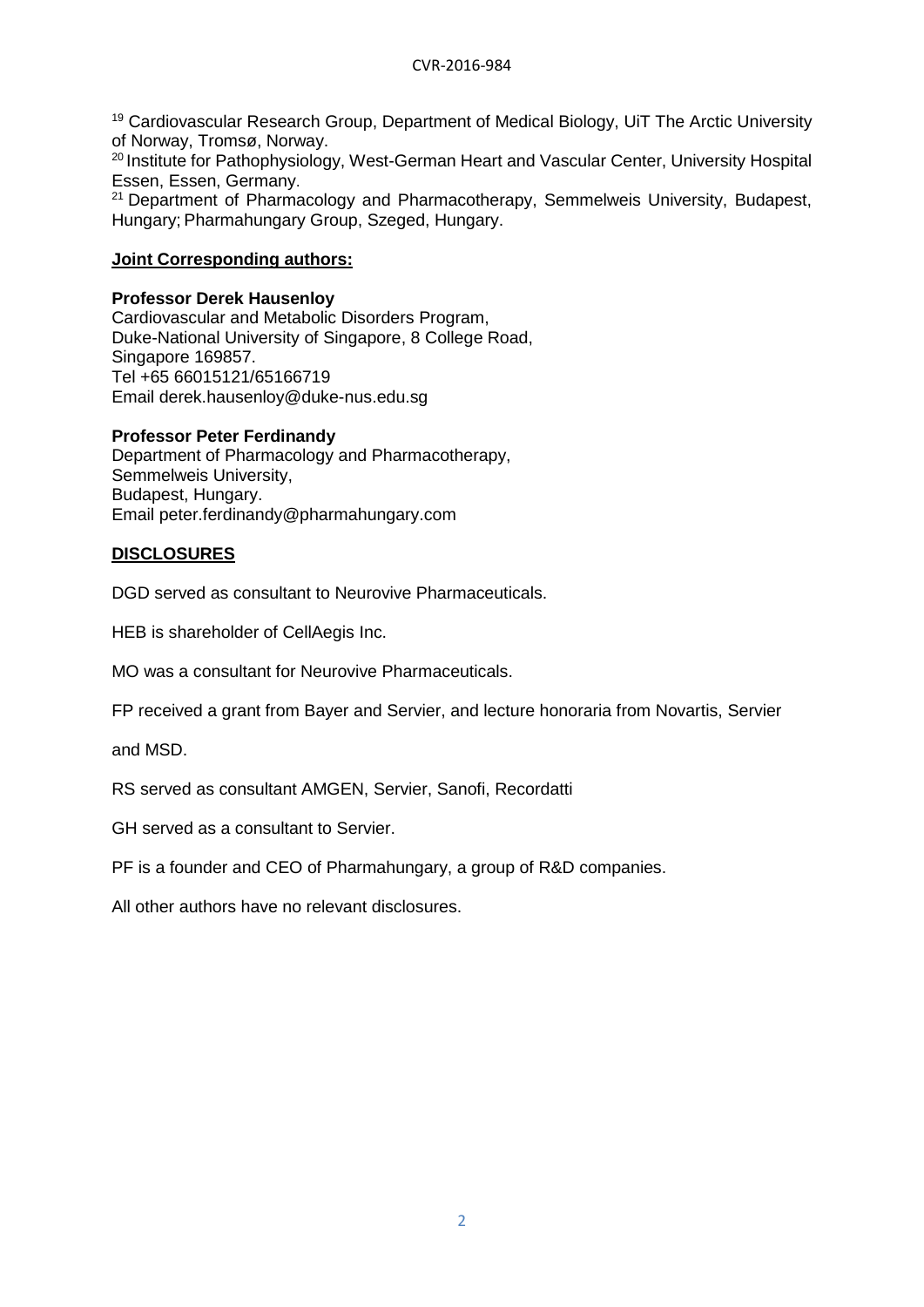### **Abstract**

Ischaemic heart disease and the heart failure that often results, remain the leading causes of death and disability in Europe and worldwide. As such, in order to prevent heart failure and improve clinical outcomes in patients presenting with an acute ST-segment elevation myocardial infarction and patients undergoing coronary artery bypass graft surgery, novel therapies are required to protect the heart against the detrimental effects of acute ischaemia/reperfusion injury. During the last three decades, a wide variety of ischaemic conditioning strategies and pharmacological treatments have been tested in the clinic – however, their translation from experimental to clinical studies for improving patient outcomes has been both challenging and disappointing. Therefore, in this Position Paper of the European Society of Cardiology Working Group on Cellular Biology of the Heart, we critically analyse the current state of ischaemic conditioning in both the experimental and clinical settings, provide recommendations for improving its translation into the clinical setting, and highlight novel therapeutic targets and new treatment strategies for reducing acute myocardial ischaemia/reperfusion injury.

**Keywords:** Cardioprotection, Ischaemia, Reperfusion, Myocardial Infarction, Ischaemic conditioning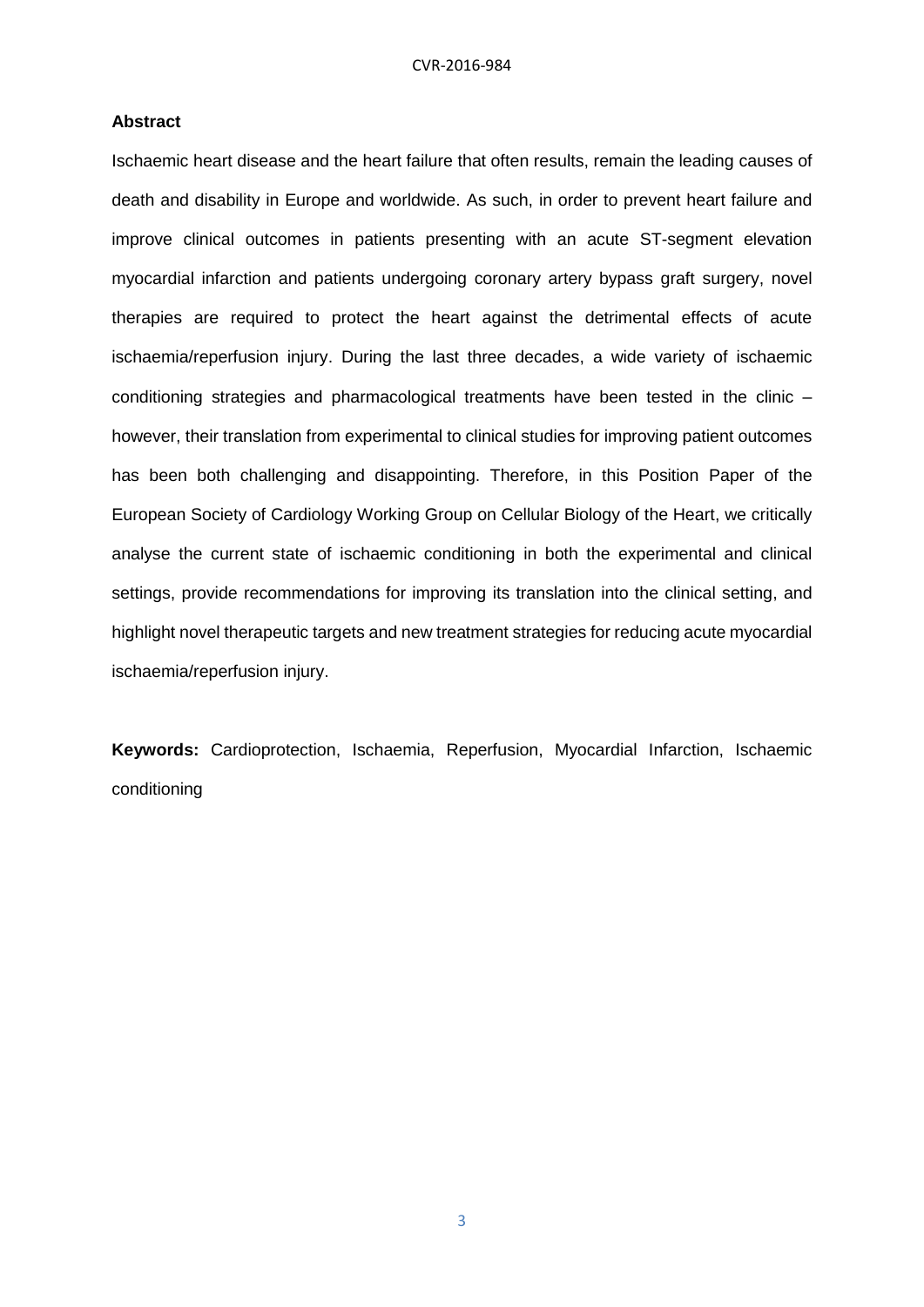## **1. The need for novel cardioprotective therapies**

Although recent advances in treatment have improved survival in patients presenting with an acute myocardial infarction (AMI)<sup>1</sup>, the number of patients going on to develop heart failure, a medical condition which exerts a huge global burden on healthcare and economic resources, has increased<sup>2, 3</sup>. Despite timely reperfusion with primary percutaneous coronary intervention (PPCI), mortality and morbidity following ST-segment elevation myocardial infarction (STEMI) remain significant, with 7% death and 22% heart failure hospitalisation at one year in patients presenting with an anterior STEMI<sup>4</sup>. For STEMI patients presenting with cardiogenic shock (about 10%), in-hospital mortality has been reported to be as high as 34%<sup>5</sup>. Furthermore, in developing countries, where ischaemic heart disease (IHD) is on the rise and treatment of AMI patients is not optimal, both mortality and morbidity rates also remain high.

Changes in patient demographics have meant that older and sicker patients with increasing co-morbidities (diabetes, LV hypertrophy, renal failure) are undergoing coronary artery bypass graft (CABG) surgery, often with concomitant valve and/or aortic surgery, increasing the risk of peri-operative myocardial injury (PMI) and CABG-related myocardial infarction and worsening clinical outcomes<sup>6</sup>. A recent study from the UK reported a 28% rate of major adverse cardiac and cerebral events at one year following CABG plus or minus valve surgery (cardiovascular death, non-fatal myocardial infarction, coronary revascularization, and stroke at 12 months)<sup>7</sup>.

As such, novel cardioprotective strategies are still required to attenuate the detrimental effects of acute myocardial ischaemia/reperfusion injury (IRI), so as to prevent adverse left ventricular (LV) remodelling<sup>8</sup>, and reduce heart failure in patients with IHD. Interestingly, a recent UK cost-effectiveness analysis has demonstrated that a hypothetical cardioprotective agent capable of reducing myocardial infarct (MI) size, preventing heart failure and reducing mortality in anterior STEMI patients treated by PPCI, would be very cost-effective<sup>9</sup>.

In this regard, the discovery, in 1986, that subjecting the heart to brief non-lethal cycles of ischaemia and reperfusion prior to a lethal episode of acute IRI dramatically reduced MI size, a phenomenon termed 'ischaemic preconditioning' (IPC)<sup>10</sup>, has provided a powerful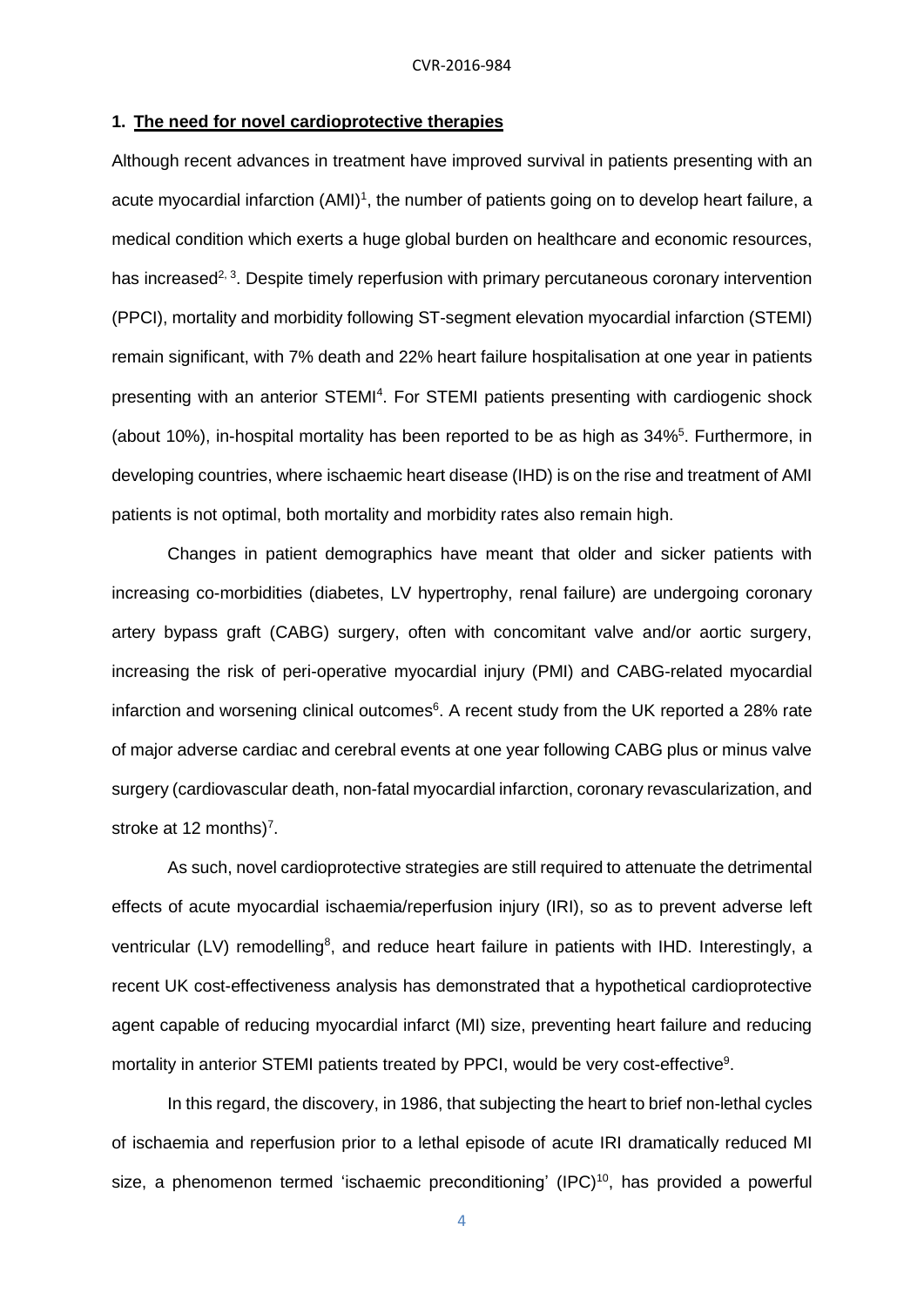#### CVR-2016-984

endogenous strategy for cardioprotection. It has evolved from ischaemic preconditioning (classical and delayed, both of which are limited in their clinical application as they are invasive and need to be applied prior to ischaemia)<sup>10-12</sup>, to ischaemic postconditioning (IPost)<sup>13, 14</sup> (which allows the intervention to be applied at the time of reperfusion, but is still invasive), to remote ischaemic conditioning (RIC)<sup>15</sup> (which has allowed the intervention to be applied noninvasively to the arm or leg, even during ongoing myocardial ischaemia and at reperfusion), making it more clinically applicable.

Although 30 years of research on ischaemic conditioning have provided important insights into the complex intracellular signalling pathways underlying cytoprotection at the level of the cardiomyocyte, the translation of ischaemic conditioning into the clinical setting for patient benefit has been largely disappointing. A vast number of cardioprotective therapies for reducing MI size in the laboratory setting have failed to demonstrate any benefit in the clinical setting; and even for the therapies which have been shown to reduce MI size in STEMI patients or reduce PMI in CABG patients, successful demonstration of improved clinical outcomes has been elusive<sup>16-21</sup>. At this juncture, it is important to assess what we have learned after 30 years of research on ischaemic conditioning and what we can do to improve its translation into the clinical setting for patient benefit.

Therefore, in this Position Paper of the European Society of Cardiology Working Group on Cellular Biology of the Heart, we critically analyse the current state of ischaemic conditioning in both the experimental and clinical settings, provide recommendations for improving the translation of novel cardioprotective therapies into the clinical setting, and highlight novel therapeutic targets and new treatment strategies for reducing acute myocardial IRI and improving clinical outcomes in patients with IHD. In this Position Paper, the focus will be on acute cardioprotective strategies targeting myocardial IRI, rather than primary prevention strategies, and those therapies directed to preventing adverse post-MI remodelling.

The current Position Paper will focus on a number of important recent developments in the field of cardioprotection, which have taken place in the last 2 to 3 years, since the publication of our previous two Position Papers providing recommendations on optimising pre-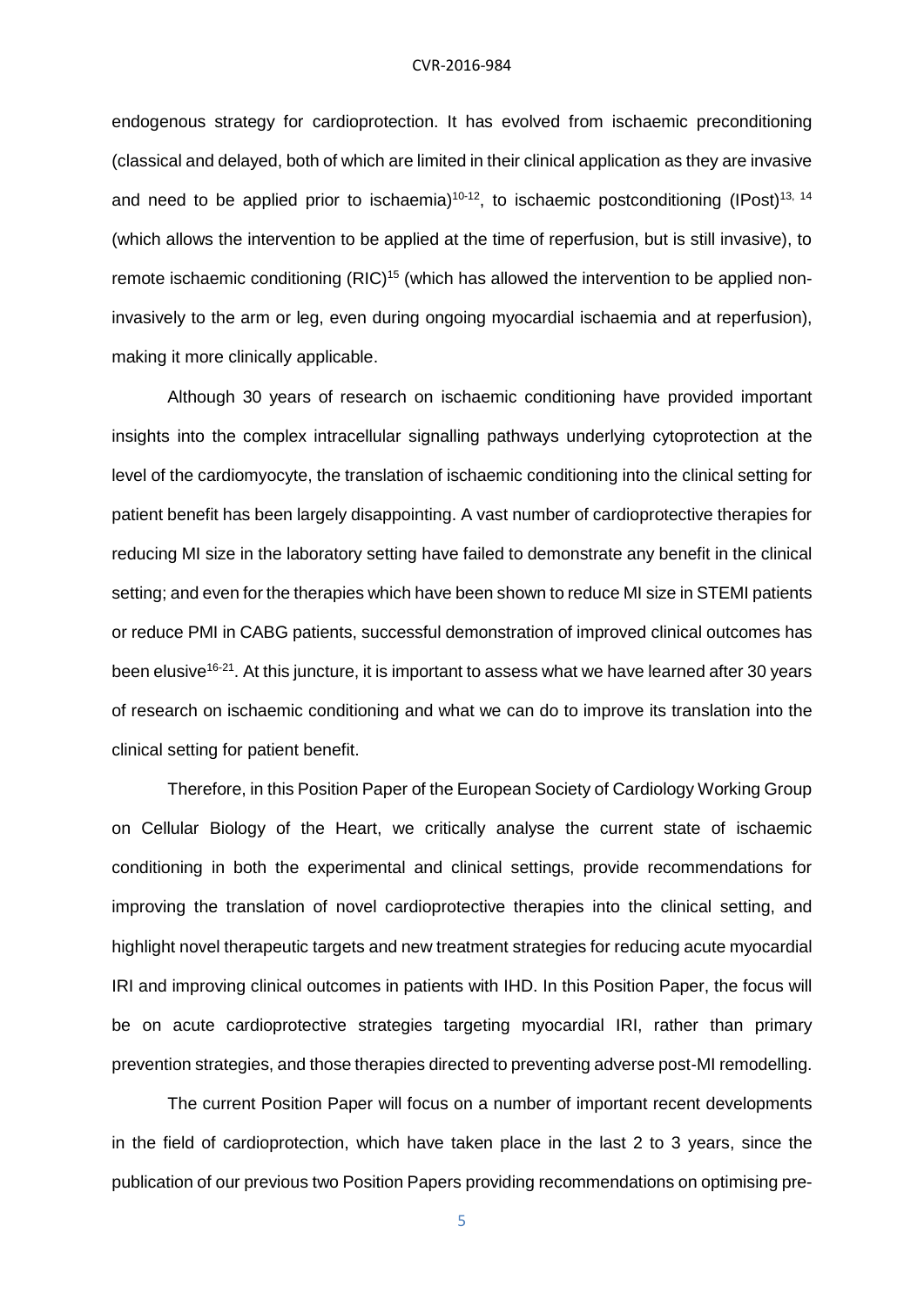clinical and clinical cardioprotecton studies <sup>18, 19</sup>. Several neutral large scale clinical outcomes studies in cardioprotection<sup>4, 7, 22, 23</sup> and a number of neutral proof-of-concept clinical cardioprotection studies in STEMI patients have been recently published and will be discussed in the current Position Paper. In addition, several novel targets and new strategies for cardioprotection have emerged over the last 2 to 3 years and are highlighted in this Position Paper.

## **2. Why have there been so many recent neutral clinical cardioprotection studies?**

In the last few years, there has been an increasing number of neutral clinical cardioprotection studies in both STEMI (Table 1) and CABG patients. The reasons for the neutral outcomes are varied and have been extensively reviewed and discussed in the recent literature<sup>17, 18, 20,</sup>  $21, 24$ , and only an overview is provided here

#### *2.1. Endogenous cardioprotection strategies*

## *Adenosine*

Both experimental and clinical studies of AMI with adenosine administered at the time of reperfusion have had mixed results in terms of reducing MI size, with post-hoc analyses suggesting beneficial effects in STEMI patients presenting within 3 hours of symptom onset<sup>25-</sup>  $29.$  Interestingly, a meta-analysis of clinical studies undertaken in the PPCI era has demonstrated a beneficial effect of intracoronary adenosine in terms of less heart failure following STEMI30.

*In summary, the results with adenosine have had mixed results in proof-of-concept clinical cardioprotection studies, but it appears that STEMI patients presenting with short ischaemic times or those receiving intracoronary adenosine, may be more likely to benefit.*

#### *Atrial natriuretic peptide*

Experimental studies have reported cardioprotection with atrial natriuretic peptide (ANP) administered at the time of reperfusion $31$ , and a clinical study has demonstrated a modest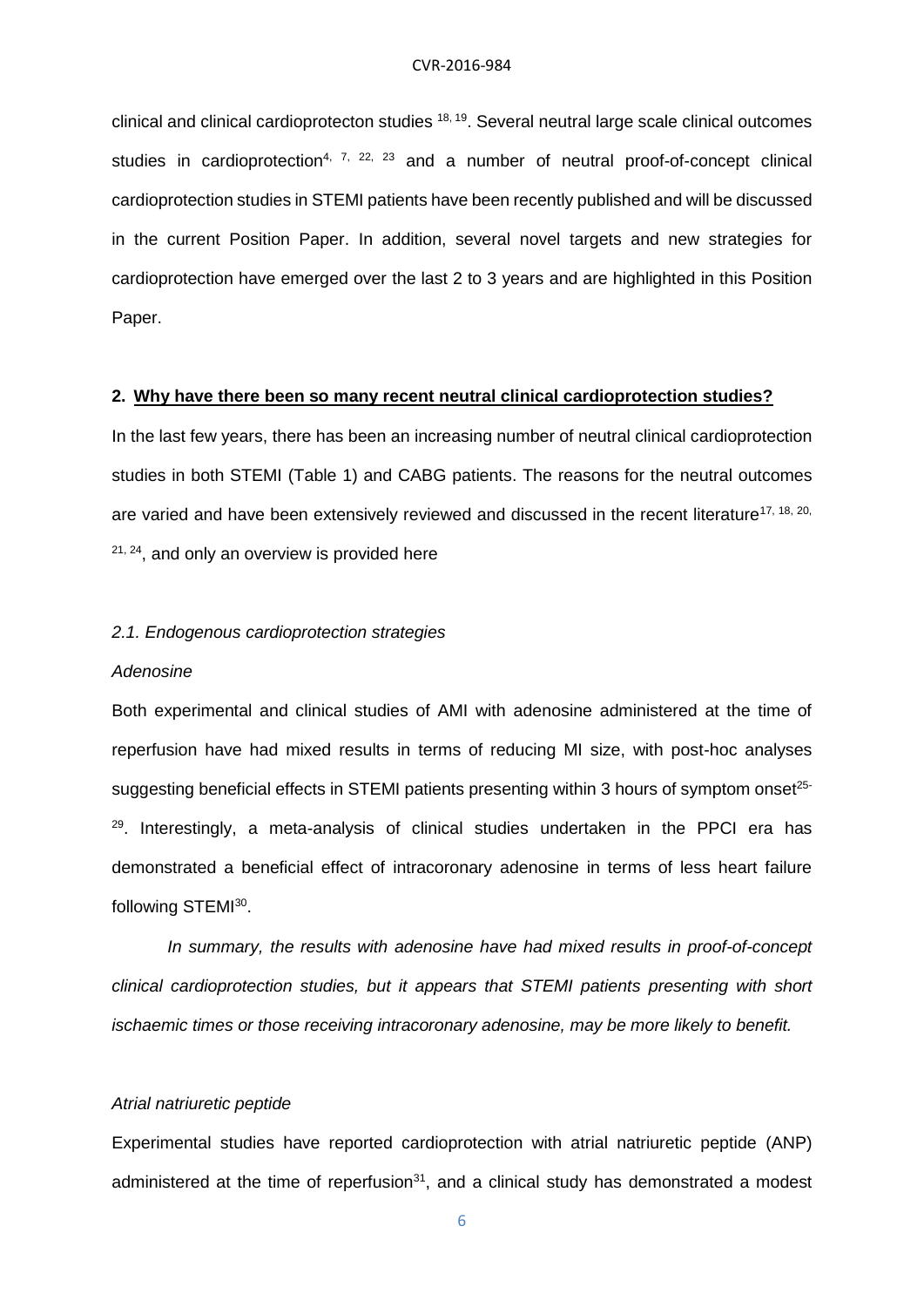(15%) reduction in MI size (measured by total serum creatine kinase) with an infusion of carperitide (an ANP agonist) initiated prior to PPCI in STEMI patients<sup>32</sup>.

*Therefore, ANP has shown promise as a therapy for reducing MI size, but whether it can improve clinical outcomes is not known and needs to be determined.*

## *Exenatide- a GLP-1 analogue*

Exenatide is a synthetic version of the glucagon-like-peptide-1 (GLP-1) analogue, exendin-4, a peptide derived from a lizard venom, which has been reported to reduce MI size when administered prior to reperfusion in small and large animal MI models<sup>33-35</sup>. Two small proof-ofconcept clinical studies in STEMI patients have reported beneficial effects with either intravenous or subcutaneous exenatide initiated prior to PPCI<sup>36, 37</sup>. Most benefit was observed in those STEMI patients presenting within 132 minutes of symptom onset $38$ . although exenatide was found to not improve long-term clinical outcomes in this group of patients<sup>39</sup>. A recent study by Roos et al<sup>40</sup> failed to find any beneficial effect of IV exenatide on MI size normalised for area-at-risk (AAR). The ongoing Exenatide for Myocardial Protection During Reperfusion Study (EMPRES) is also testing the effect of IV exenatide on final MI size at 3 months over AAR at 72 hours post-randomization (assessed by CMR).

*In summary, the results with exenatide have had mixed results in proof-of-concept clinical cardioprotection studies, in part due to the variable doses tested in each trial. As such,* further studies are required to determine the optimum cardioprotective dose prior to *undertaking clinical outcome studies.*

## *Ischaemic postconditioning*

Following the first positive clinical study showing a reduction in MI size with IPost (4x1 min cycles of alternate angioplasty balloon inflation/deflation)<sup>41</sup>, the results of subsequent clinical studies have been mixed<sup>42-45</sup>. The reasons for this are unclear, but probably relate to patient selection and the IPost protocol itself (durations of inflations/deflations, site of IPost in stent or upstream of stent)<sup>21</sup>. The DANAMI-3 IPost study<sup>46</sup>, which tested the effect of IPost (3x30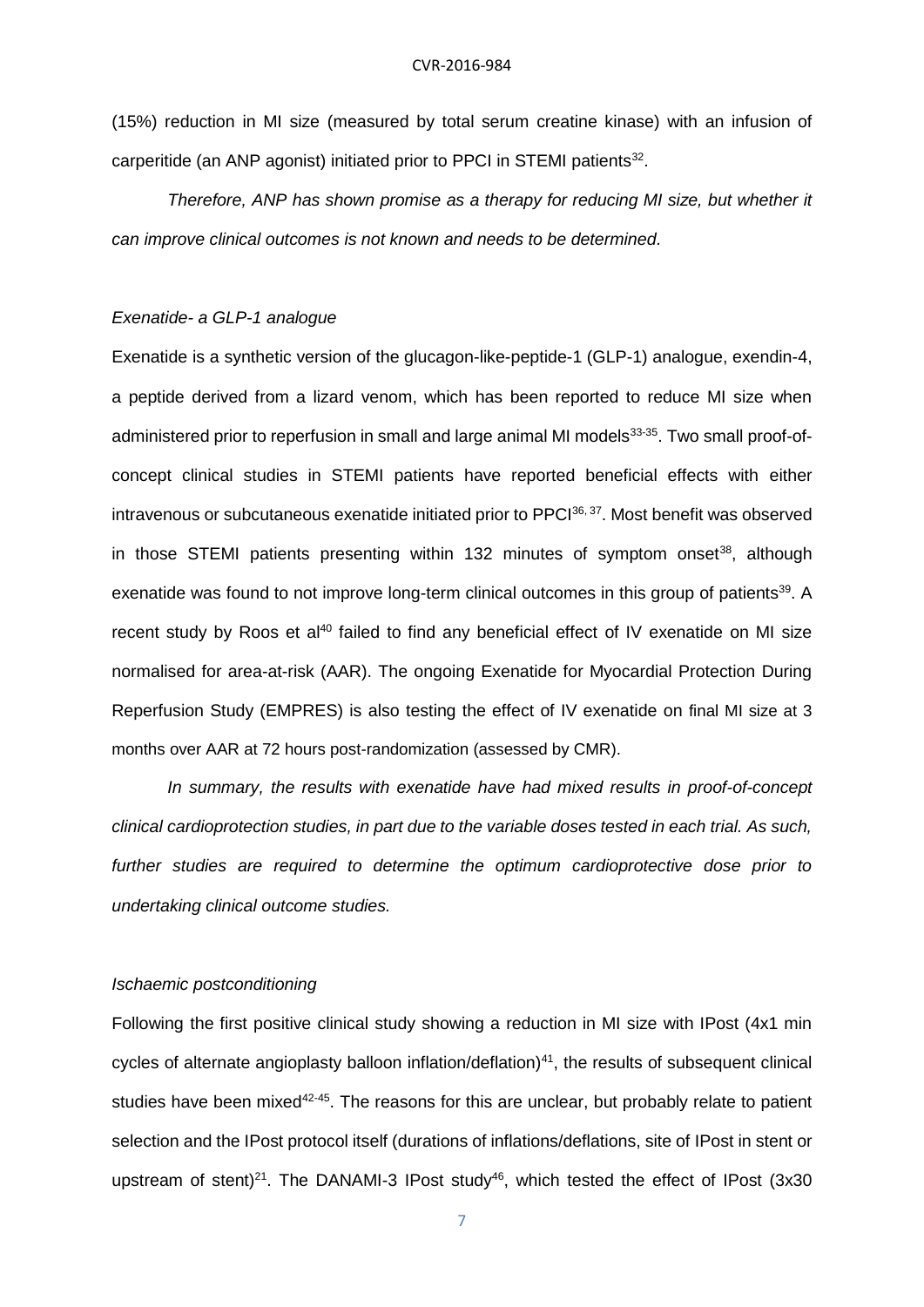second cycles of alternate angioplasty balloon inflation/deflation) on long-term clinical outcomes, found a non-significant reduction in major adverse cardiac events (all cause death and heart failure hospitalisation at 38 months), but this study was probably underpowered to detect this endpoint, given the low event rate in this STEMI population.

*In summary, the results with IPost have had mixed results in proof-of-concept clinical cardioprotection studies. Whether IPost can improve clinical outcomes remains unclear and needs to be tested in a suitably powered large multi-centre randomised clinical trial.* 

## *Remote ischaemic conditioning*

RIC, using one or more cycles of brief limb ischaemia and reperfusion, has been found in both small and large animal MI models to reduce MI size<sup>47-53</sup>. At least 7 clinical studies have shown RIC to reduce acute MI size or increase myocardial salvage in STEMI patients treated by PPCI, when assessed by serum cardiac enzymes, SPECT, and CMR<sup>54-60</sup>. However, there has been one recently published neutral clinical study by Verouhis et al 2016 (RECOND trial)<sup>61</sup>, in which limb RIC (up to 7 cycles of lower limb RIC) with at least one cycle initiated prior to reperfusion failed to reduce MI size as a percentage of the AAR (assessed by CMR at 4-7 days) in 93 anterior STEMI patients. Why this study was neutral is not clear but it may relate to the variable and high number of RIC cycles used, and the prior treatment with ticagrelor and clopidogrel in a large number of patients<sup>61</sup>.

Whether RIC can improve clinical outcomes is currently unknown, although it has been shown that STEMI patients undergoing RIC in the ambulance during transportation to PPCI had reduced major adverse cardiac and cerebral events (MACCE) and all-cause mortality within 4 years after the index event $62$ , and lowered economical expense of medical resources of hospitalisation for post-infarction heart failure<sup>63</sup>. However, these studies were not powered for clinical outcome analyses<sup>64</sup>. The results of the ongoing CONDI-2/ERIC-PPCI, which will investigate the effect of RIC on cardiac death and hospitalisation for heart failure at one year in reperfused STEMI patients, are eagerly awaited<sup>65</sup>.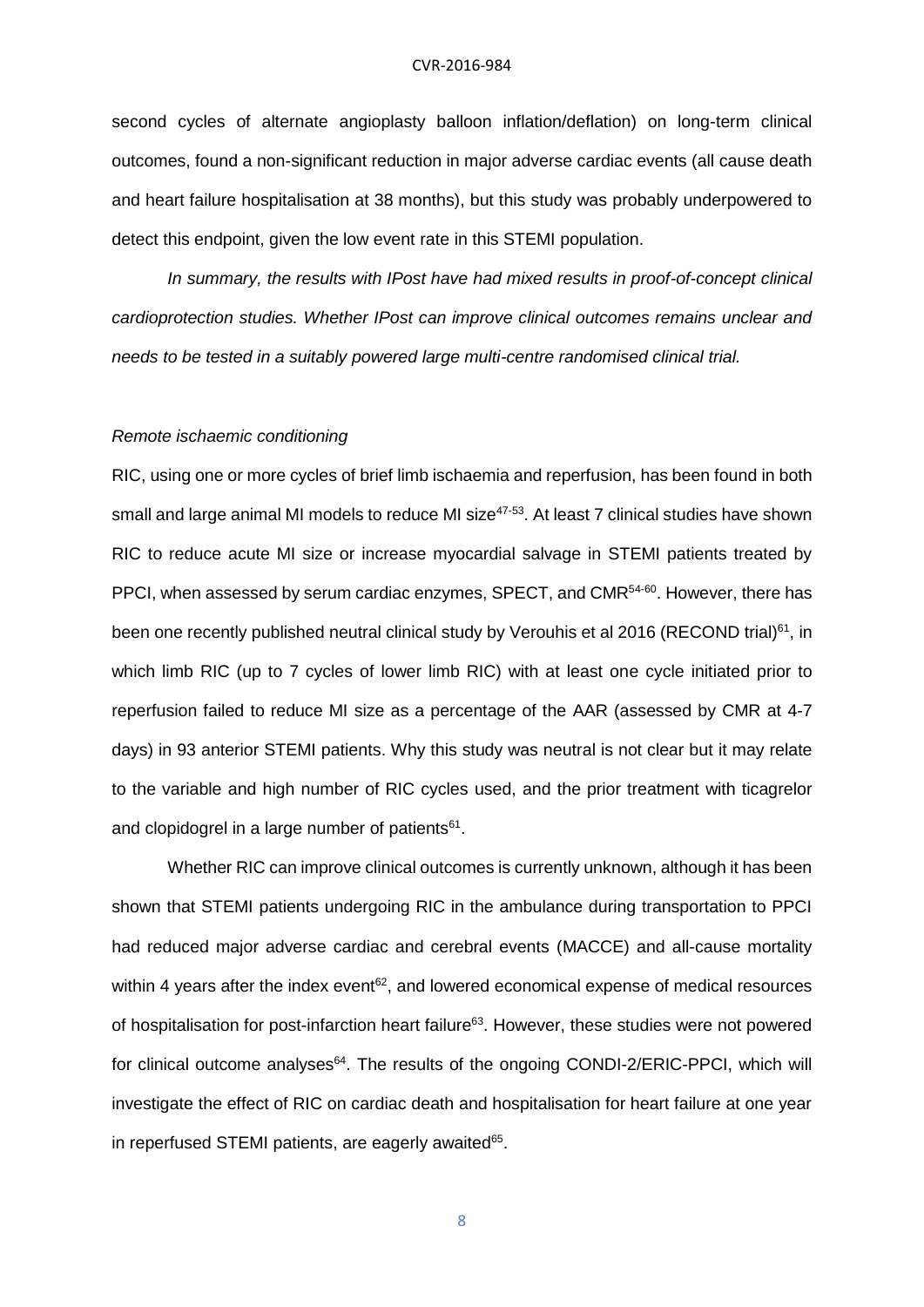*In summary, limb RIC is the only therapy which has shown largely positive data in proof-of-concept clinical cardioprotection studies, and the CONDI-2/ERIC-PPCI trial will determine whether this non-invasive, low-cost intervention, can improve clinical outcomes in reperfused STEMI patients.*

#### *2.2. Beta-blocker therapy*

#### *Metoprolol*

Data from a large-animal MI model found that intravenous administration of the β1-selective blocker, metoprolol, prior to reperfusion, reduced MI size<sup>66</sup>. In the 270 anterior STEMI patient METOCARD-CNIC trial, intravenous metoprolol (3x5mg) administered in the ambulance prior to PPCI reduced MI size, prevented LV adverse remodelling, preserved LV systolic function, and lowered hospital re-admissions for heart failure<sup>67, 68</sup>. Unfortunately, the EARLY BAMI trial failed to report a reduction in MI size at 1 month (assessed by CMR) with IV metoprolol (2x5mg) administered prior to PPCI in STEMI patients presenting within 12 hours of symptom onset<sup>69</sup>. The reasons for the neutral results of the EARLY BAMI trial versus the METOCARD-CNIC trial include: dosing (10mg versus 15 mg), timing (most benefit observed with metoprolol given soon after STEMI onset), patient population (all-comers versus anterior STEMI), and endpoint assessment (1 month versus first week – CMR performed in the first week following PPCI may over-estimate MI size unless long intervals between gadolinium salt injection and image acquisition are used<sup>70</sup>). Therefore, this therapeutic approach may not be suitable for all STEMI patients, and those with heart failure, hypotension or presenting with AV-block will not qualify for this therapy. Whether this therapeutic approach can improve clinical outcomes in reperfused STEMI patients will be addressed by the MOVE ON! randomised clinical trial, which will investigate the effect of metoprolol on cardiac death and heart failure hospitalisation.

*In summary, the results with metoprolol have had mixed results in proof-of-concept clinical cardioprotection studies, in part due to the patient selection and the timing and dose used. As such, further studies are required to determine the optimum cardioprotective dose prior to undertaking clinical outcome studies.*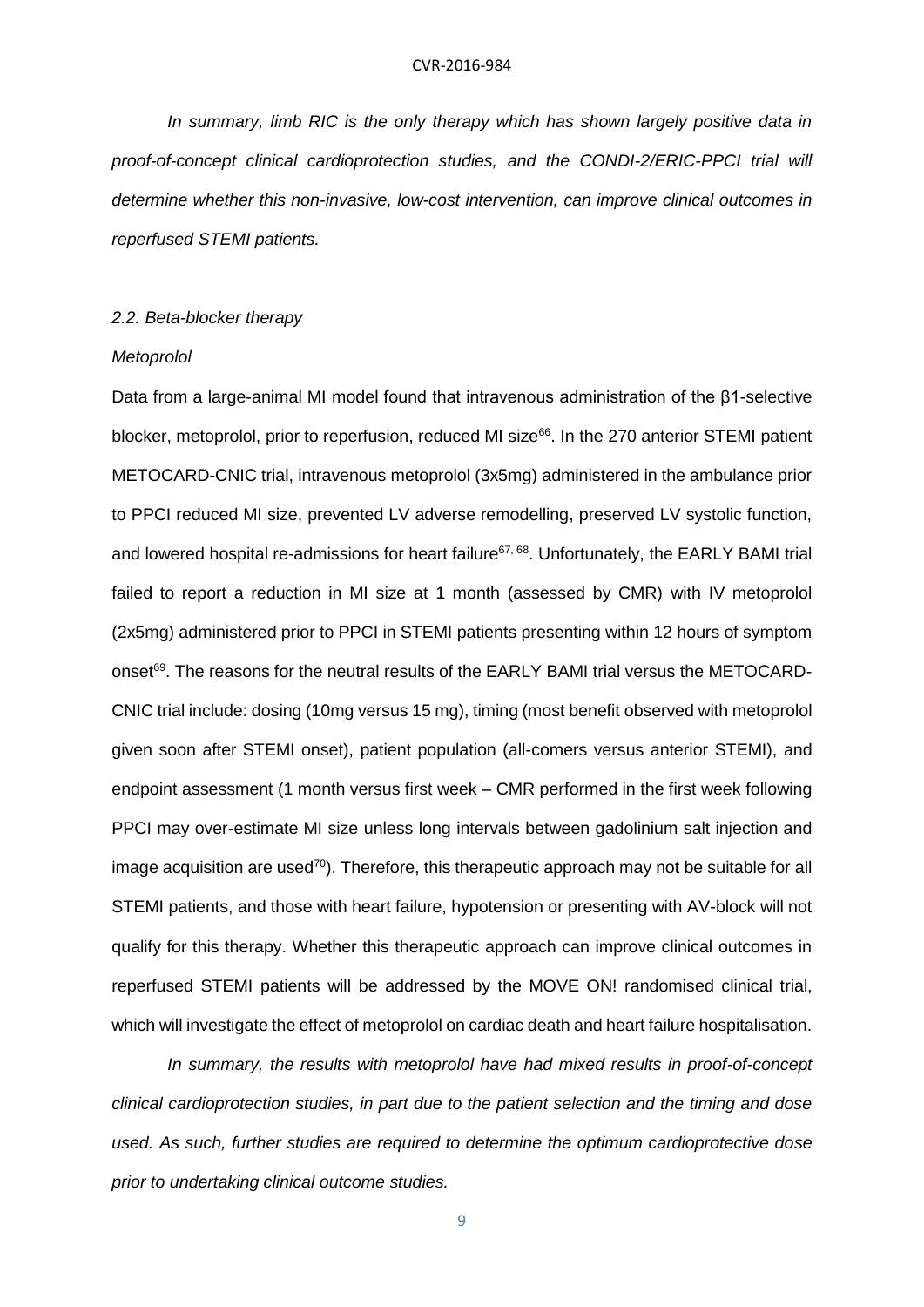## *2.3. Mitochondria-targeted cardioprotection strategies*

## *Cyclosporine-A*

A proof-of-concept clinical study demonstrated a reduction in MI size and less adverse LV remodelling with an IV bolus of Cyclosporine-A (CsA, 2.5 mg/kg Sandiummune), administered prior to reperfusion, in 58 reperfused STEMI patients (<12 hours of symptoms and pre-PPCI TIMI flow<1)<sup>71, 72</sup>. However, one small clinical study in thrombolysed STEMI patients<sup>73</sup>, and 2 subsequent large multicentre randomised clinical trials have failed to demonstrate a reduction in MI size or improved clinical outcomes with CsA administered prior to PPCI in STEMI patients<sup>4, 23</sup>. In the CIRCUS trial, an IV bolus of CsA (2.5 mg/kg Ciclomulsion) administered prior to reperfusion failed to reduce MI size and improve one year clinical outcomes (death, heart failure hospitalisation and adverse LV remodelling) in 791 STEMI patients, when compared to placebo. Furthermore, in the CYCLE trial, an IV bolus of CsA (2.5 mg/kg Sandimmune) administered prior to reperfusion, failed to improve ST-segment resolution and reduce MI size in 410 STEMI patients<sup>23</sup>. Why these large clinical studies were neutral is not clear, but it may have been due to an inadequate dose and a changing patient population (increased use of P2Y12 platelets inhibitors)<sup>74, 75</sup>. The fact that studies in large animal hearts by Jennings' group<sup>76, 77</sup> have shown that few cardiomyocytes can be salvaged by reperfusion in the canine heart after 3 hours and none after 6 hours of ischaemia have passed suggests that patients receiving 6-12 hours of ischaemia may not respond to therapies applied at the time of reperfusion.

*In summary, the results with CsA have been largely neutral, and this may have been due to patient selection and the dose of CsA. As such, mitochondrial permeability transition pore (PTP) inhibition with more potent and selective agents is required to investigate whether this therapeutic strategy is effective in reperfused STEMI patients.*

## *2.4. Clinical cardioprotection studies in CABG patients*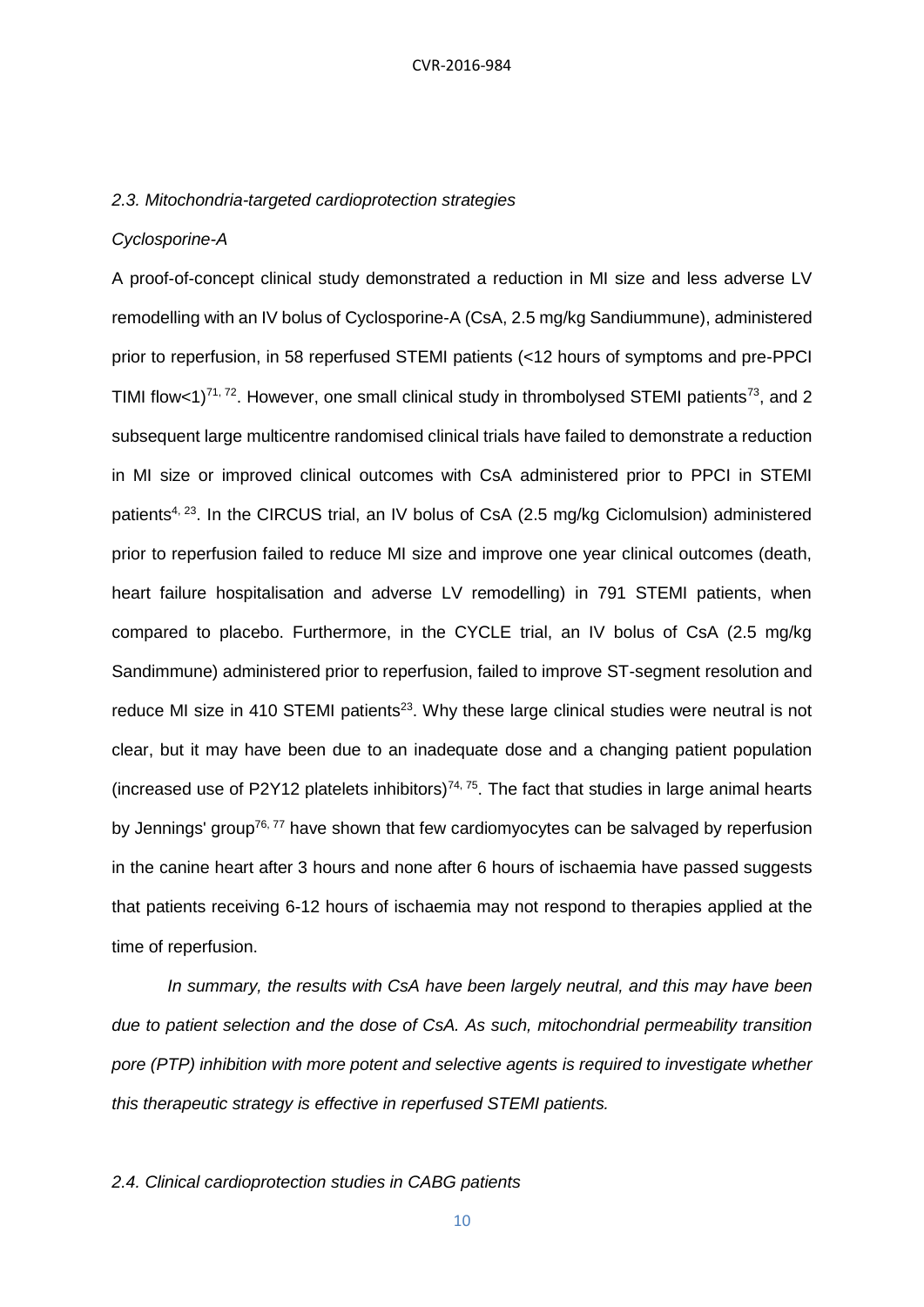In this section, we review the major factors which may have contributed to the neutral results of recent clinical cardioprotection studies in CABG patients and propose strategies for optimising the design of future clinical studies, in order to improve the translation of cardioprotection into the clinical setting. Many of the factors relevant to STEMI patients also apply to clinical studies in CABG patients and may have contributed to the neutral results in these studies.

In CABG surgery the magnitude of acute myocardial IRI and infarction is much less than that which occurs in reperfused STEMI patients, which may make it more difficult to demonstrate a beneficial effect with a novel cardioprotective strategy. In addition, the aetiology of PMI following CABG not only includes acute IRI, but also other factors such as directly handling of the heart, inflammation, and coronary microembolisation, and these may not have been amenable to ischaemic conditioning<sup>6</sup>. Furthermore, the majority of clinical studies have investigated novel therapies, which were tested in animal models of AMI and which are closer in design to the STEMI than the CABG setting. Therefore, therapies which are intended to be investigated in the CABG setting should ideally be tested using animal models of cardiopulmonary bypass surgery<sup>19</sup>.

Confounding effects of co-medication given to CABG patients, such as propofol and opioids, may have contributed to the neutral results of the ERICCA and RIPHeart studies, which failed to demonstrate any beneficial effects of RIC on clinical outcomes in patients undergoing CABG surgery<sup>7, 22, 78</sup>. Other drugs given to patients undergoing CABG surgery, which may interfere with cardioprotection include nitrates, beta blockers, inhaled anaesthetics (such as isoflurane) and so on79-81. Therefore, experimental studies should investigate whether future therapies can protect against acute myocardial IRI in the presence of co-medication used during CABG surgery.

## **3. Novel therapeutic targets for cardioprotection**

Targeting standard signalling pathways underlying ischaemic conditioning has not been successful. As such there is a need to discover and investigate novel therapeutic targets for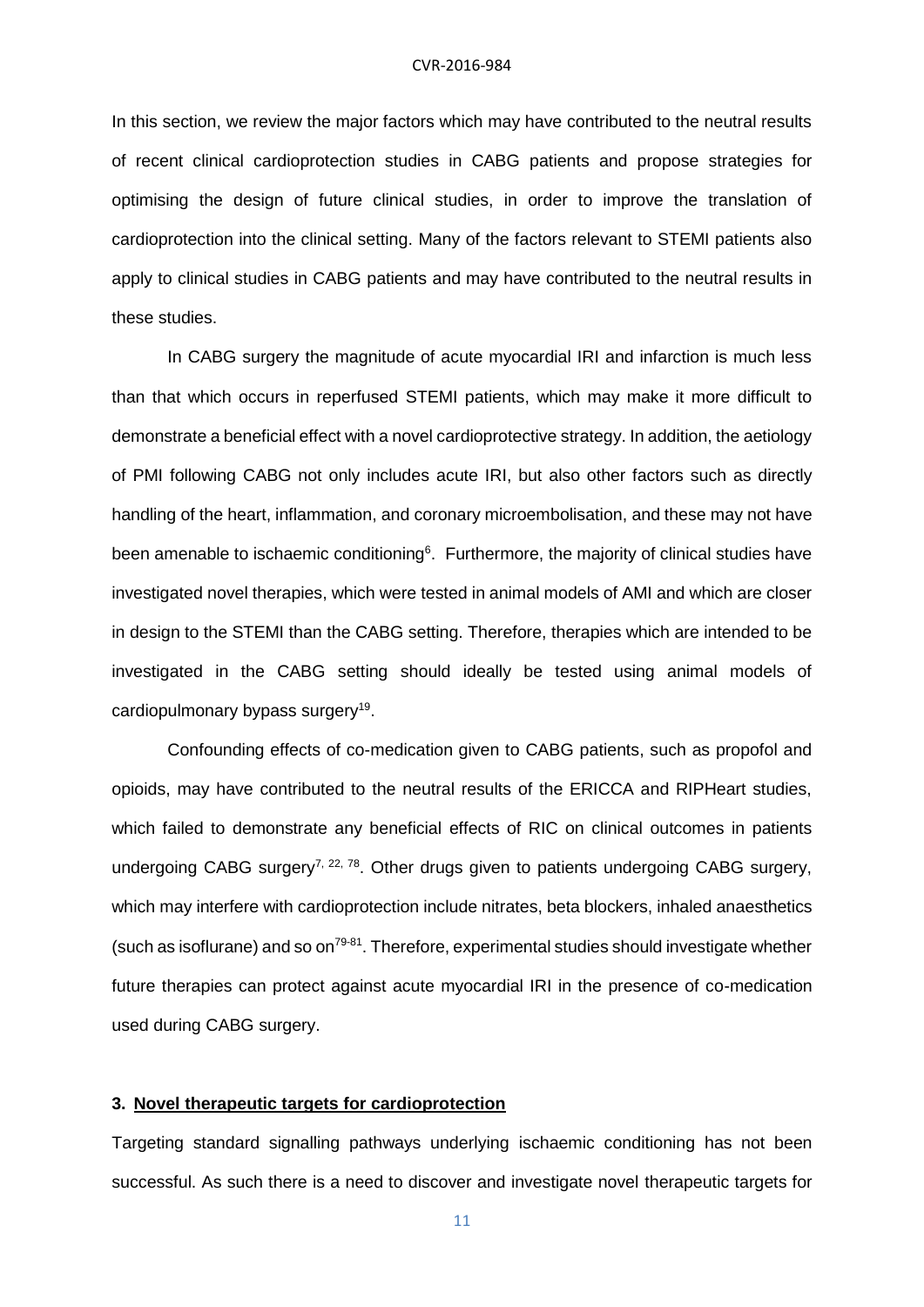#### CVR-2016-984

cardioprotection. Over the past 30 years of research in this area, enthusiasm for some particular cardioprotective strategies such as cariporide, erythropoietin, oxygen free radical scavengers or calcium entry blockers has waned, even if trial design may have accounted for some of the disappointing outcomes<sup>16-21, 52</sup>. In the case of GIK, the situation may be changing as the only clinical study in which it was administered systematically before PPCI (in the ambulance) was positive in STEMI patients<sup>82</sup>. However, other targets have undergone a renaissance as new aspects are discovered. For example, despite disappointing clinical trials of ROS scavengers, there is renewed optimism for a more targeted approach directed to preventing mitochondrial ROS production at the time of reperfusion<sup>83-85</sup>. Nitric oxide (NO) is fundamental to many protective strategies, and although NO donors and nitrites have produced disappointing results in the clinical setting, optimism remains for approaches that manipulate tetrahydrobiopterin and particulate or soluble guanylate cyclase<sup>86</sup>.

Initial trials of broad anti-inflammatory agents have been disappointing, perhaps unsurprisingly, given what we now know about its Jekyll-and-Hyde nature<sup>87</sup>. New evidence suggests potential roles for neutrophils and platelets<sup>87, 88</sup>. The discovery of novel regulatory mechanisms such as lncRNA and miRNA has presented new opportunities<sup>89</sup>, although a causal role for miRNA in cardioprotection is still controversial<sup>90, 91</sup>.

To date, most cardioprotective strategies have either been designed to target and inhibit a crucial cell death pathway, or to activate a specific endogenous cardioprotective pathway. The major mechanism of cell death occurring rapidly after reperfusion is necrosis, as demonstrated by tetrazolium staining of animal hearts or cardiac biomarker release in clinical studies. The role of apoptosis is less clear. Although it may be involved in infarct expansion, the evidence for its involvement in early reperfusion injury is controversial<sup>92-95</sup>. A recent experimental study has shown that cardiac-specific deletion of caspase 3 and 7 had no impact on MI size and subsequent LV remodelling, indicating no role of apoptosis in IRI<sup>95</sup>. MI size can also be significantly reduced by inhibitors of necroptosis<sup>96, 97</sup> or pyroptosis<sup>51</sup>, implicating these forms of cell death and their underlying mechanisms as potential targets. Autophagy is also involved, although it may play opposing roles during ischaemia and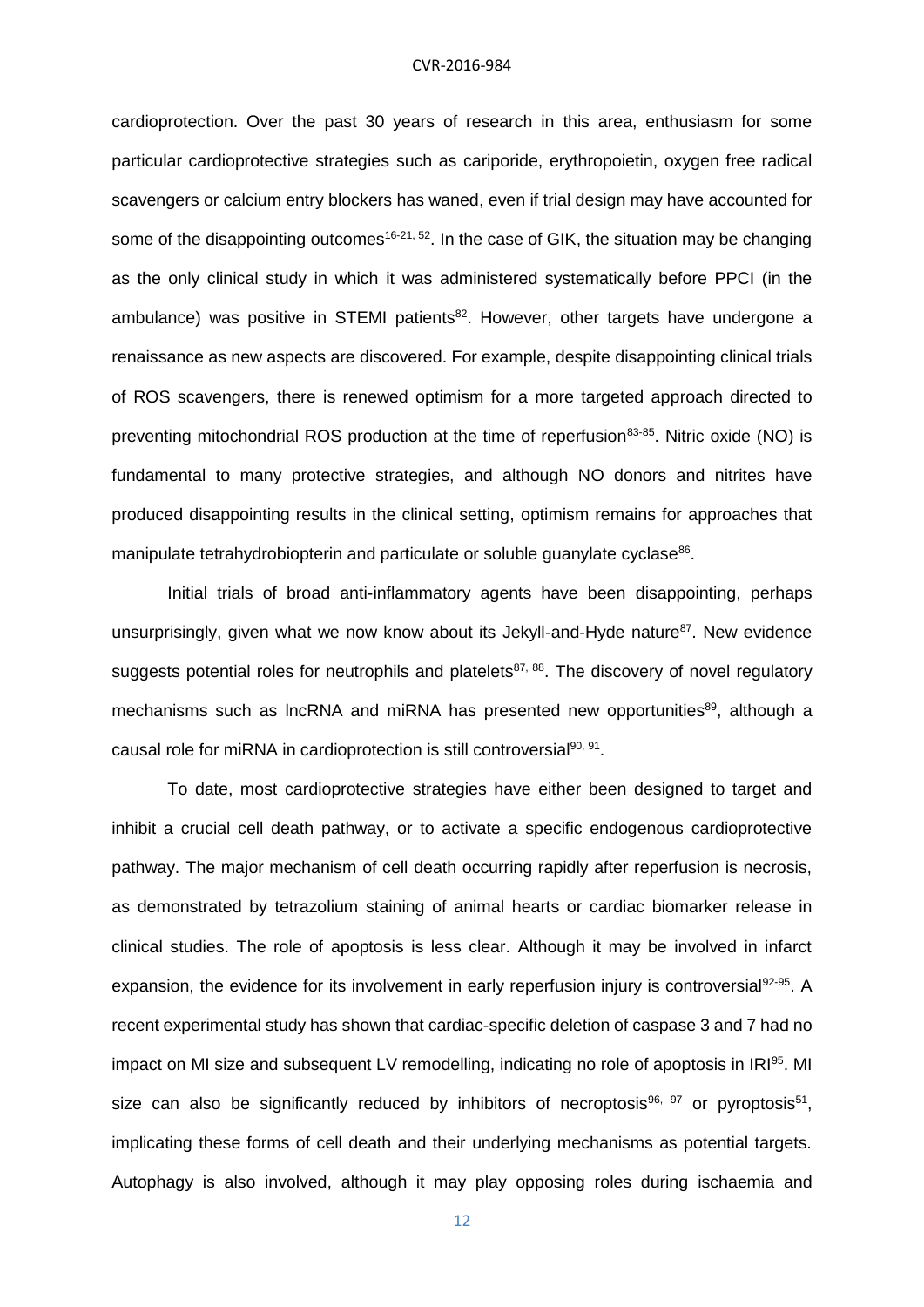reperfusion<sup>98</sup>. Matrix metalloproteinase-2 (MMP2) inhibition by ischaemic conditioning or MMP inhibitors has been demonstrated to reduce MI size in experimental studies, even in the presence of hypercholesterolaemia, and MMP seems to be a promising biomarker for the development of IHD<sup>99-101</sup>.

In terms of activating cardioprotective pathways, there is an abundance of literature demonstrating cardioprotection in cell or animal models by receptor ligands that activate the RISK or SAFE pathways<sup>102-104</sup>. However, novel pathways or combinations of pathways should also be considered. For example, PKG has been validated as a target for cardioprotection in humans, in studies using exenatide<sup>36</sup> or ANP<sup>32</sup>, although cGMP-PKG signalling has been shown to be blocked in the presence of hypercholesterolaemia in rats<sup>105</sup>. It is becoming clear that in addition to cardiomyocytes, cardioprotection should also target other cardiac or circulating cell types including endothelium, pericytes, smooth muscle, nerves, platelets, neutrophils, mast cells, fibroblasts and resident stem cells<sup>106-108</sup>(Figure 1). These may provide direct or paracrine benefits, for example via production of exosomes. Similarly, other physiological aspects of acute IRI are emerging as potential targets, including oedema<sup>109</sup> and microvascular dysfunction and obstruction<sup>108</sup>.

A crucial issue is timing. Ischaemic time is a critical determinant of cardiomyocyte death and the latter is exacerbated by reperfusion injury. Most evidence suggests that cardioprotective pathways must be targeted during the first minutes of reperfusion<sup>110-112</sup>. Similar to the wave-front of injury occurring during ischaemia, there is believed to be a wavefront of injury during reperfusion. Indeed, several early studies in dogs and rabbits suggested that MI size increases during the early hours of reperfusion up until 48 hours, suggesting that reperfusion injury may remain a therapeutic target during this time<sup>113-115</sup>. Although several successful examples of this approach have been published<sup>116-119</sup>, the concept remains somewhat controversial. Whether or not late reperfusion injury can be targeted is an important but unresolved question, as are the targets of such late reperfusion injury.

In identifying a new target for cardioprotection, crucial, but frequently overlooked steps are to prove the presence of the target in the heart and its activation (or downregulation) at or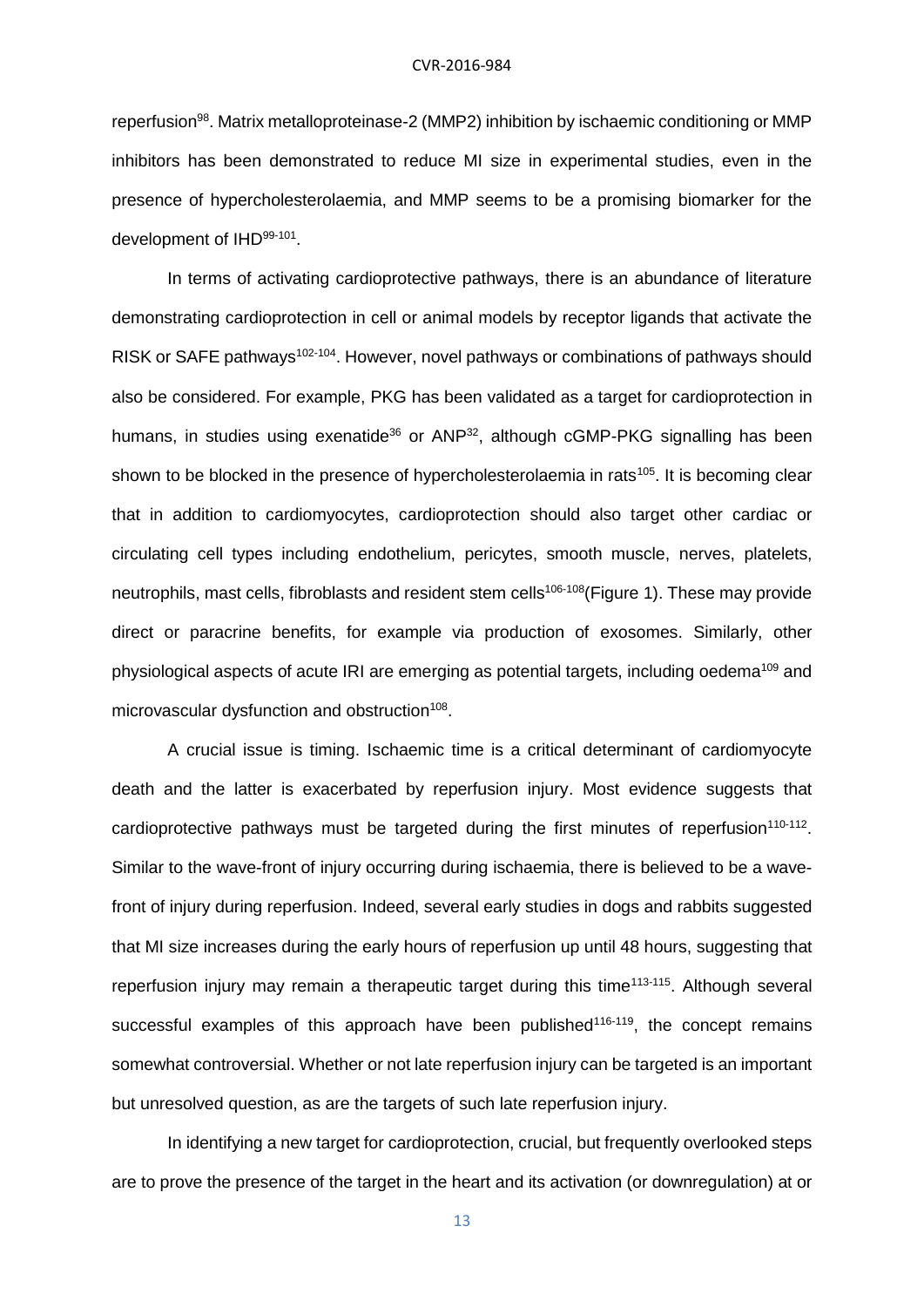#### CVR-2016-984

before early reperfusion (Table 2). When considering a therapeutic target, its presence in humans must be kept in focus. For example, cardiac expression of some receptors can differ between rodents and humans, as for  $GLP-1R^{120, 121}$ . In addition, rodents may differ from humans regarding the relative importance of intracellular pathways such as RISK and SAFE pathways<sup>122</sup>. Validation of a target in the myocardium of the target patient population can be challenging, but *ex vivo* organ-bath models such as the human atrial-appendage model can be informative in this regard<sup>123, 124</sup>. A therapeutic target must remain valid in the setting of current clinical practice, specifically in the complex settings of PCI and cardiac surgery, the latter of which already incorporates cardioprotective strategies such as cardioplegia and hypothermia.

In addition to targets mentioned above, novel therapeutic targets currently under investigation include the immune system (particularly monocytes, macrophages, extracellular DNA and RNA, inflammasomes), platelet – inflammatory cell interactions, exosomes and microvesicles, GPCRs, Toll-like receptors (TLRs) and proteases such as matrix metalloproteinases and calpains<sup>107, 125</sup>. It may be time to look beyond the mitochondrial PTP to other mitochondrial targets such as the mitochondrial calcium uniporter (MCU), mitochondrial fission and fusion proteins, Connexin 43/20, mitochondrial metabolism and mitophagy, and to understand the crosstalk between the mitochondria and the SR. The pathways of caloric restriction including sirtuins and mammalian target of rapamycin (mTOR) present interesting potential targets. Thinking towards the future, other therapeutic pathways that would be likely to be of enormous benefit include the prophylactic stimulation of new collateral vessels, drugs that can simulate the benefits of exercise, or - perhaps even more optimistically - treatments that stimulate cardiac regeneration or reverse the age-related phenotype<sup>126</sup>, as was recently, and controversially, suggested for GDF11<sup>127, 128</sup>.

A checklist of important criteria when considering target development is included in Table 2. An overriding consideration is whether a single target is likely to be effective in isolation, or whether multi-targeted approaches are more consistent with the multiple mechanisms of  $IRI<sup>51, 129</sup>$ , a question which will be discussed in the following section.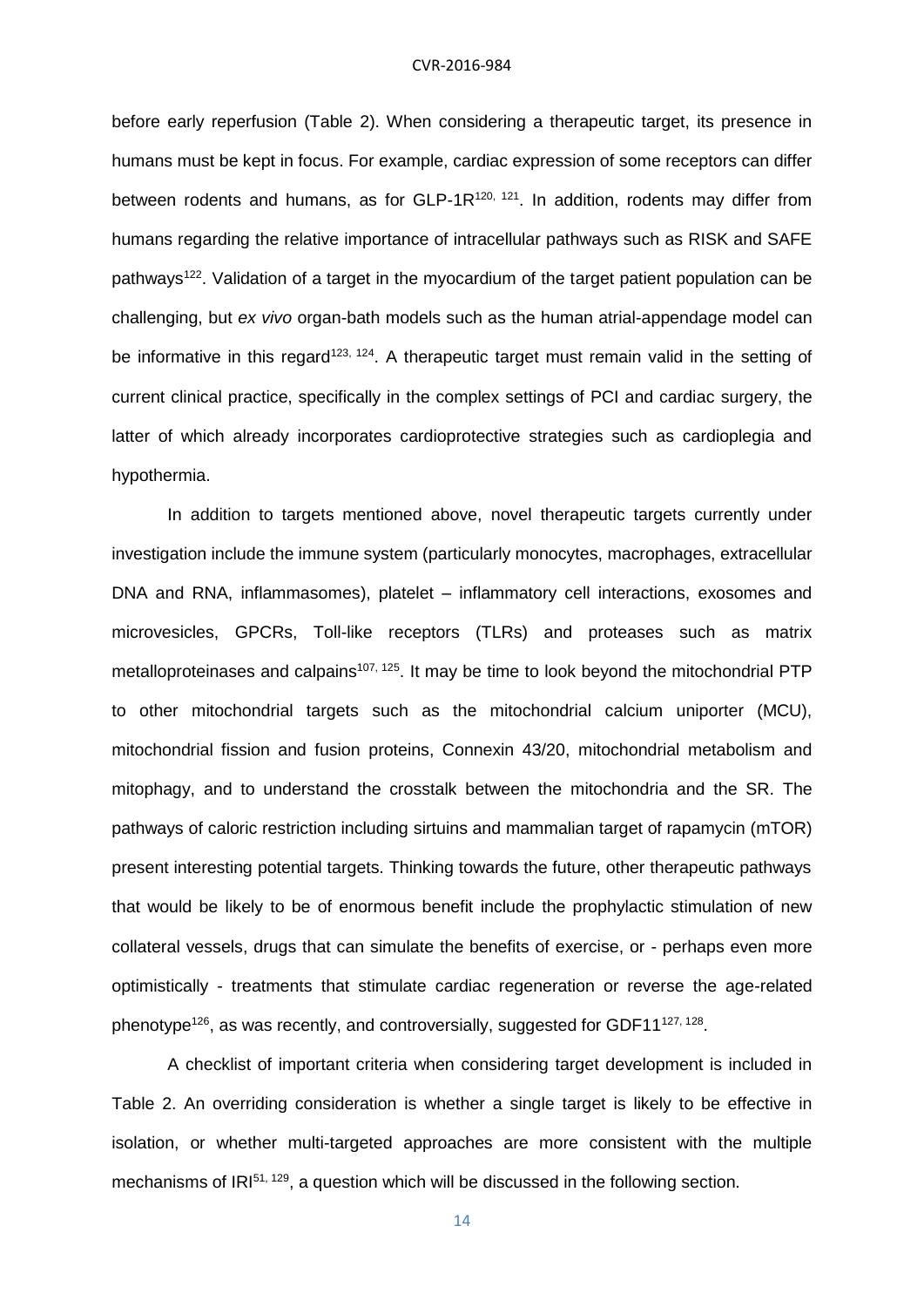# **Multi-omics strategies to identify novel therapeutic targets and signalling pathways in an unbiased way**

Since the pathophysiology of IHD and cardioprotection is extremely complex, it is conceivable that large scale, unbiased, global approaches capable of detecting multiple branches of the signalling networks activated in the ischaemic heart with the presence of several comorbidities and co-medications might be more successful in the search for novel therapeutic targets. High-throughput techniques now allow high-resolution, genome-wide investigation of genetic variants, epigenetic modifications and associated gene expression profiles, as well as proteomics and metabolomics (although the latter techniques need further technological development). These techniques offer simultaneous readouts of hundreds of proteins and metabolites in an unbiased, non-hypothesis driven way. "Omics" analyses usually provide a huge amount of information requiring large data storage, advanced computational resources and complex bioinformatics tools. The possibility of integrating different "omics" approaches into "multi-omics" gives new hope to better understand the signalling network responsible for  $IHD$  and cardioprotection<sup>130, 131</sup>.

As an example, metabolomic profiling of biological samples from patients during myocardial IRI<sup>132-134</sup> has highlighted specific metabolic "profiles" that might be used to identify novel biomarkers or therapeutic targets<sup>135-138</sup>. Using a comparative metabolomic approach, Chouchani and colleagues discovered an evolutionarily conserved biochemical "fingerprint" of ischaemia characterized by elevated intracellular levels of succinate, an intermediate of the citric acid cycle<sup>83</sup>. Selective accumulation of succinate is a universal metabolic signature of ischaemia in several tissues and cell types, enhancing mitochondrial ROS production during reperfusion<sup>83, 84</sup> and promoting tissue inflammation<sup>139</sup>. Preventing succinate accumulation and/or oxidation might represent a novel and more effective target for cardioprotection<sup>84, 85</sup>.

## **4. New treatment strategies for cardioprotection**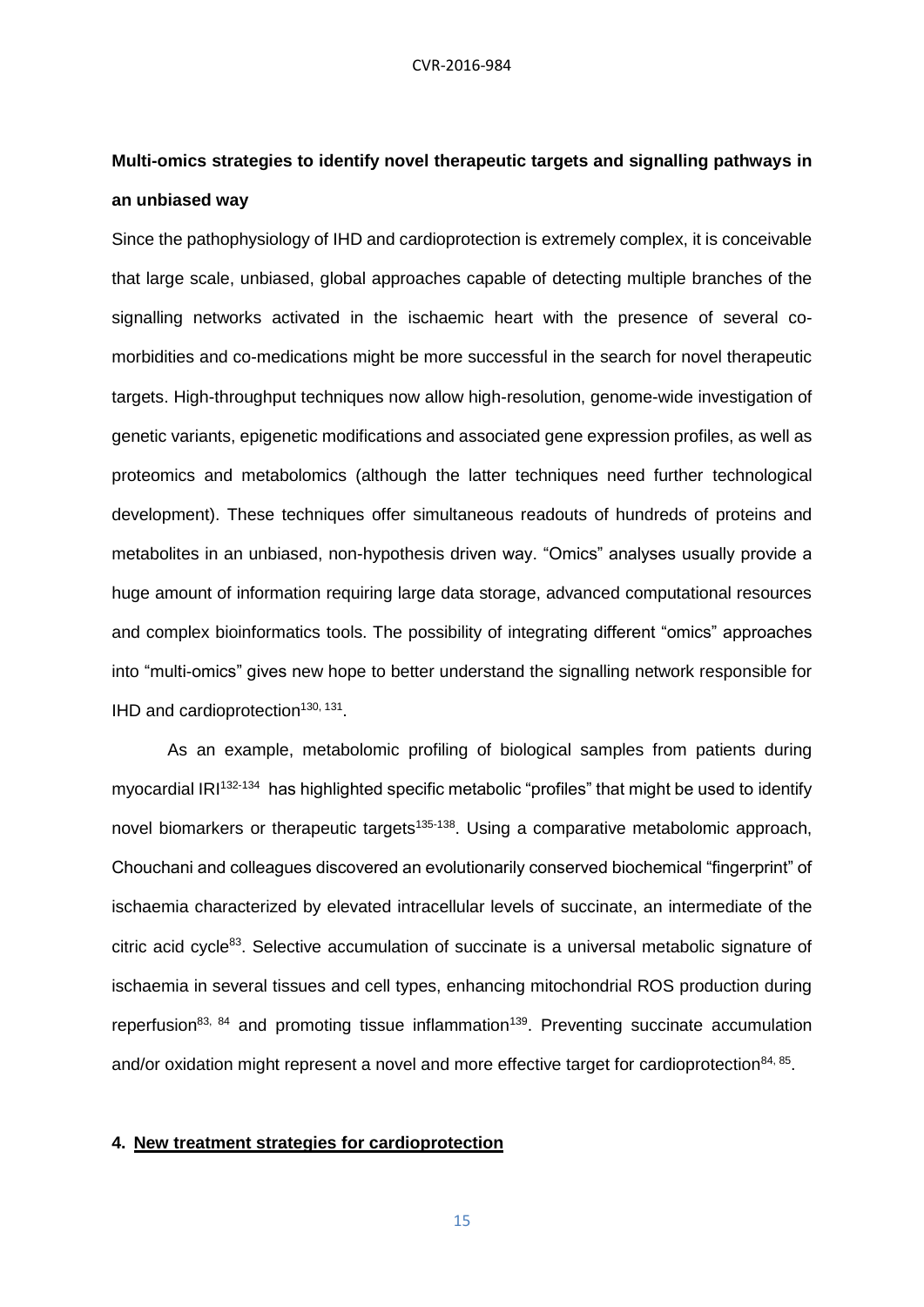# **4.1. Combination therapy - multi-targeted approach directed to different intracellular signalling pathways within the cardiomyocyte**

Many of the cardioprotective strategies which have failed in the clinical setting have relied upon using a single-targeted approach, directed to one specific molecule or intracellular signalling pathway. However, a multi-targeted approach directed to more than one intracellular signalling pathways may be a more effective cardioprotective strategy, especially if one of the signalling cascades is impaired due to the presence of a co-morbidity such as diabetes<sup>140</sup>. A number of experimental studies have investigated the cardioprotective effect of combining one or more ischaemic conditioning strategies. Some studies have demonstrated a synergistic effect between RIC and IPost<sup>141, 142</sup>, a finding which has been replicated in the clinical setting with a reduction in MI size with RIC and IPost combined but no cardioprotective effect with IPost alone<sup>59</sup>. This may suggest that although some of the signalling cascades are shared between RIC and IPost, there are sufficient differences to mediate a synergistic cardioprotective effect.

It may also be possible to combine the use of 'old' drugs to repurpose them for cardioprotection, such that the combination may have new or greater efficacy than the component drugs alone. The combination of adenosine and lidocaine may be an example. Each component alone has equivocal or controversial efficacy, but has greater efficacy with some new actions when combined in caridoplegic solution<sup>143</sup>. However, MI size reduction by combined adenosine and lidocaine has always remained controversial<sup>144, 145</sup>. Most recently, it has been shown that combining limb RIC with insulin or insulin mimetics (such as exenatide) has a synergistic effect in terms of reducing MI size in the porcine model of acute MI, and this was demonstrated to be mediated by targeting 2 different pro-survival intracellular signalling pathways<sup>146</sup>. This therapeutic approach will be tested in the COMBAT-MI trial (NCT02404376) which will investigate whether combining RIC with exenatide is more effective that either treatment alone in terms of reducing MI size in reperfused STEMI patients.

## **4.2. Combination therapy - multi-targeted approach directed to other players in IRI**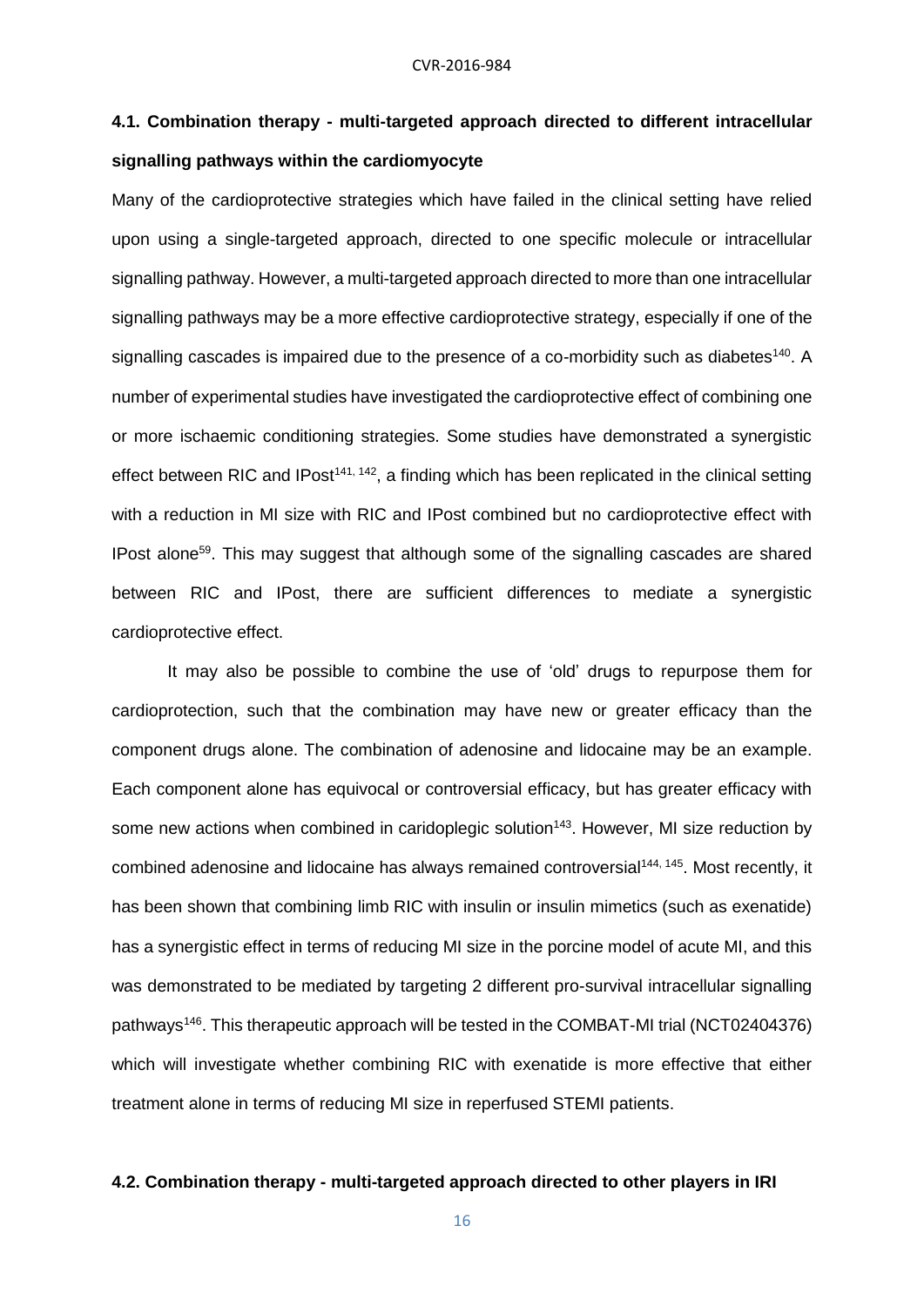Since cell death caused by acute myocardial IRI occurs as a result of the combined action of multiple cellular players in cardiac tissue (i.e cardiomyocytes, microvasculature, fibroblasts, inflammatory cells, and platelets), additive protection might be achieved from a multi-targeted approach directed to different cell types. This may be achieved using either one agent known to have two different unrelated targets or two or more agents in combination directed to two or more different unrelated targets.

*Coronary microvasculature- endothelial cells, vascular smooth muscle cells, and pericytes* Microvascular injury due to microembolic obstruction of the coronary microcirculation may amplify the damage caused by the obstruction of the epicardial arteries and nullify the result of reperfusion therapies in STEMI patients<sup>147-150</sup>. The contractile phenotype of vascular smooth muscle cell (VSMC) secretes adiponectin, a compound also shown to be cardioprotective<sup>151</sup>. However, VSCMCs as well as fibroblasts might transform under stress to the synthetic phenotype and to myofibroblasts, respectively<sup>152</sup>. Preliminary experimental data have implicated a potential role of pericytes as mediators of microvascular obstruction following AMI<sup>153</sup>. In addition, the pericardium has been also suspected to be involved in acute myocardial IRI<sup>154</sup>.

## *Platelets*

Anti-thrombotic therapy is a cornerstone in post-reperfusion therapy. Platelet activation is a consequence of endothelial injury, and activation of platelet adhesion and aggregation increase cell death independently of any effect on myocardial flow and microvascular obstruction<sup>155, 156</sup>. Thromboxane A2, for example, has been reported to activate cardiac afferent nerves and promote a sympathetic cardiac response<sup>157</sup>. Moreover, platelets are the source of multiple bioactive components including extracellular vesicles released into the bloodstream with the potential to affect cells and tissue at a distance<sup>158</sup>. Recent experimental data have demonstrated that the platelet P2Y12 inhibitors are able to reduce MI size when administered at the onset of reperfusion via 'conditioning' signalling pathways<sup>159-161</sup>. While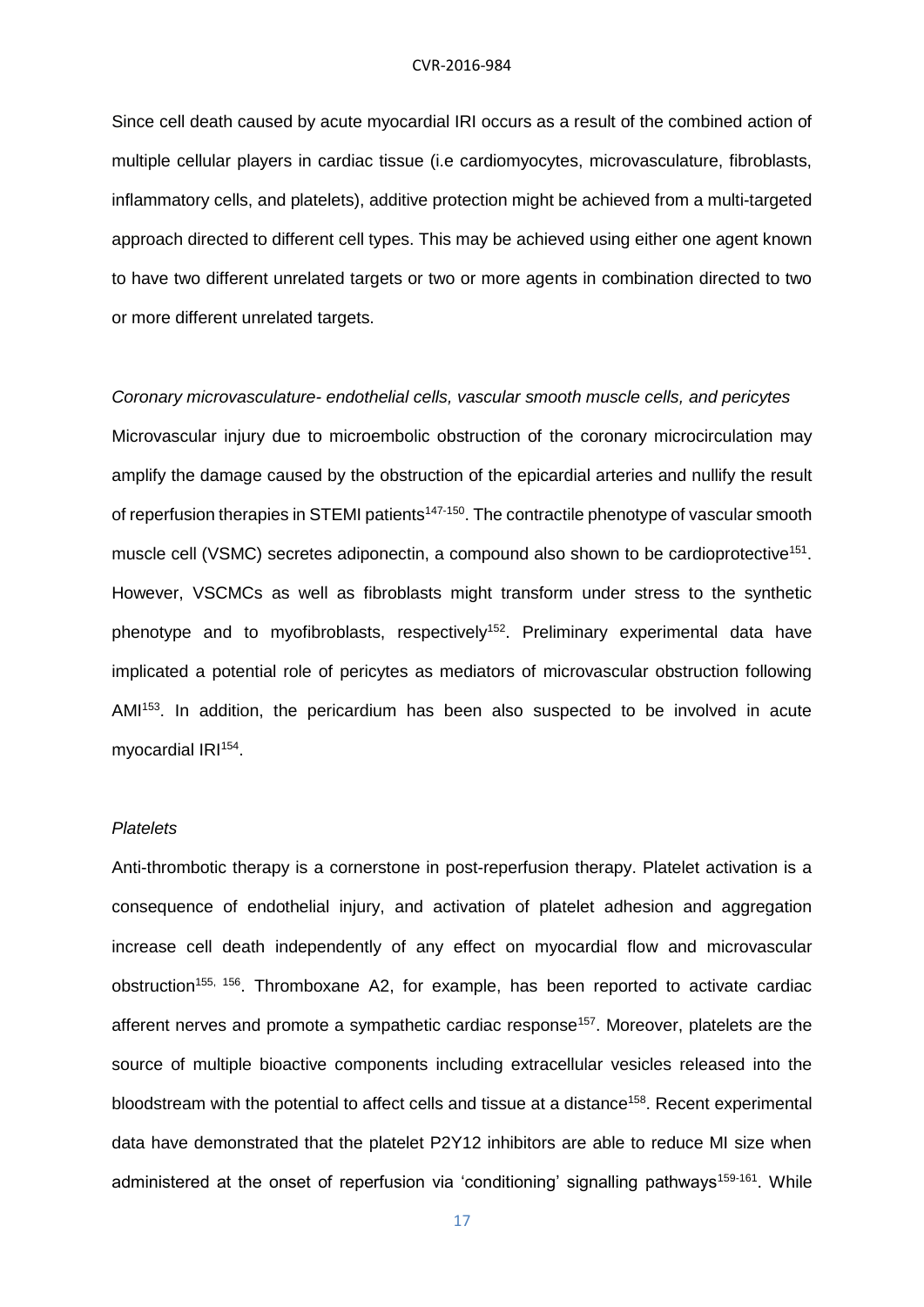IPost provided no added protection over that achieved with a P2Y12 inhibitor alone, hypothermia or a sodium-hydrogen exchanger did induce additional protection<sup>161</sup>.

#### *Fibroblasts*

Cardiac fibroblasts are an essential component of cardiac tissue and constitute about 11% of total cell numbers in the adult heart<sup>162</sup>. Cardiac fibroblasts can originate from primary mesenchymal cells, from circulating cells such as mesenchymal stem cells or through endothelial-mesenchymal transition<sup>163</sup>. Thus, cardiac fibroblasts represent a heterogeneous cell population with distinct developmental origin, which may also determine their basal functions as well as their responses to stress such as IRI. Cardiac fibroblasts produce the extracellular matrix and secrete cytokines, chemokines and growth factors, and thereby interact with cardiomyocytes. For example: hypoxic fibroblast-conditioned medium enhanced the susceptibility of cardiomyocytes to ROS-induced mitochondrial permeability transition opening and reduced cardiomyocyte viability<sup>164</sup>. The ATP release by cardiomyocytes through the large conductance channel pannexin 1 is involved in the early phase of fibroblast activation during ischaemia<sup>165</sup>. The low molecular weight isoform of fibroblast growth factor (FGF) 2 is released from the adult mouse heart during IR and mediates cardioprotective effects during IRI independent from its pro-angiogenic effects even when delivered only during reperfusion<sup>166, 167</sup>. In response to myocardial IRI in the mouse, FGF21, another member of the FGF family of growth factors, is upregulated and released from adipocytes (and from hepatocytes) into the circulation and induces cardioprotective effects<sup>168</sup>. Fibroblasts and their involvement in post-infarct inflammation can serve a cardioprotective function<sup>169</sup>. Thus, there is a close interplay between cardiomyocytes and fibroblasts in IRI and protection from it.

## *Inflammation*

Acute IRI in the setting of an AMI induces an initial inflammatory response (the purpose of which is to remove necrotic debris from the MI zone), followed by an anti-inflammatory phase which permits wound healing to occur. The transition between these two phases is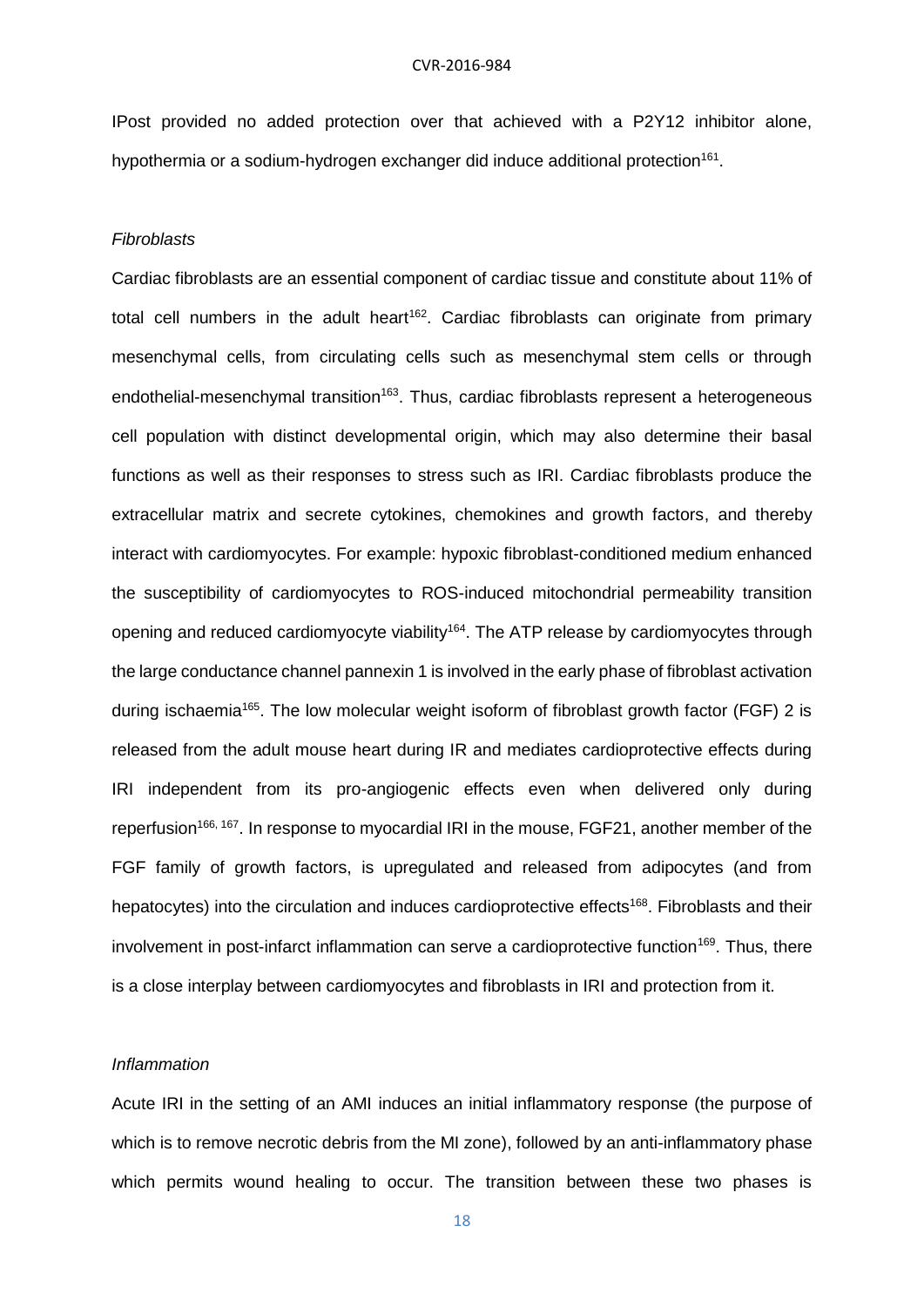#### CVR-2016-984

orchestrated by a finely regulated but complex interaction between multiple players within the heart itself (including cardiomyocytes, endothelial cells, fibroblasts) and components of the immune response (including neutrophils, platelets, monocytes, macrophages, dendritic cells and lymphocytes)<sup>170-172</sup>. Treatment addressing inflammation has been disappointing overall, and as such, newer treatments or the use of combination therapy are needed to target novel inflammatory mediators of acute IRI such as inflammasomes<sup>173</sup>, extracellular nucleic acids  $(RNA, DNA)^{174, 175}$ , and neutrophil extracellular traps<sup>176</sup>, in order to attenuate the initial inflammatory response and/or upregulate the anti-inflammatory response to acute IRI.

#### *Nerves*

Local sensory innervation of the heart was shown in the 1990s to play a crucial role in ischaemic preconditioning<sup>177</sup>, myocardial function, and the transcriptomic profile of the heart<sup>178</sup>. Autonomic reflexes and the autonomic nerve terminals introduce variability in response to IRI in the human heart. The sympathetic nerve terminals also participate in paracrine signalling in the heart as well. Norepinephrine (NE), neuropeptide-y (NPY), calcitonin gene-related peptide and adenosine triphosphate (ATP) have all been proposed to have a direct cardioprotective potential<sup>179</sup>. Presynaptic beta-receptors might facilitate release of these mediators<sup>180</sup>. The widespread use of beta blockade in the clinical setting and the proposed role of the vagal nerve<sup>181</sup> in RIC<sup>182</sup> reflect our lack of complete understanding of the details of innervation in the human heart and the impact of innervation on acute IRI.

## *Extracellular vesicles*

Unfortunately, so far the knowledge on the interaction between the different cell types within the cardiac tissue as well as on inter-organ communication is very limited. Extracellular vesicles (exosomes and microvesicles) are potential players in intercellular and inter-organ communication<sup>183</sup>. Accordingly, exosomes have been shown as potential players of cardioprotection by remote ischaemic conditioning<sup>158</sup>. However, it needs to be established if therapy by extracellular vesicles may confer cardioprotection<sup>184</sup>.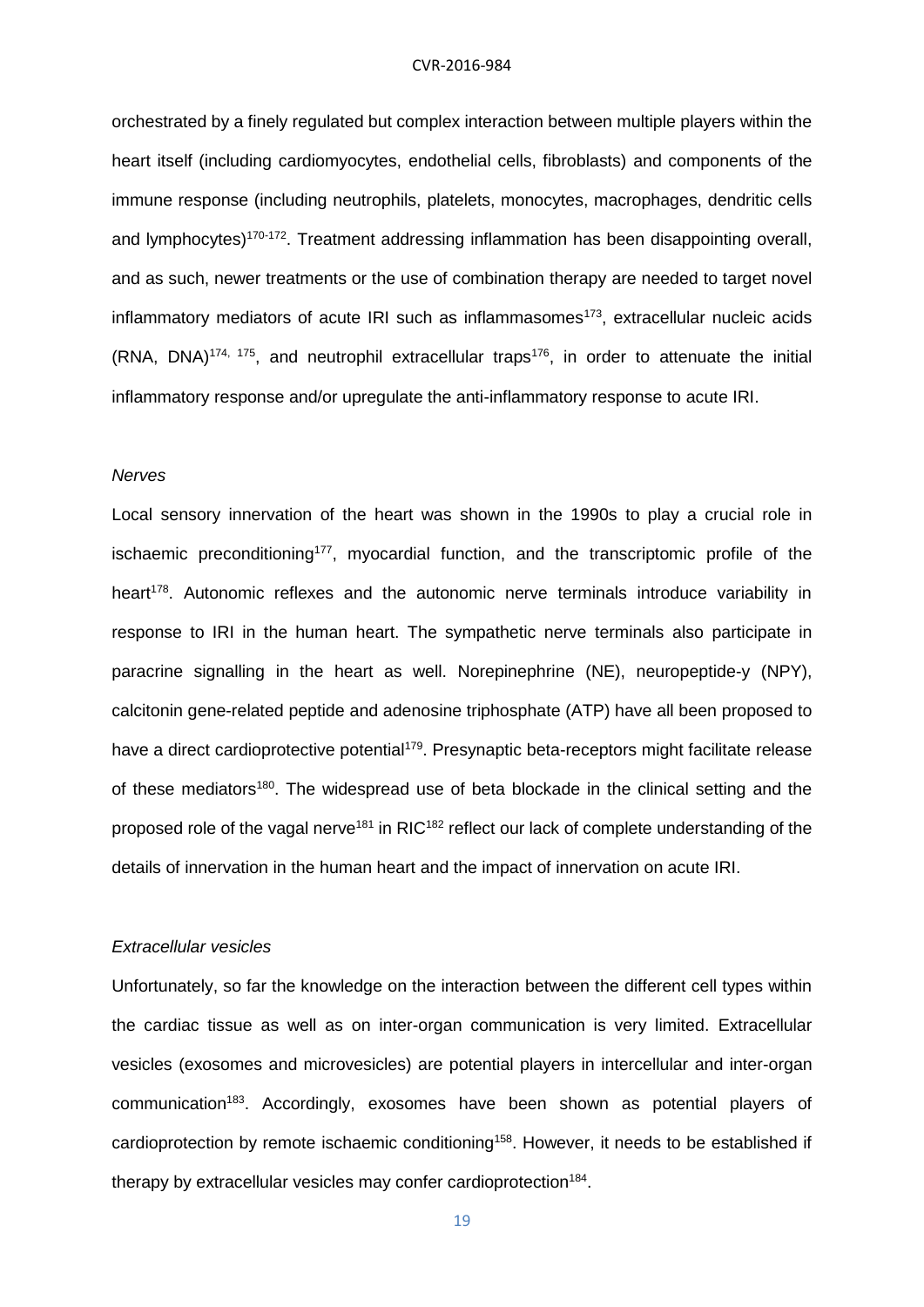# **5. Optimising the design of experimental studies to improve the translation of cardioprotection into the clinical setting**

Most proof-of-concept and confirmatory experimental studies were performed in healthy and young animals, and demonstrated a reduction of irreversible myocardial injury by ischaemic conditioning interventions<sup>185</sup>. In addition, the AMI model most often relies upon external occlusion of a healthy coronary artery, whereas in patients, AMI is an inflammatory condition heralded by the rupture of an atherosclerotic plaque. However the extent of protection varied depending on the animal species, the experimental set-up (including the algorithm of the conditioning stimulus<sup>186</sup>, the extent and duration of the sustained (index) ischaemia, the mode of reperfusion, anesthesia etc.)<sup>103</sup>. Subsequently, many investigators realised that many of the signalling pathways involved in the protection by ischaemic conditioning interventions<sup>19, 130, 185,</sup>  $187$  are also affected by sex, age, the presence of pre-existing coronary artery disease, comorbidities and co-medications (again depending on the severity and duration of the disease and/or co-medication)52, 187. Furthermore, some co-medications *per se* can reduce the extent of irreversible myocardial injury, thereby making the delineation of any additional cardioprotective effect by ischaemic conditioning strategies difficult<sup>188</sup>. Table 3 provides a summary of the co-morbidities (such as hypertension, LV hypertrophy, hypercholesterolemia, diabetes etc.) and co-medications used to treat co-morbidties which can confound cardioprotection and illustrates how these have been taken into account in experimental and clinical studies of cardioprotection. While most animal experiments on IRI and protection from it were performed in young and otherwise healthy (therefore un-treated) animals, patients recruited into clinical cardioprotection trials are usually of advanced age and have numerous co-morbidities and related co-medications as well as acute treatments related to AMI. Therfore, more studies in adequate animal models, more closely mimicking the clinical situation, are required.

Indeed, aging<sup>189</sup> and many co-morbidities (mostly of short duration, such as LV hypertrophy, hyperlipidaemia or diabetes) attenuated or completely abrogated the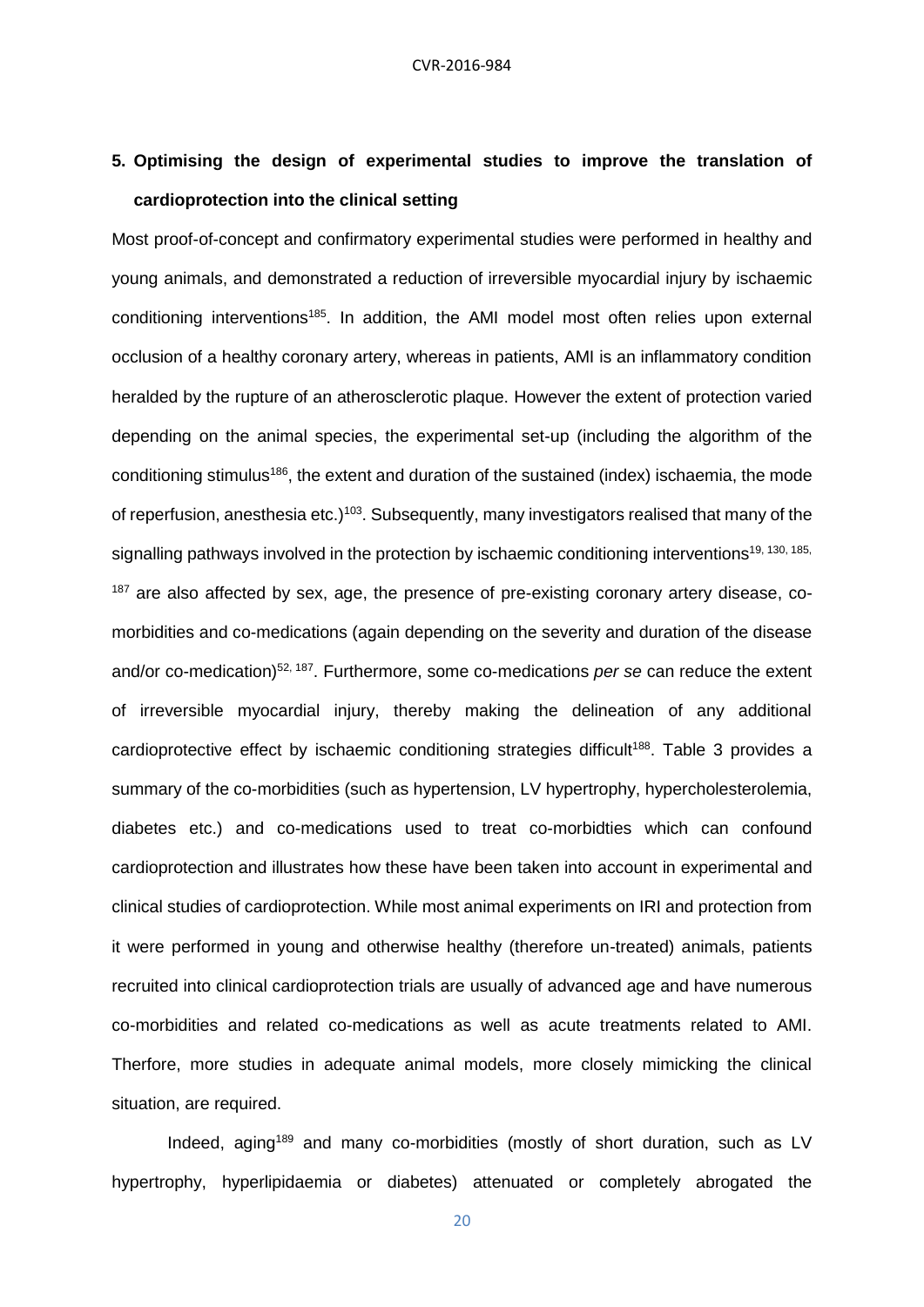cardioprotective effect of interventions when compared to healthy animals<sup>187</sup>; however, it should be noted that most of the (single, individual) co-morbidities were again induced in young animals, thereby not mimicking what does normally occur in humans (except for type 1 diabetes or homozygous familiar hypercholesterolemia). Furthermore, in animal experiments co-morbidities usually remained untreated, again not reflecting what is normally observed in clinical practice where patients will receive at least some medication (although many of them are not treated according to guidelines and to target values).

When comparing animal studies to patients undergoing CABG surgery, anesthesia *per se* might be a confounding factor for the results obtained by cardioprotective interventions. In fact, propofol in contrast to isoflurane specifically abrogated the protection by remote ischaemic conditioning interventions<sup>190-193</sup>. Also, patients undergoing CABG surgery in contrast to animals will receive cardioplegia, which impacts on the extent of irreversible injury *per se* and might affect signal transduction pathways. On the other hand, patients suffering an AMI undergoing PCI will not receive anaesthetics but instead will receive anti-platelet therapy (some of which acts directly as a cardioprotectant<sup>194-196</sup>), which is not normally applied in animal experiments.

Another major shortcoming of animal studies is the lack of long-term follow-up of the benefits of conditioning interventions. Most animal studies determine MI size, extent of arrhythmias or contractile dysfunction between 2 and 24 hours after the onset of reperfusion and the beneficial effect of conditioning on left LV remodelling and subsequent mortality is largely unknown, although of utmost clinical relevance<sup>8, 19</sup>.

There is significant inter-species variability<sup>53</sup> in signalling events leading to cardioprotection by ischaemic conditioning in healthy or diseased animals, and it remains to be established whether signalling events demonstrated to be involved in most animal species can easily be transferred to cardioprotection obtained by conditioning interventions in humans.

Where do we stand? – Conditioning interventions protect young and healthy hearts from subsequent IRI of almost all animal species. Age and more or less acutely induced (single) co-morbidities or administered co-medications attenuate the observed beneficial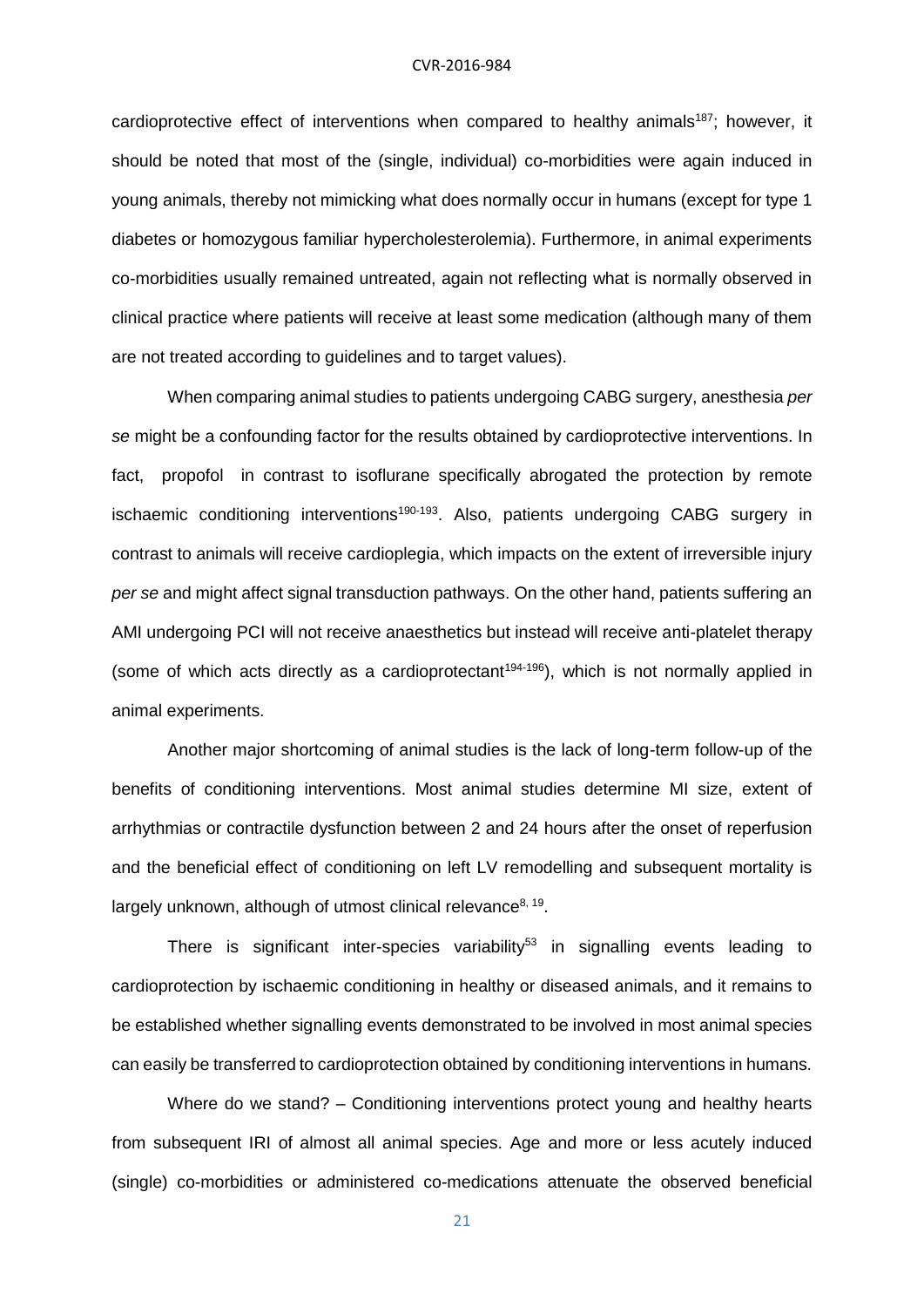#### CVR-2016-984

effect of conditioning interventions. Of note, however, in patient studies, post-hoc analyses reveal that apart from age, none of the co-morbidities and co-medications found to be of importance in animal experiments significantly attenuate the cardioprotection obtained by conditioning interventions<sup>197-199</sup>; whether these discrepant findings are related to the fact that medical treatment of co-morbidities normally occuring in patients blunts their otherwise detrimental effect or whether the involved signalling pathways differ between animals and humans remains unanswered at present. Finally, the neutral result of clinical trials may be explained in many cases by the insufficient, inconsistent pre-clinical data on the investigated interventions.

# **6. Optimising the design of clinical studies to improve the translation of cardioprotection**

In this section, we review the major factors which may have contributed to the neutral results of recent clinical cardioprotection studies in STEMI patients (Table 1) and propose strategies for optimising the design of future clinical studies, in order to improve the translation of cardioprotection.

# **Only investigate those therapies which have shown robust and consistent cardioprotection in experimental studies**

In many cases, the clinical study may have been neutral because it tested a therapy which had shown inconsistent cardioprotection in experimental studies. Furthermore, the experimental data may have been limited to small animal models of acute myocardial IRI (such as mice, rats and rabbits), and lacked testing in clinically relevant large animal MI models of acute myocardial IRI (such as pig and dog) $200$ .

*As such, future clinical studies should only test those therapies which have clearly demonstrated robust and consistent cardioprotection in both small and large animal models of acute myocardial IRI including at least one or more major comorbidities and co-medications (see later)<sup>187</sup> .*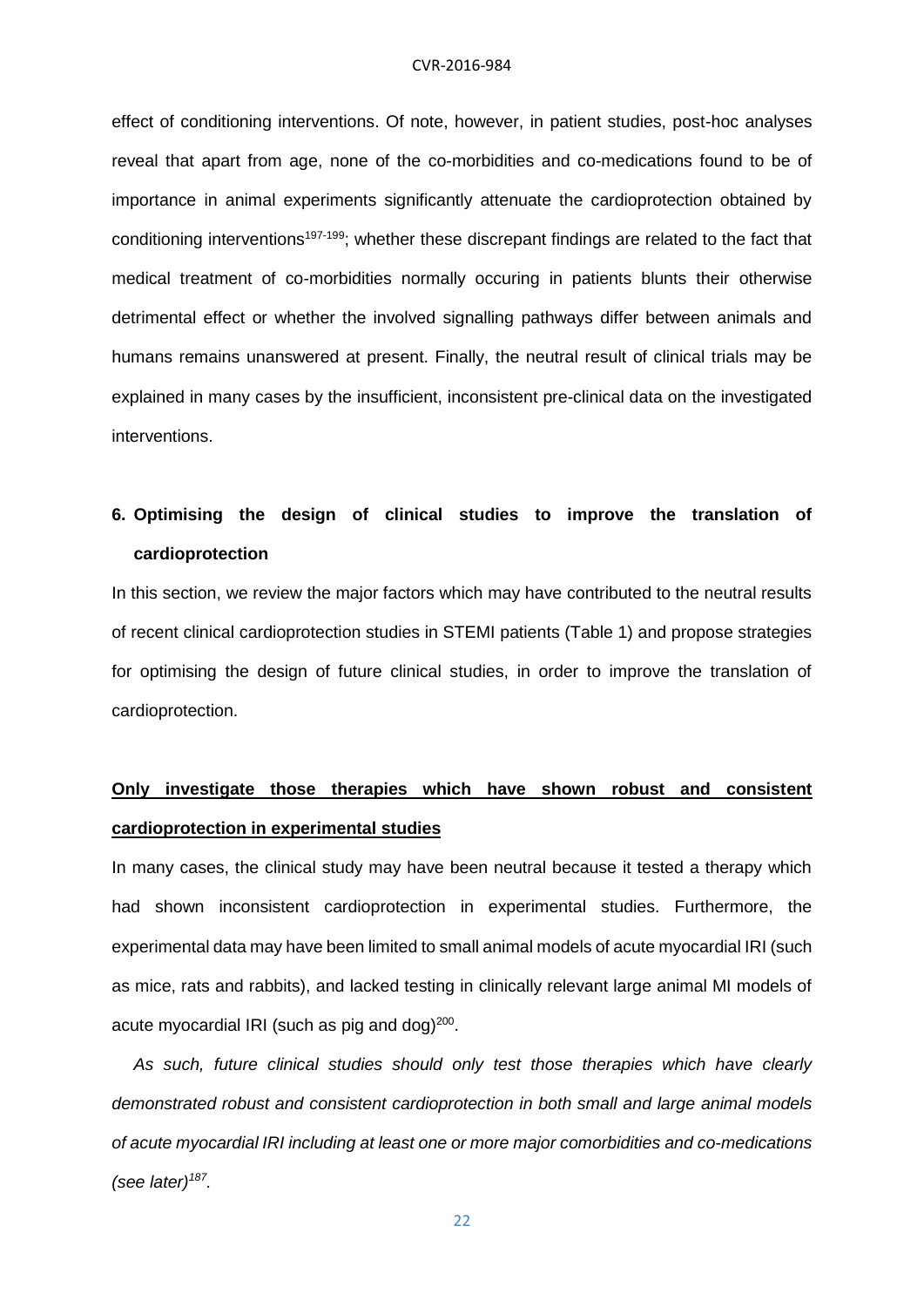## **Adoption of a multi-targeted approach to cardioprotection**

In many cases, the clinical study may have been neutral because it was based on a pharmacological strategy directed to a single target, an approach which may be ineffective given that acute myocardial IRI is a complex process with different signalling cascades and multiple cellular players (cardiomyocytes, endothelial cells, fibroblasts, inflammatory cells, platelets).

*As such, a multi-targeted approach using a combination of therapies may be a more effective approach to cardioprotection in the clinical setting.*

#### **Inclusion of STEMI patients most likely to benefit from a cardioprotective therapy**

In many cases, the clinical study may have been neutral because it included an unselected cohort of patients. This may have included STEMI patients less likely to benefit from a novel cardioprotective therapy administered prior to PPCI, such as those with pre-PPCI TIMI flow ≥2 (patients who have spontaneously reperfused prior to PPCI)<sup>112</sup>, and a small AAR (right and circumflex coronary artery STEMI)<sup>201</sup> or longer ischaemic times (up to 12 hours)<sup>202</sup>.

*As such, future clinical studies should select those STEMI patients presenting with: a completely occluded coronary artery (pre-PPCI TIMI flow ≤1), a large AAR (≥30% of the LV, usually proximal or mid LAD STEMI), and shorter ischaemic times (≤4 hours). However, this will clearly impact on study feasibility in terms of reducing the number of eligible patients for inclusion in the study.*

## **Optimise the timing of the cardioprotective therapy.**

In some cases, the clinical study may have been neutral because of the incorrect timing of the intervention. For example, although experimental data had suggested that therapeutic hypothermia was only effective when applied prior to the index ischaemia and not at the onset of reperfusion<sup>203</sup>, clinical studies tested therapeutic hypothermia as a cardioprotective strategy at the time of reperfusion. In order to prevent myocardial reperfusion injury, which occurs in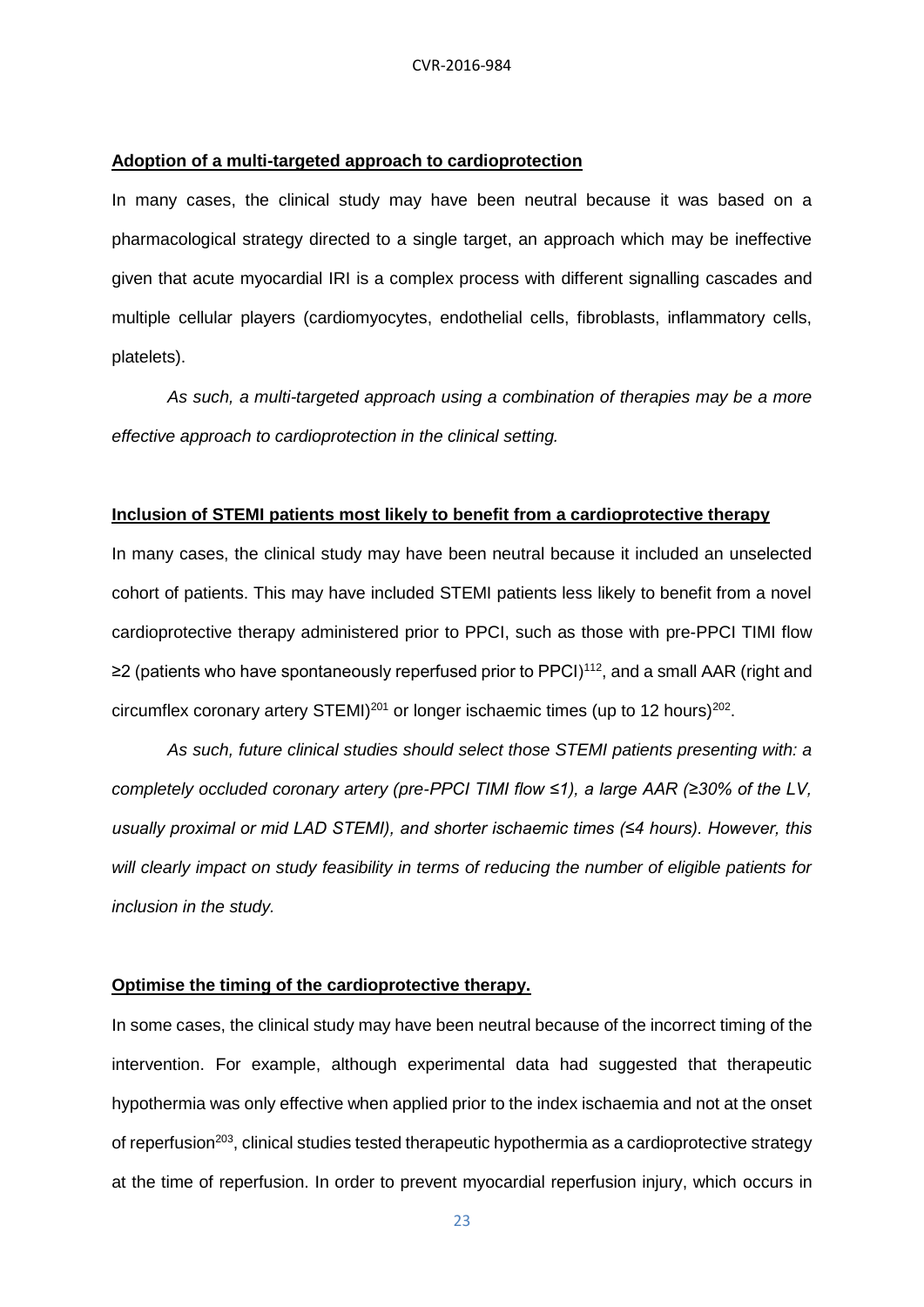the first few minutes of reperfusion, it is essential to apply the cardioprotective intervention prior to PPCI; most clinical studies have taken heed of this but it is unclear whether or not the dose achieved is optimal at the time of reperfusion.

*As such, future clinical studies should take into account the results of experimental studies with respect to timing of the cardioprotective therapy.* 

#### **Optimise the dose of the cardioprotective therapy.**

In many cases, the clinical study may have been neutral because of an incorrect dose of the cardioprotective therapy. It is clear from experimental studies that the dose of the novel therapy can impact on its cardioprotective efficacy<sup>186, 204</sup>. In most cases the most effective dose of the novel cardioprotective therapy has not been optimised in either experimental or clinical studies – crucially there is an obvious lack of phase II studies in the field of cardioprotection.

*The optimum dose for cardioprotection in experimental studies must be determined and adequate phase 2 dosing clinical studies be undertaken in order to increase the likelihood of translating cardioprotection into the clinical setting.*

# **Take into account the confounding effects of co-morbidities and co-medications given to STEMI patients**

In many cases, the clinical study may have been neutral because of multiple comorbidities, and co-medications that are commonly given to STEMI patients treated by PPCI the presence of which may have either attenuated the beneficial effects of the cardioprotective therapy or might have induced cardioprotection themselves. These include drugs such as nitrates, P2Y12 platelet inhibitors, statins, opioids and so on, all of which have been shown to exert cardioprotection by themselves and thereby mask any additional beneficial effects of endogenous cardioprotective strategies such as ischaemic conditioning<sup>159-161, 187</sup>. However, in future clinical cardioprotection studies, it will not be possible to omit co-medications such as platelet inhibitors, given that they are essential for the management of STEMI patients treated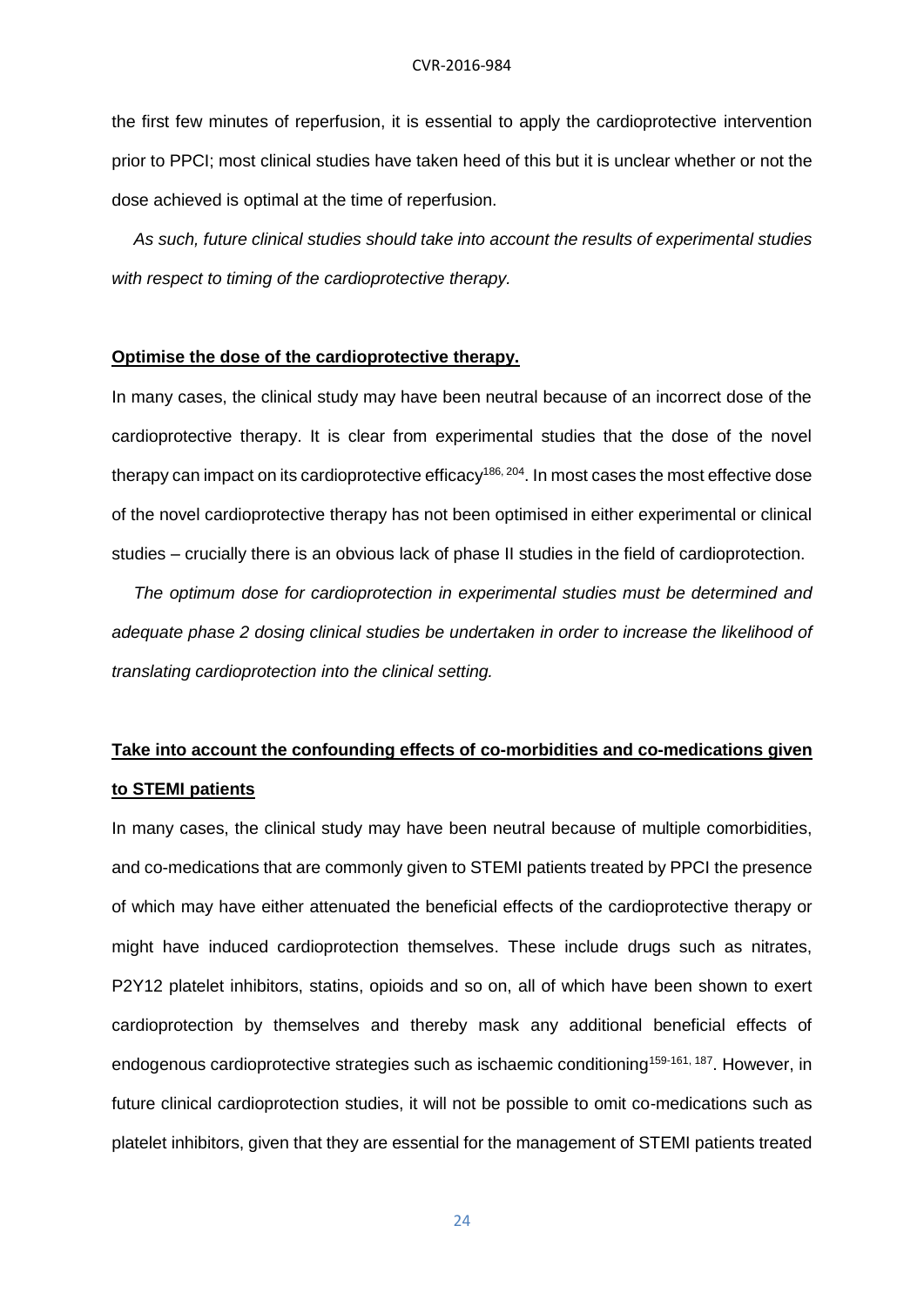by PPCI. What can be done is to test the proposed cardioprotective therapy in animals treated with these co-medications to ensure an additive effect can be achieved<sup>161</sup>.

*As such, experimental studies should take into account comorbidities and comedications when testing novel cardioprotective therapies (also see section 6).*

## **Use relevant endpoints for cardioprotection**

In some cases, the clinical study may have been neutral because of the wrong choice of endpoint used to assess the cardioprotective efficacy of the novel therapy. In proof-of-concept clinical studies of cardioprotection in STEMI patients, acute MI size measured by serum cardiac biomarkers, myocardial SPECT or more recently CMR, has been used to assess the cardioprotective efficacy of novel therapies. For assessing long-term effects of cardioprotection, echocardiography and CMR have been used to assess final MI size and adverse LV remodelling (LV volumes and ejection fraction). Although myocardial salvage (AAR subtract MI size) is a more sensitive measure than absolute reduction in MI size for assessing cardioprotection, there is currently no generally accepted and available *in vivo* measure of the AAR in reperfused STEMI patients. Myocardial SPECT is the only validated measure of myocardial salvage, and it has been utilized in multiple randomized clinical trials. However, SPECT is logistically challenging, expensive, and includes radiation exposure. Limitations include: No distinction between new and old perfusion defects; lack of resolution to detect subendocardial infarcts; and requirement for two examinations. T2-weighted CMR has been more recently proposed to retrospectively delineate the AAR in reperfused STEMI patients although there is controversy over the use of oedema-based AAR by T2-weighted CMR<sup>205</sup>. As such, the most robust measurement for acute MI size is mass of new late gadolinium contrast enhancement (LGE) on CMR as a percentage of LV mass. After establishing efficacy with a particular intervention, it is necessary to demonstrate improved clinical outcomes before changing clinical practise. In clinical outcome studies of cardioprotection in STEMI patients, it is essential to focus on endpoints such as cardiac death and hospitalisation for heart failure which are more relevant to cardioprotection, although one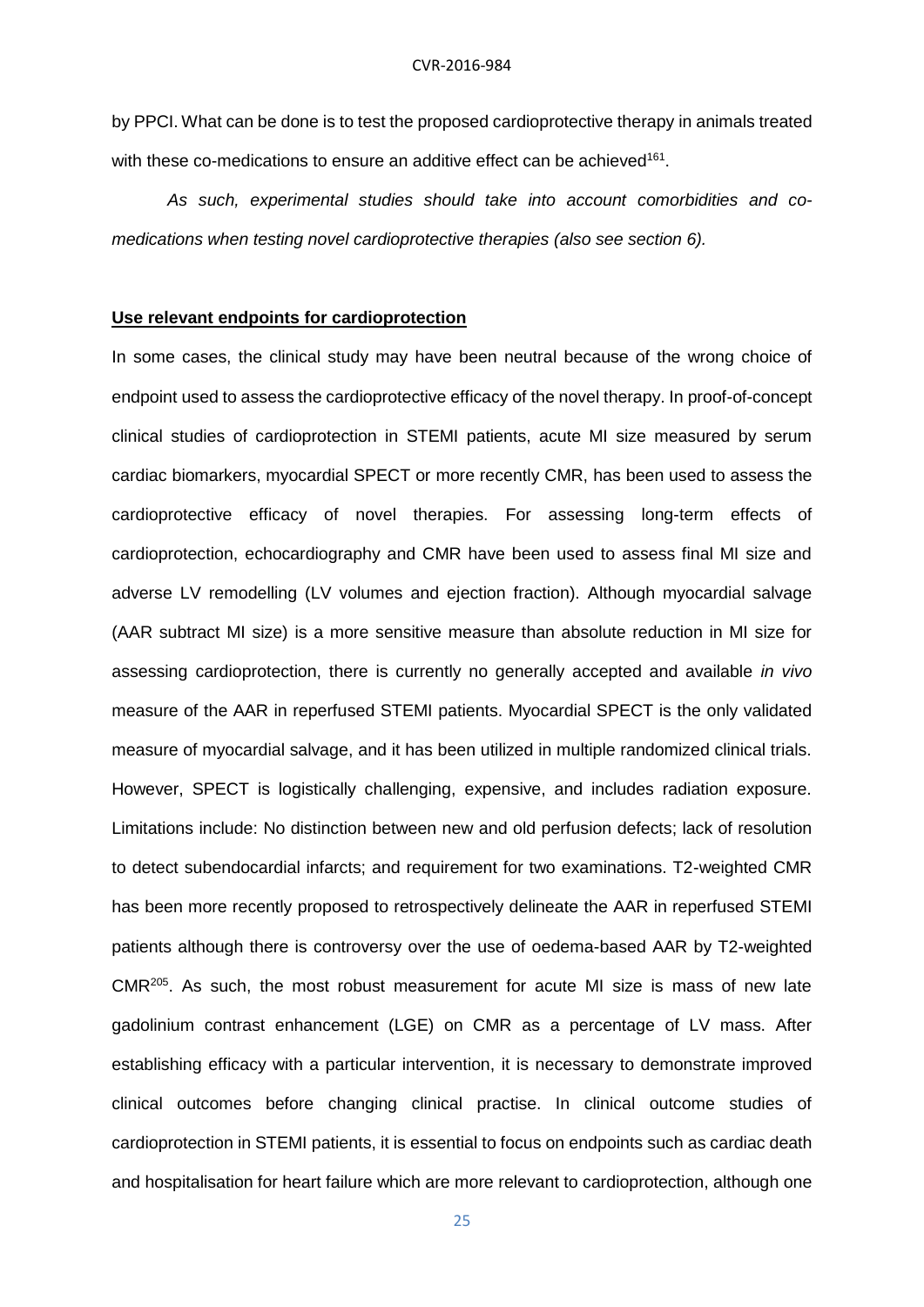may consider also potential vascular effects of ischaemic conditioning on other MACCE such as repeat MI and coronary revascularisation. Furthermore, how concomitant microvascular disease (hypertension, diabetes, rheumatoid arthritis) affects the techniques that are used for endpoint evaluation in humans is not known and requires further investigation.

Although in this section we list those factors which should be taken into consideration when designing clinical cardioprotection studies, this may not always be possible or feasible in the clinical setting, highlighting the challenges in trying to balance optimising study design and clinical reality.

#### **7. Recommendations for improving future experimental cardioprotection studies**

As discussed in the above chapters, most patients suffering from acute myocardial IRI are of advanced age and have multiple co-morbidities, including hypertension, LV hypertrophy, hypercholesterolemia, diabetes, have had a previous MI with subsequent LV remodelling, have developed heart failure, or all of the above. Given their multiple co-morbidities, patients also receive extensive chronic medication (β-blockers, ACE [angiotensin converting enzyme] inhibitors, AT1 [angiotensin II type 1]-receptor antagonists, L-type calcium channel antagonists, statins, sulfonylureas, metformin, GLP (glucagon-like petide1)-antagonists, aspirin etc). In addition, during the acute ischaemic event they will probably receive nitrates, P2Y12-receptor antagonists, and opioids $18, 187$ .

These patients may or may not benefit from cardioprotective interventions, but the prediction of protection derived from experimental research is difficult since adequate animal models mimicking the clinical scenario do not exist and are difficult to develop<sup>19</sup>. As such, the translation from bench to bedside could be improved if experimental studies were more appropriately designed<sup>206</sup>; e.g. by the selection of an adequate animal species: there is no doubt that a large animal model of MI that better mimics the clinical situation (taking into account sex, age, co-morbidities, co-medications and long term reperfusion models) <sup>200</sup>. Furthermore, selection bias and publication of only positive results should be avoided which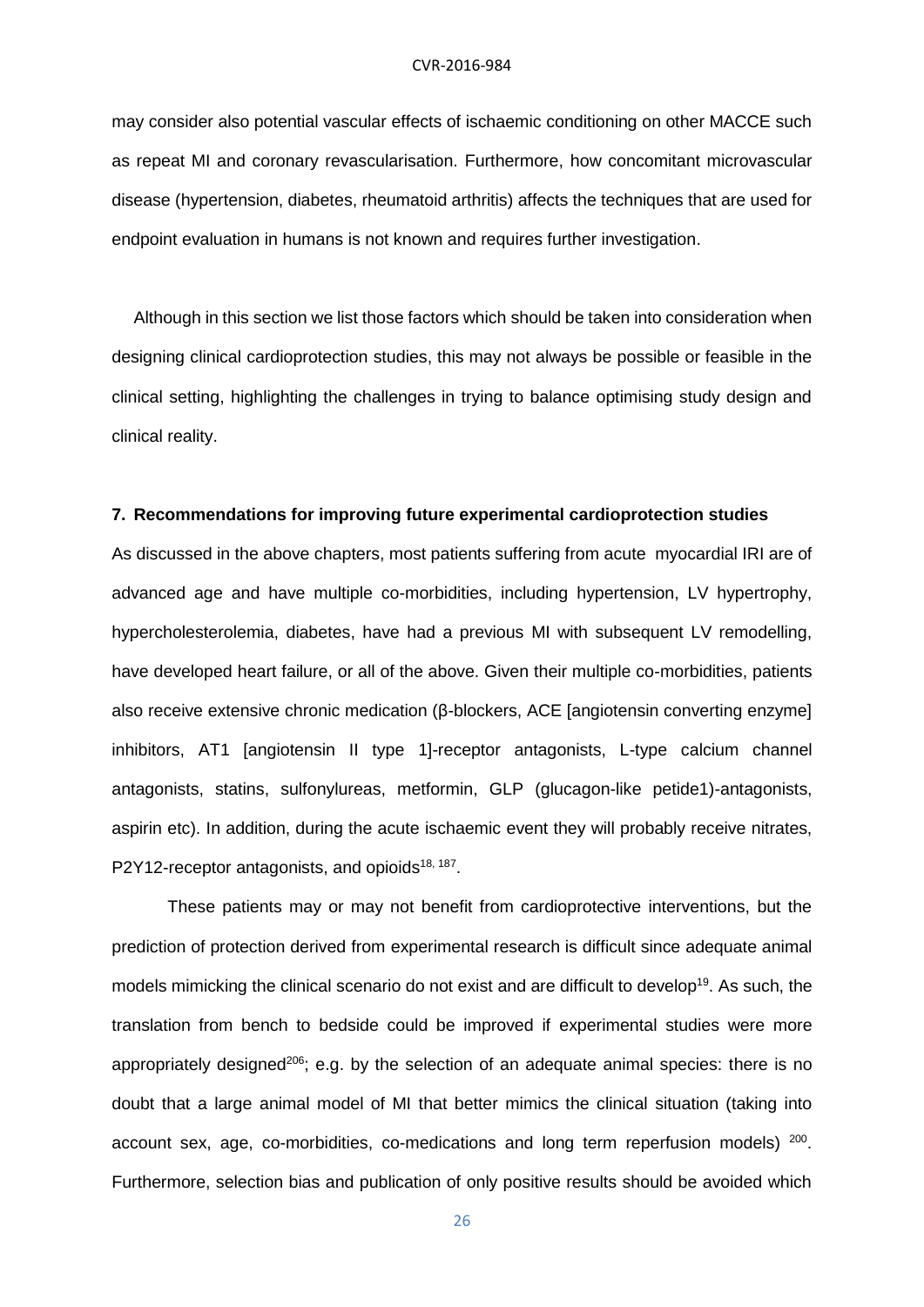could be achieved by pre-registration of experimental studies (like done in clinical trials). Also in experimental trials the use of appropriate statistical tests needs to be assured<sup>207</sup>. Below is a list of recommendations for studies to be performed in the experimental work-up of a novel cardioprotective therapy after target validation using *in vitro/ex vivo* models but prior to testing in the clinical setting.

## **Recommendations:**

- 1. *In vivo* small animal (acute and chronic MI size, heart failure development, mortality)
- 2. *In vivo* large animal model of acute myocardial IRI (acute and chronic MI size, heart failure development, mortality)
- 3. Investigate whether age or treated major co-morbidities such as diabetes mellitus, hypercholesterolemia, or obesity confound cardioprotection
- 4. Consider human heart tissue models of acute IRI (such as e.g. human atrial tissue, cell-based human heart tissue models or include human stem cell-derived cardiomyocytes) 126, 208, 209
- 5. Multicentre experimental testing of novel cardioprotective therapy using standardised protocols in small and large animal MI models with one or more co-morbidities (such as age and/or diabetes)(see below).

## **Adopting a multicentre approach to cardioprotection**

Due to the competitive nature of innovation at early pre-clinical stages, collaborative preclinical development is challenging. Nevertheless, using a multi-centre blinded placebocontrolled approach, the NIH Consortium for Preclinical Assessment of Cardioprotective Therapies (CAESAR) consortium<sup>16</sup> failed to find a reduction in MI size by sildenafil or sodium nitrite when administered at reperfusion in either mice, rabbit, or porcine MI models<sup>210, 211</sup>, despite several single centre studies in small animal MI models reporting cardioprotection with these agents, suggesting inadequate blinding in the latter studies and that the therapies did not confer robust cardioprotection. This may explain, in part, why the corresponding clinical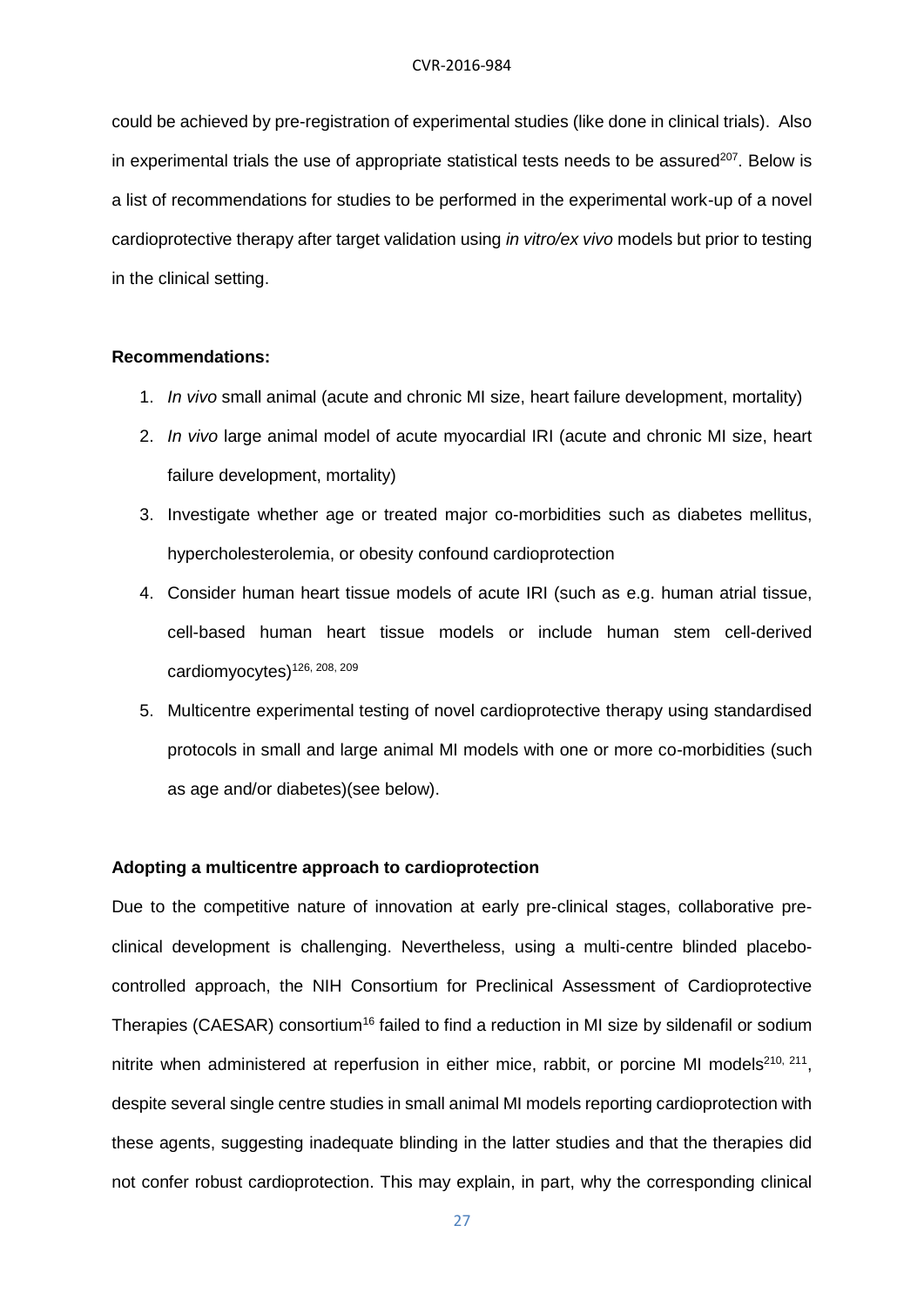#### CVR-2016-984

studies in STEMI patients failed to find a positive cardioprotective effect with sodium nitrite<sup>212,</sup> <sup>213</sup>. So, why have we not moved forward with such an investigative team model yet? The need for extensive funding and facilities to develop such models could only be made feasible if researchers in the field join forces together and apply for a specific large funding scheme such as HORIZON 2020. The neuroprotection field has come to the same conclusion, with the Multicentre Preclinical Animal Research Team (Multi-PART), which is an international collaborative approach to overcome the translational roadblock in neuroprotection and neuroregeneration research, and whose overall objective was to discuss how to develop the capacity to undertake international multicentre animal studies. Thus, although pre-clinical studies may demonstrate the therapeutic potential of an intervention, clinical trials should not be initiated before their cardioprotective effects are confirmed in multi-centre pre-clinical studies.

## **8. Recommendations for improving future clinical cardioprotection studies**

The design of the clinical cardioprotection study is crucial to the success of the study. In this section, we provide a list of recommendations for improving the translation of cardioprotection in the clinical setting for patient benefit.

## *Proof-of-concept efficacy Phase 2 studies in STEMI patients*

- Only investigate those treatment strategies, which show robust and consistent cardioprotection in the experimental settings detailed above.
- Consider the influence of major co-morbidities and co-medications on the cardioprotective efficacy in patient selection. Pre-specified, adequately powered, subgroup analyses may determine the effects of these confounding factors on cardioprotection.
- Where possible use multicentre randomised placebo-controlled double blind trial design.
- Only include STEMI patients with the following inclusion criteria:

<4 hours of ischaemic symptom onset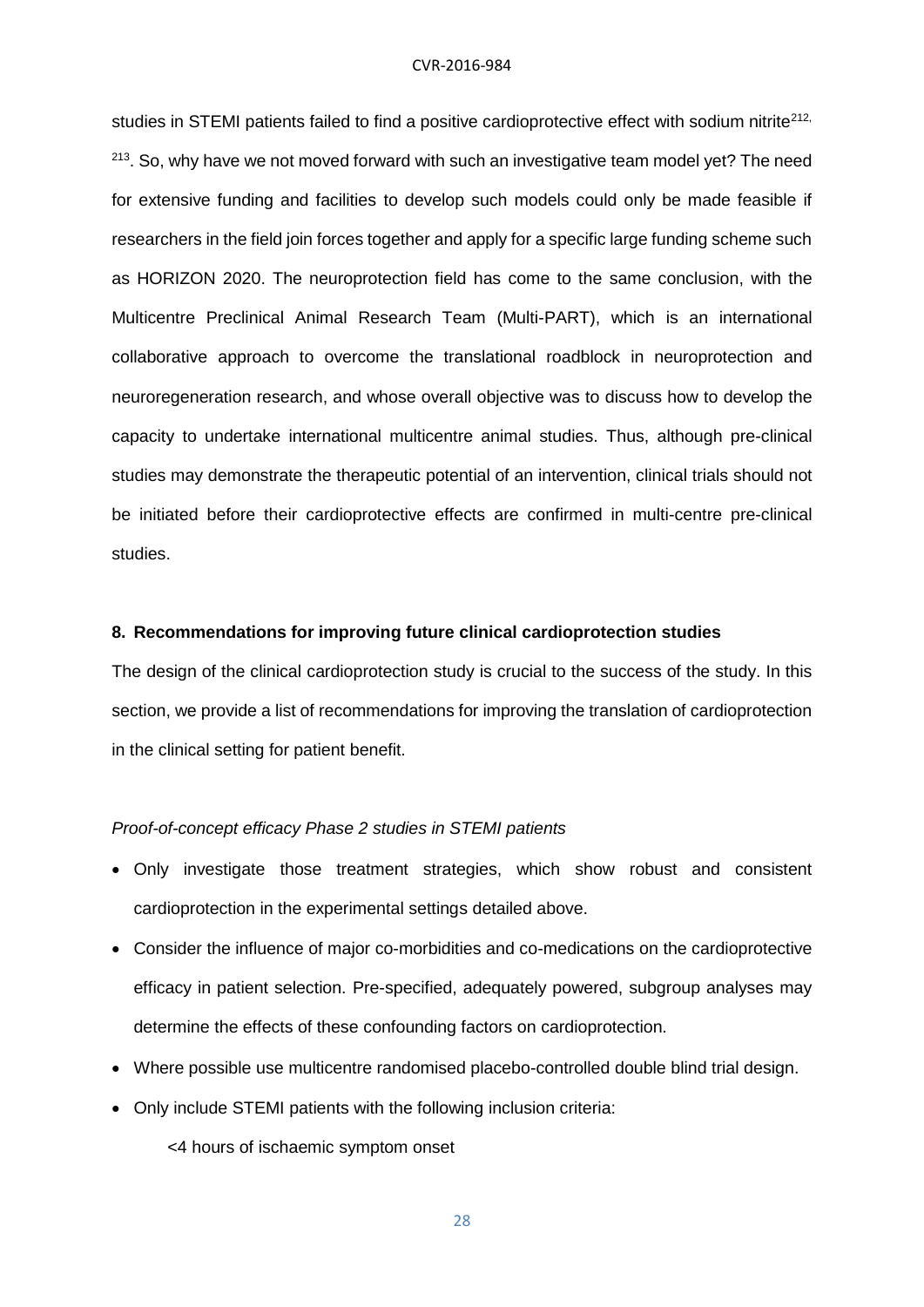Large AAR (for example proximal to mid-LAD STEMI) Completely occluded coronary artery (pre-PPCI TIMI flow ≤1) with post-PPCI TIMI flow>2 Consider excluding patients with significant coronary collateralisation to the AAR as

this may attenuate the cardioprotective effects of the therapy Consider including high-risk STEMI patients with cardiogenic shock, if technically possible, given that they benefit most from a cardioprotective therapy

- Consider phase 2 studies to optimise the most effective dose before testing for clinical efficacy
- Ensure that the therapy is administered prior to reperfusion and that it achieves therapeutic concentrations at the time of PPCI
- Use clinical endpoints which are relevant to cardioprotection for acute studies (i.e. acute and chronic MI size, adverse LV remodelling (LV size and ejection fraction)

## *Clinical outcome Phase 3 studies in STEMI patients*

As above plus

 Use clinical endpoints which are relevant to cardioprotection for clinical outcome studies i.e. cardiac death and hospitalisation for heart failure

## **9. Conclusions**

The translation of cardioprotection into the clinical setting for patient benefit has been both challenging and disappointing. However, the failure to find a cardioprotective therapy despite 30 years of research should not put into doubt the existence of myocardial IRI as a viable target for cardioprotection, but should rather highlight the difficulties in translating novel cardioprotective therapies from the over-simplified animal MI models we all use into the complex clinical reality of a reperfused STEMI patient. Therefore, in order to improve the translation of cardioprotection into the clinical setting, we need to improve the design of the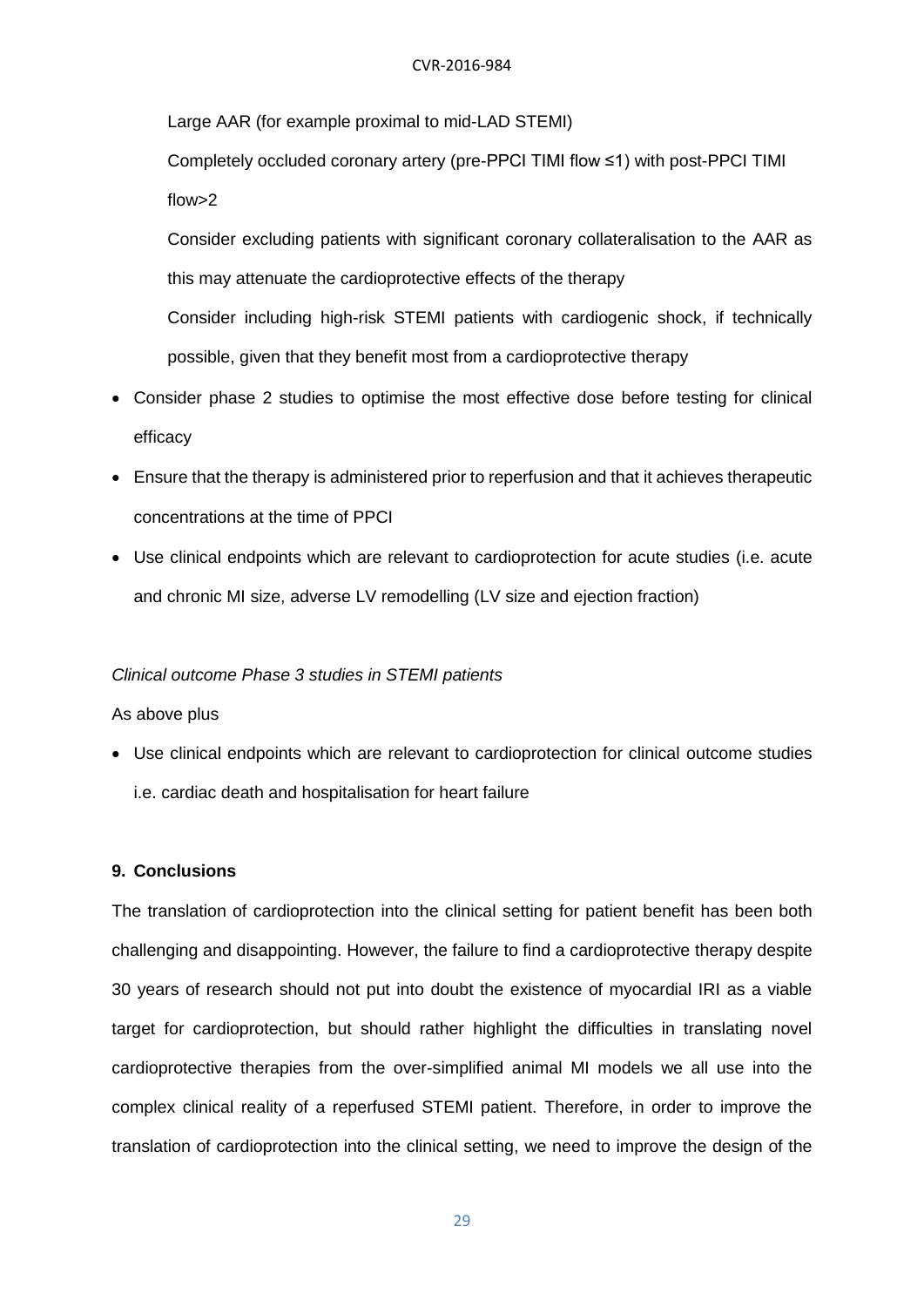experimental and clinical studies, and in this Position Paper we have proposed some recommendations for working towards this. However, the feasibility of achieving this has to be counterbalanced by the reality of undertaking experimental and clinical MI studies.

## **Acknowledgements**

DJH was funded by the British Heart Foundation (grant number FS/10/039/28270), the Rosetrees Trust, and is supported by the National Institute for Health Research University College London Hospitals Biomedical Research Centre. DG-D is supported by the Spanish Institute of Health, Instituto de Salud Carlos III (grants PIE 13/00027, RETICS-RIC,RD12/0042/0021, and PI14/01431). CP was funded by the Italian Ministry of Health (grant number: GR-2009-1596220) and by the Italian Ministry of University (grant number: RBFR124FEN). LVL was supported by the Netherlands Heart Foundation [Dekker 2013T056] and European Society of Cardiology Research Grant 2016. KY has been supported by the Norwegian Council on Cardiovascular Diseases, Norway. GH was supported by the German Research Foundation (He 1320/18-3 and SFB 1116/ B8). PF were funded by the European Foundation for the Study of Diabetes (EFSD) New Horizons Collaborative Research Initiative from the European Association for the Study of Diabetes (EASD) and by the European Cooperation in Science and Technology (COST EU-ROS). PF was funded by the Hungarian Scientific Research Fund (OTKA K 109737 and ANN 107803).

Reference List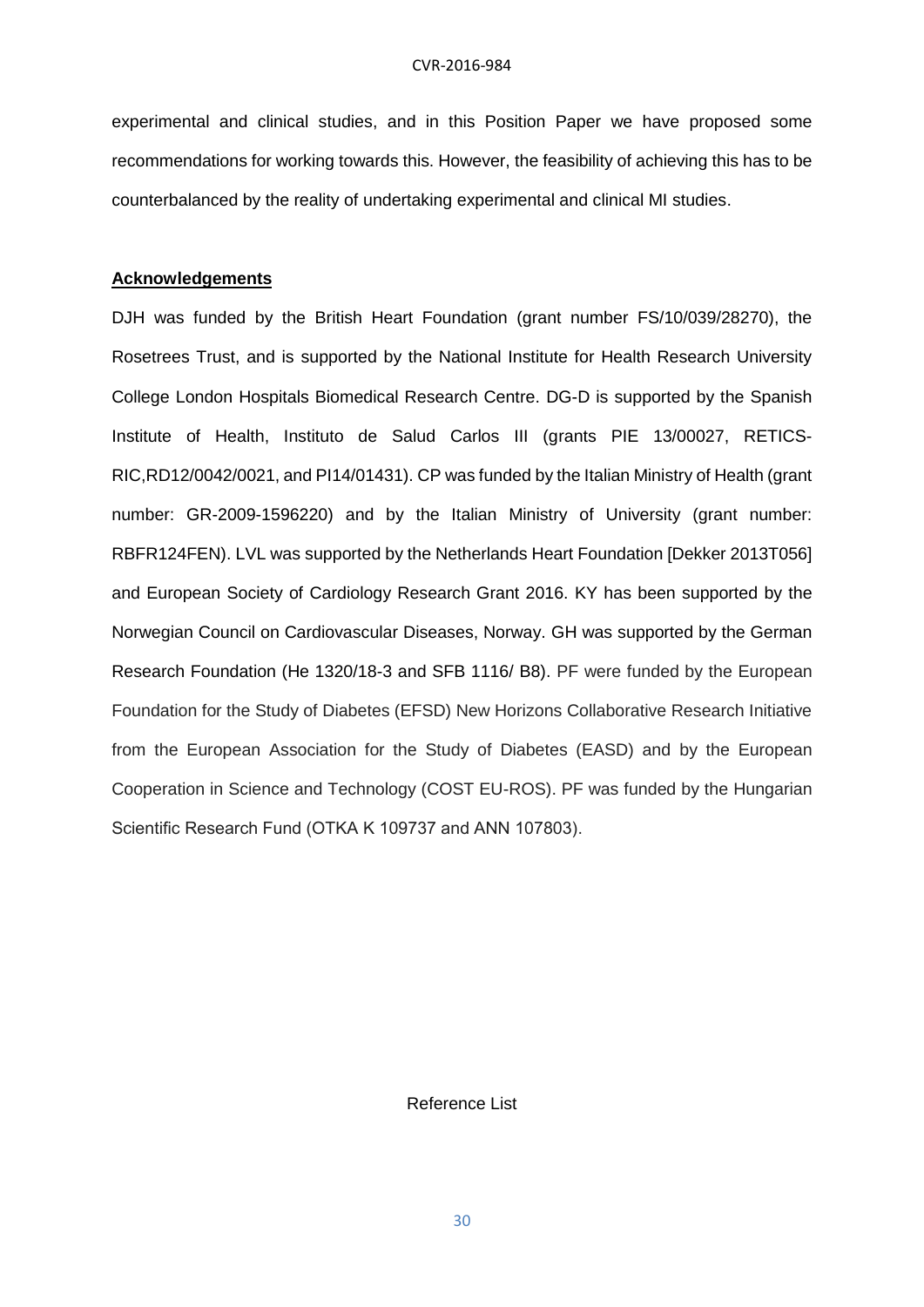- 1. Schmidt M, Jacobsen JB, Lash TL, Botker HE, Sorensen HT. 25 year trends in first time hospitalisation for acute myocardial infarction, subsequent short and long term mortality, and the prognostic impact of sex and comorbidity: a Danish nationwide cohort study. *BMJ* 2012;**344**:e356.
- 2. Roger VL, Weston SA, Gerber Y, Killian JM, Dunlay SM, Jaffe AS, Bell MR, Kors J, Yawn BP, Jacobsen SJ. Trends in incidence, severity, and outcome of hospitalized myocardial infarction. *Circulation* 2010;**121**:863-9.
- 3. Moran AE, Forouzanfar MH, Roth GA, Mensah GA, Ezzati M, Flaxman A, Murray CJ, Naghavi M. The global burden of ischemic heart disease in 1990 and 2010: the Global Burden of Disease 2010 study. *Circulation* 2014;**129**:1493-501.
- 4. Cung TT, Morel O, Cayla G, Rioufol G, Garcia-Dorado D, Angoulvant D, Bonnefoy-Cudraz E, Guerin P, Elbaz M, Delarche N, Coste P, Vanzetto G, Metge M, Aupetit JF, Jouve B, Motreff P, Tron C, Labeque JN, Steg PG, Cottin Y, Range G, Clerc J, Claeys MJ, Coussement P, Prunier F, Moulin F, Roth O, Belle L, Dubois P, Barragan P, Gilard M, Piot C, Colin P, De PF, Morice MC, Ider O, Dubois-Rande JL, Unterseeh T, Le BH, Beard T, Blanchard D, Grollier G, Malquarti V, Staat P, Sudre A, Elmer E, Hansson MJ, Bergerot C, Boussaha I, Jossan C, Derumeaux G, Mewton N, Ovize M. Cyclosporine before PCI in Patients with Acute Myocardial Infarction. *N Engl J Med* 2015;**373**:1021-31.
- 5. Kolte D, Khera S, Aronow WS, Mujib M, Palaniswamy C, Sule S, Jain D, Gotsis W, Ahmed A, Frishman WH, Fonarow GC. Trends in incidence, management, and outcomes of cardiogenic shock complicating ST-elevation myocardial infarction in the United States. *J Am Heart Assoc* 2014;**3**:e000590.
- 6. Thielmann M, Sharma V, Al-Attar N, Bulluck H, Bisleri G, Bunge J, Czerny M, Ferdinandy P, Frey U, Heusch G, Holfield J, Kleinbongard P, Kunst G, Lang I, Lentini S, Madonna R, Meybohm P, Munretto C, Obadia JF, Perrino C, Prunier F, Sluijter JP, van Laake LW, Hausenloy DJ. ESC Joint Working Groups on Cardiovascular Surgery and the Cellular Biology of the Heart Position Paper: Peri-operative myocardial injury and infarction in patients undergoing CABG surgery. In: 2016.
- 7. Hausenloy DJ, Candilio L, Evans R, Ariti C, Jenkins DP, Kolvekar S, Knight R, Kunst G, Laing C, Nicholas J, Pepper J, Robertson S, Xenou M, Clayton T, Yellon DM. Remote Ischemic Preconditioning and Outcomes of Cardiac Surgery. *N Engl J Med* 2015;**373**:1408-17.
- 8. Heusch G, Libby P, Gersh B, Yellon D, Bohm M, Lopaschuk G, Opie L. Cardiovascular remodelling in coronary artery disease and heart failure. *Lancet* 2014;**383**:1933-43.
- 9. Verhoef TI, Morris S, Mathur A, Singer M. Potential economic consequences of a cardioprotective agent for patients with myocardial infarction: modelling study. *BMJ Open* 2015;**5**:e008164.
- 10. Murry CE, Jennings RB, Reimer KA. Preconditioning with ischemia: a delay of lethal cell injury in ischemic myocardium. *Circulation* 1986;**74**:1124-36.
- 11. Marber MS, Latchman DS, Walker JM, Yellon DM. Cardiac stress protein elevation 24 hours after brief ischemia or heat stress is associated with resistance to myocardial infarction. *Circulation* 1993;**88**:1264-72.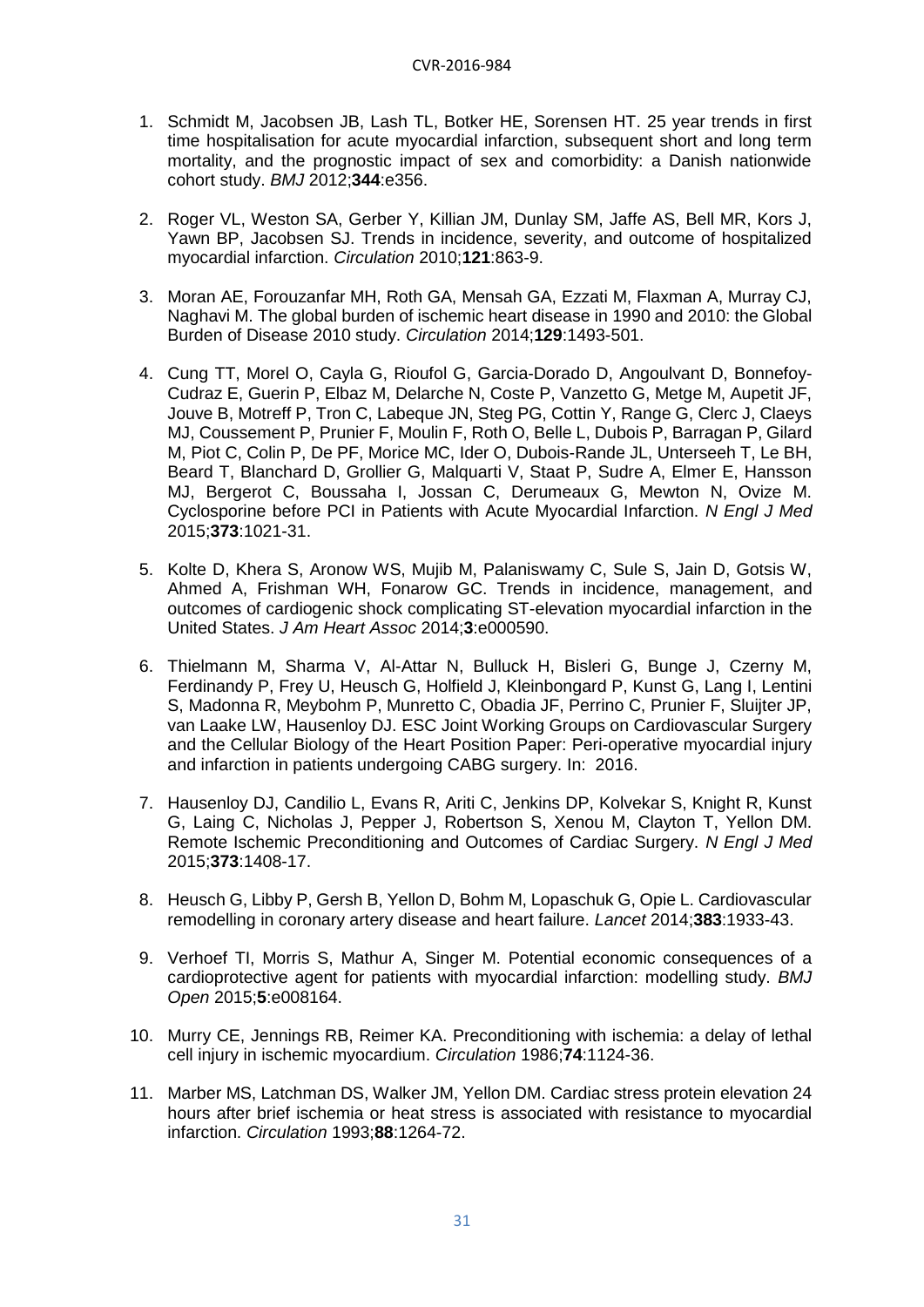- 12. Kuzuya T, Hoshida S, Yamashita N, Fuji H, Oe H, Hori M, Kamada T, Tada M. Delayed effects of sublethal ischemia on the acquisition of tolerance to ischemia. *Circ Res* 1993;**72**:1293-9.
- 13. Na HS, Kim YI, Yoon YW, Han HC, Nahm SH, Hong SK. Ventricular premature beatdriven intermittent restoration of coronary blood flow reduces the incidence of reperfusion-induced ventricular fibrillation in a cat model of regional ischemia. *Am Heart J* 1996;**132**:78-83.
- 14. Zhao ZQ, Corvera JS, Halkos ME, Kerendi F, Wang NP, Guyton RA, Vinten-Johansen J. Inhibition of myocardial injury by ischemic postconditioning during reperfusion: comparison with ischemic preconditioning. *Am J Physiol Heart Circ Physiol* 2003;**285**:H579-H588.
- 15. Przyklenk K, Bauer B, Ovize M, Kloner RA, Whittaker P. Regional ischemic 'preconditioning' protects remote virgin myocardium from subsequent sustained coronary occlusion. *Circulation* 1993;**87**:893-9.
- 16. Schwartz-Longacre L, Kloner RA, Arai AE, Baines CP, Bolli R, Braunwald E, Downey J, Gibbons RJ, Gottlieb RA, Heusch G, Jennings RB, Lefer DJ, Mentzer RM, Murphy E, Ovize M, Ping P, Przyklenk K, Sack MN, Vander Heide RS, Vinten-Johansen J, Yellon DM. New horizons in cardioprotection: recommendations from the 2010 national heart, lung, and blood institute workshop. *Circulation* 2011;**124**:1172-9.
- 17. Ovize M, Baxter GF, Di Lisa F, Ferdinandy P, Garcia-Dorado D, Hausenloy DJ, Heusch G, Vinten-Johansen J, Yellon DM, Schulz R. Postconditioning and protection from reperfusion injury: where do we stand? Position paper from the Working Group of Cellular Biology of the Heart of the European Society of Cardiology. *Cardiovasc Res* 2010;**87**:406-23.
- 18. Hausenloy DJ, Erik BH, Condorelli G, Ferdinandy P, Garcia-Dorado D, Heusch G, Lecour S, van Laake LW, Madonna R, Ruiz-Meana M, Schulz R, Sluijter JP, Yellon DM, Ovize M. Translating cardioprotection for patient benefit: position paper from the Working Group of Cellular Biology of the Heart of the European Society of Cardiology. *Cardiovasc Res* 2013;**98**:7-27.
- 19. Lecour S, Botker HE, Condorelli G, Davidson SM, Garcia-Dorado D, Engel FB, Ferdinandy P, Heusch G, Madonna R, Ovize M, Ruiz-Meana M, Schulz R, Sluijter JP, van Laake LW, Yellon DM, Hausenloy DJ. ESC working group cellular biology of the heart: position paper: improving the preclinical assessment of novel cardioprotective therapies. *Cardiovasc Res* 2014;**104**:399-411.
- 20. Heusch G. Cardioprotection: chances and challenges of its translation to the clinic. *Lancet* 2013;**381**:166-75.
- 21. Heusch G, Rassaf T. Time to Give Up on Cardioprotection? A Critical Appraisal of Clinical Studies on Ischemic Pre-, Post-, and Remote Conditioning. *Circ Res* 2016;**119**:676-95.
- 22. Meybohm P, Bein B, Brosteanu O, Cremer J, Gruenewald M, Stoppe C, Coburn M, Schaelte G, Boning A, Niemann B, Roesner J, Kletzin F, Strouhal U, Reyher C, Laufenberg-Feldmann R, Ferner M, Brandes IF, Bauer M, Stehr SN, Kortgen A, Wittmann M, Baumgarten G, Meyer-Treschan T, Kienbaum P, Heringlake M, Schon J, Sander M, Treskatsch S, Smul T, Wolwender E, Schilling T, Fuernau G, Hasenclever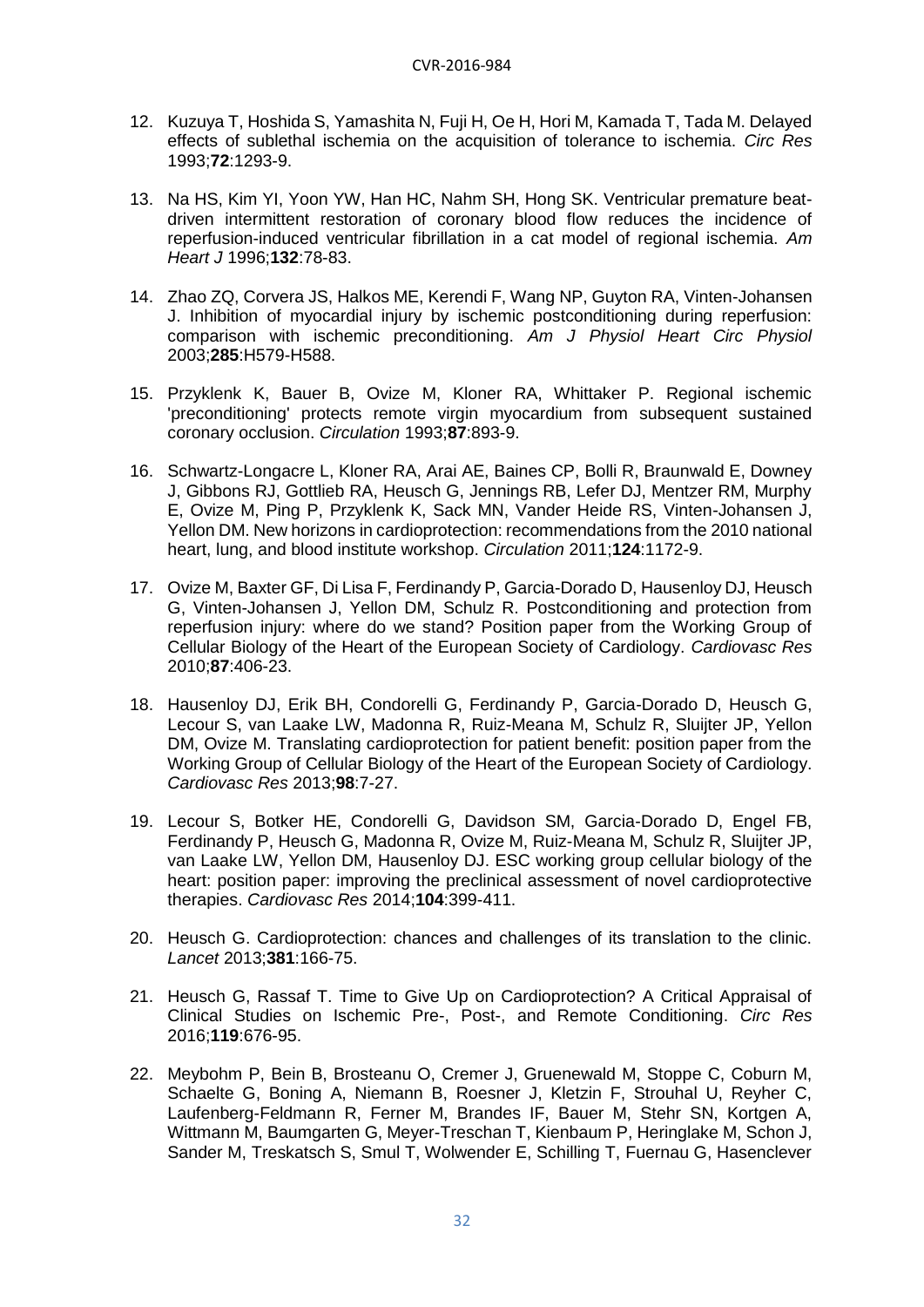D, Zacharowski K. A Multicenter Trial of Remote Ischemic Preconditioning for Heart Surgery. *N Engl J Med* 2015;**373**:1397-407.

- 23. Ottani F, Latini R, Staszewsky L, La VL, Locuratolo N, Sicuro M, Masson S, Barlera S, Milani V, Lombardi M, Costalunga A, Mollichelli N, Santarelli A, De CN, Sganzerla P, Boi A, Maggioni AP, Limbruno U. Cyclosporine A in Reperfused Myocardial Infarction: The Multicenter, Controlled, Open-Label CYCLE Trial. *J Am Coll Cardiol* 2016;**67**:365- 74.
- 24. Heusch G, Gersh BJ. The pathophysiology of acute myocardial infarction and strategies of protection beyond reperfusion: a continual challenge. *Eur Heart J* 2016.
- 25. Olafsson B, Forman MB, Puett DW, Pou A, Cates CU, Friesinger GC, Virmani R. Reduction of reperfusion injury in the canine preparation by intracoronary adenosine: importance of the endothelium and the no-reflow phenomenon. *Circulation* 1987;**76**:1135-45.
- 26. Goto M, Miura T, Iliodoromitis EK, O'Leary EL, Ishimoto R, Yellon DM, Iimura O. Adenosine infusion during early reperfusion failed to limit myocardial infarct size in a collateral deficient species. *Cardiovasc Res* 1991;**25**:943-9.
- 27. Ross AM, Gibbons RJ, Stone GW, Kloner RA, Alexander RW. A randomized, doubleblinded, placebo-controlled multicenter trial of adenosine as an adjunct to reperfusion in the treatment of acute myocardial infarction (AMISTAD-II). *J Am Coll Cardiol* 2005;**45**:1775-80.
- 28. Kloner RA, Forman MB, Gibbons RJ, Ross AM, Alexander RW, Stone GW. Impact of time to therapy and reperfusion modality on the efficacy of adenosine in acute myocardial infarction: the AMISTAD-2 trial. *Eur Heart J* 2006;**27**:2400-5.
- 29. Garcia-Dorado D, Garcia-del-Blanco B, Otaegui I, Rodriguez-Palomares J, Pineda V, Gimeno F, Ruiz-Salmeron R, Elizaga J, Evangelista A, Fernandez-Aviles F, San-Roman A, Ferreira-Gonzalez I. Intracoronary injection of adenosine before reperfusion in patients with ST-segment elevation myocardial infarction: a randomized controlled clinical trial. *Int J Cardiol* 2014;**177**:935-41.
- 30. Bulluck H, Sirker A, Loke YK, Garcia-Dorado D, Hausenloy DJ. Clinical benefit of adenosine as an adjunct to reperfusion in ST-elevation myocardial infarction patients: An updated meta-analysis of randomized controlled trials. *Int J Cardiol* 2015;**202**:228- 37.
- 31. Yang XM, Philipp S, Downey JM, Cohen MV. Atrial natriuretic peptide administered just prior to reperfusion limits infarction in rabbit hearts. *Basic Res Cardiol* 2006;**101**:311-8.
- 32. Kitakaze M, Asakura M, Kim J, Shintani Y, Asanuma H, Hamasaki T, Seguchi O, Myoishi M, Minamino T, Ohara T, Nagai Y, Nanto S, Watanabe K, Fukuzawa S, Hirayama A, Nakamura N, Kimura K, Fujii K, Ishihara M, Saito Y, Tomoike H, Kitamura S. Human atrial natriuretic peptide and nicorandil as adjuncts to reperfusion treatment for acute myocardial infarction (J-WIND): two randomised trials. *Lancet* 2007;**370**:1483-93.
- 33. Sonne DP, Engstrom T, Treiman M. Protective effects of GLP-1 analogues exendin-4 and GLP-1(9-36) amide against ischemia-reperfusion injury in rat heart. *Regul Pept* 2008;**146**:243-9.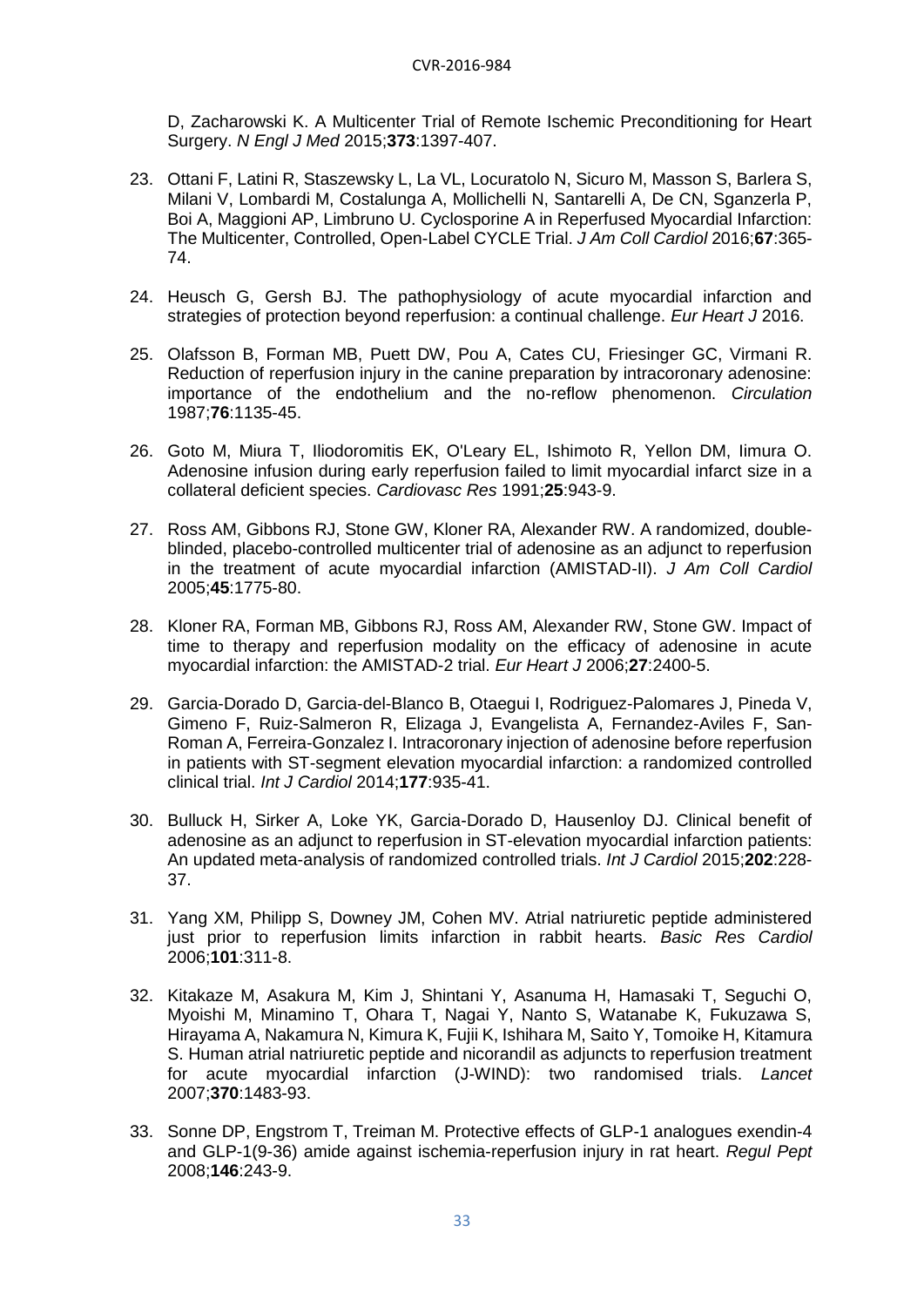- 34. Timmers L, Henriques JP, de Kleijn DP, Devries JH, Kemperman H, Steendijk P, Verlaan CW, Kerver M, Piek JJ, Doevendans PA, Pasterkamp G, Hoefer IE. Exenatide reduces infarct size and improves cardiac function in a porcine model of ischemia and reperfusion injury. *J Am Coll Cardiol* 2009;**53**:501-10.
- 35. Hausenloy DJ, Yellon DM. Taking lizard saliva to heart. *Eur Heart J* 2012;**33**:1426-30.
- 36. Lonborg J, Vejlstrup N, Kelbaek H, Botker HE, Kim WY, Mathiasen AB, Jorgensen E, Helqvist S, Saunamaki K, Clemmensen P, Holmvang L, Thuesen L, Krusell LR, Jensen JS, Kober L, Treiman M, Holst JJ, Engstrom T. Exenatide reduces reperfusion injury in patients with ST-segment elevation myocardial infarction. *Eur Heart J* 2012;**33**:1491- 9.
- 37. Woo JS, Kim W, Ha SJ, Kim JB, Kim SJ, Kim WS, Seon HJ, Kim KS. Cardioprotective effects of exenatide in patients with ST-segment-elevation myocardial infarction undergoing primary percutaneous coronary intervention: results of exenatide myocardial protection in revascularization study. *Arterioscler Thromb Vasc Biol* 2013;**33**:2252-60.
- 38. Lonborg J, Kelbaek H, Vejlstrup N, Botker HE, Kim WY, Holmvang L, Jorgensen E, Helqvist S, Saunamaki K, Terkelsen CJ, Schoos MM, Kober L, Clemmensen P, Treiman M, Engstrom T. Exenatide reduces final infarct size in patients with STsegment-elevation myocardial infarction and short-duration of ischemia. *Circ Cardiovasc Interv* 2012;**5**:288-95.
- 39. Kyhl K, Lonborg J, Vejlstrup N, Kelbaek H, Helqvist S, Holmvang L, Jorgensen E, Saunamaki K, Botker HE, Clemmensen P, Kober L, Treiman M, Engstrom T. A post hoc analysis of long-term prognosis after exenatide treatment in patients with STsegment elevation myocardial infarction. *EuroIntervention* 2016;**12**:449-55.
- 40. Roos ST, Timmers L, Biesbroek PS, Nijveldt R, Kamp O, van Rossum AC, van Hout GP, Stella PR, Doevendans PA, Knaapen P, Velthuis BK, van RN, Voskuil M, Nap A, Appelman Y. No benefit of additional treatment with exenatide in patients with an acute myocardial infarction. *Int J Cardiol* 2016;**220**:809-14.
- 41. Staat P, Rioufol G, Piot C, Cottin Y, Cung TT, L'Huillier I, Aupetit JF, Bonnefoy E, Finet G, Andre-Fouet X, Ovize M. Postconditioning the human heart. *Circulation* 2005;**112**:2143-8.
- 42. Thibault H, Piot C, Staat P, Bontemps L, Sportouch C, Rioufol G, Cung TT, Bonnefoy E, Angoulvant D, Aupetit JF, Finet G, Andre-Fouet X, Macia JC, Raczka F, Rossi R, Itti R, Kirkorian G, Derumeaux G, Ovize M. Long-term benefit of postconditioning. *Circulation* 2008;**117**:1037-44.
- 43. Lonborg J, Kelbaek H, Vejlstrup N, Jorgensen E, Helqvist S, Saunamaki K, Clemmensen P, Holmvang L, Treiman M, Jensen JS, Engstrom T. Cardioprotective effects of ischemic postconditioning in patients treated with primary percutaneous coronary intervention, evaluated by magnetic resonance. *Circ Cardiovasc Interv* 2010;**3**:34-41.
- 44. Freixa X, Bellera N, Ortiz-Perez JT, Jimenez M, Pare C, Bosch X, De Caralt TM, Betriu A, Masotti M. Ischaemic postconditioning revisited: lack of effects on infarct size following primary percutaneous coronary intervention. *Eur Heart J* 2012;**33**:103-12.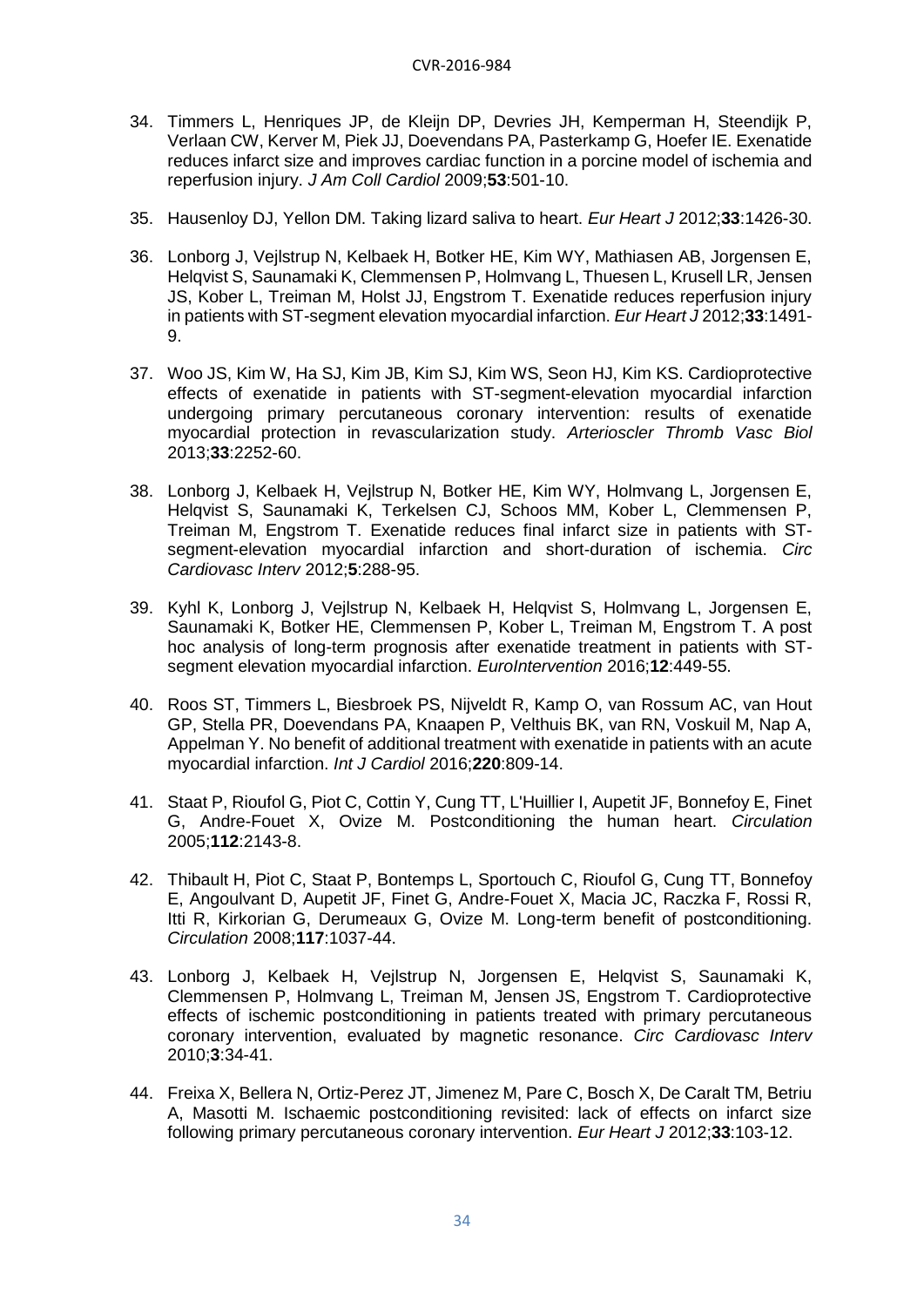- 45. Hahn JY, Song YB, Kim EK, Yu CW, Bae JW, Chung WY, Choi SH, Choi JH, Bae JH, An KJ, Park JS, Oh JH, Kim SW, Hwang JY, Ryu JK, Park HS, Lim DS, Gwon HC. Ischemic postconditioning during primary percutaneous coronary intervention: the effects of postconditioning on myocardial reperfusion in patients with ST-segment elevation myocardial infarction (POST) randomized trial. *Circulation* 2013;**128**:1889- 96.
- 46. Hofsten DE, Kelbaek H, Helqvist S, Klovgaard L, Holmvang L, Clemmensen P, Torp-Pedersen C, Tilsted HH, Botker HE, Jensen LO, Kober L, Engstrom T. The Third DANish Study of Optimal Acute Treatment of Patients with ST-segment Elevation Myocardial Infarction: Ischemic postconditioning or deferred stent implantation versus conventional primary angioplasty and complete revascularization versus treatment of culprit lesion only: Rationale and design of the DANAMI 3 trial program. *Am Heart J* 2015;**169**:613-21.
- 47. Hausenloy DJ, Yellon DM. Remote ischaemic preconditioning: underlying mechanisms and clinical application. *Cardiovasc Res* 2008;**79**:377-86.
- 48. Heusch G, Botker HE, Przyklenk K, Redington A, Yellon D. Remote Ischemic Conditioning. *J Am Coll Cardiol* 2015;**65**:177-95.
- 49. Sivaraman V, Pickard JM, Hausenloy DJ. Remote ischaemic conditioning: cardiac protection from afar. *Anaesthesia* 2015;**70**:732-48.
- 50. Pickard JM, Botker HE, Crimi G, Davidson B, Davidson SM, Dutka D, Ferdinandy P, Ganske R, Garcia-Dorado D, Giricz Z, Gourine AV, Heusch G, Kharbanda R, Kleinbongard P, MacAllister R, McIntyre C, Meybohm P, Prunier F, Redington A, Robertson NJ, Suleiman MS, Vanezis A, Walsh S, Yellon DM, Hausenloy DJ. Remote ischemic conditioning: from experimental observation to clinical application: report from the 8th Biennial Hatter Cardiovascular Institute Workshop. *Basic Res Cardiol* 2015;**110**:453.
- 51. Bell RM, Botker HE, Carr RD, Davidson SM, Downey JM, Dutka DP, Heusch G, Ibanez B, MacAllister R, Stoppe C, Ovize M, Redington A, Walker JM, Yellon DM. 9th Hatter Biannual Meeting: position document on ischaemia/reperfusion injury, conditioning and the ten commandments of cardioprotection. *Basic Res Cardiol* 2016;**111**:41.
- 52. Hausenloy DJ, Botker HE, Engstrom T, Erlinge D, Heusch G, Ibanez B, Kloner RA, Ovize M, Yellon DM, Garcia-Dorado D. Targeting reperfusion injury in patients with ST-segment elevation myocardial infarction: trials and tribulations. *Eur Heart J* 2016.
- 53. Skyschally A, Gent S, Amanakis G, Schulte C, Kleinbongard P, Heusch G. Across-Species Transfer of Protection by Remote Ischemic Preconditioning With Species-Specific Myocardial Signal Transduction by Reperfusion Injury Salvage Kinase and Survival Activating Factor Enhancement Pathways. *Circ Res* 2015;**117**:279-88.
- 54. Botker HE, Kharbanda R, Schmidt MR, Bottcher M, Kaltoft AK, Terkelsen CJ, Munk K, Andersen NH, Hansen TM, Trautner S, Lassen JF, Christiansen EH, Krusell LR, Kristensen SD, Thuesen L, Nielsen SS, Rehling M, Sorensen HT, Redington AN, Nielsen TT. Remote ischaemic conditioning before hospital admission, as a complement to angioplasty, and effect on myocardial salvage in patients with acute myocardial infarction: a randomised trial. *Lancet* 2010;**375**:727-34.
- 55. Rentoukas I, Giannopoulos G, Kaoukis A, Kossyvakis C, Raisakis K, Driva M, Panagopoulou V, Tsarouchas K, Vavetsi S, Pyrgakis V, Deftereos S. Cardioprotective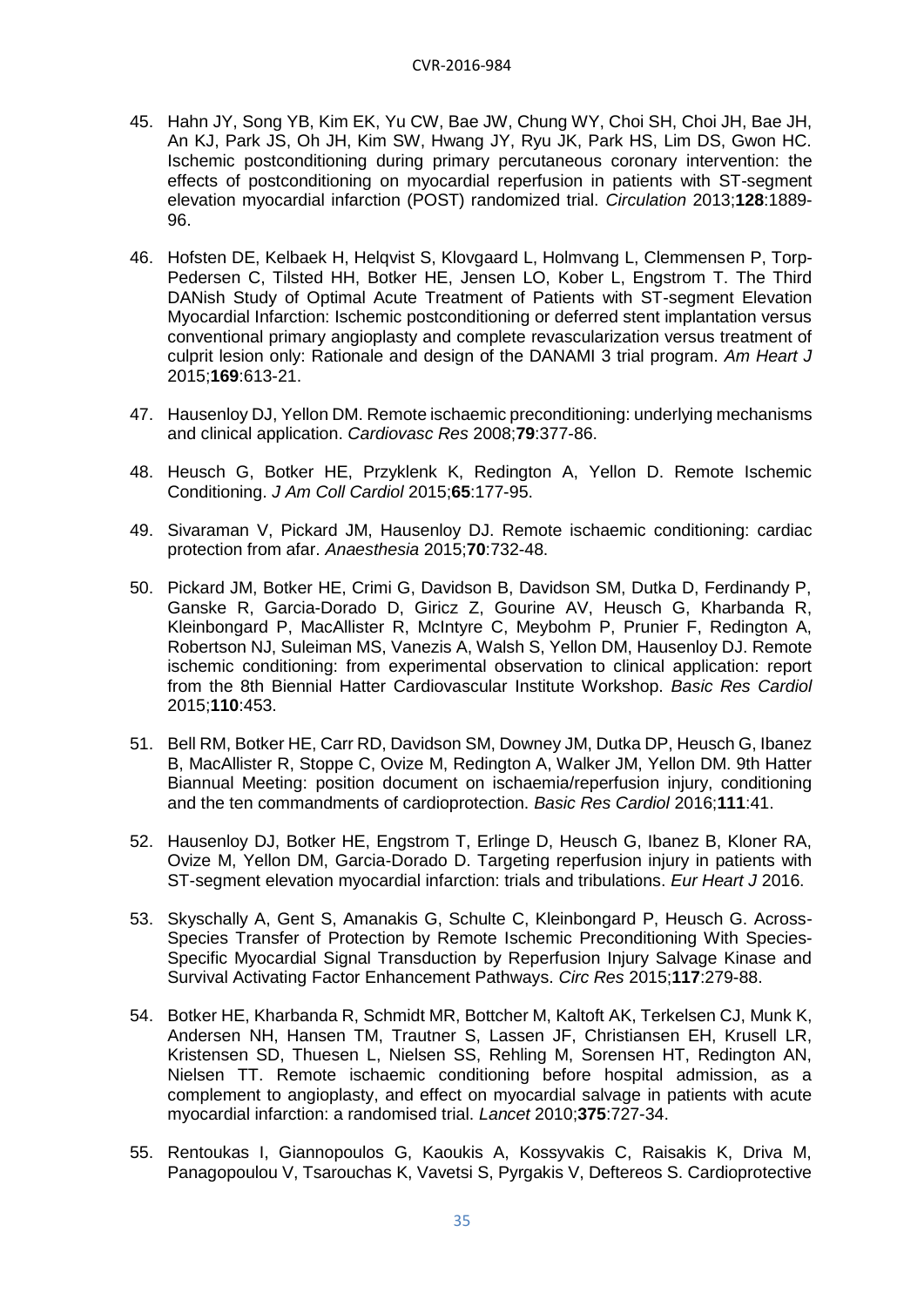role of remote ischemic periconditioning in primary percutaneous coronary intervention: enhancement by opioid action. *JACC Cardiovasc Interv* 2010;**3**:49-55.

- 56. Crimi G, Pica S, Raineri C, Bramucci E, De Ferrari GM, Klersy C, Ferlini M, Marinoni B, Repetto A, Romeo M, Rosti V, Massa M, Raisaro A, Leonardi S, Rubartelli P, Oltrona VL, Ferrario M. Remote ischemic post-conditioning of the lower limb during primary percutaneous coronary intervention safely reduces enzymatic infarct size in anterior myocardial infarction: a randomized controlled trial. *JACC Cardiovasc Interv* 2013;**6**:1055-63.
- 57. White SK, Frohlich GM, Sado DM, Maestrini V, Fontana M, Treibel TA, Tehrani S, Flett AS, Meier P, Ariti C, Davies JR, Moon JC, Yellon DM, Hausenloy DJ. Remote ischemic conditioning reduces myocardial infarct size and edema in patients with ST-segment elevation myocardial infarction. *JACC Cardiovasc Interv* 2015;**8**:178-88.
- 58. Prunier F, Angoulvant D, Saint EC, Vermes E, Gilard M, Piot C, Roubille F, Elbaz M, Ovize M, Biere L, Jeanneteau J, Delepine S, Benard T, Abi-Khalil W, Furber A. The RIPOST-MI study, assessing remote ischemic perconditioning alone or in combination with local ischemic postconditioning in ST-segment elevation myocardial infarction. *Basic Res Cardiol* 2014;**109**:400.
- 59. Eitel I, Stiermaier T, Rommel KP, Fuernau G, Sandri M, Mangner N, Linke A, Erbs S, Lurz P, Boudriot E, Mende M, Desch S, Schuler G, Thiele H. Cardioprotection by combined intrahospital remote ischaemic perconditioning and postconditioning in STelevation myocardial infarction: the randomized LIPSIA CONDITIONING trial. *Eur Heart J* 2015;**36**:3049-57.
- 60. Liu Z, Zhao L, Hong D, Gao J. Remote ischaemic preconditioning reduces myocardial ischaemic reperfusion injury in patients with ST-elevation myocardial infarction undergoing primary percutaneous coronary intervention. *Acta Cardiol* 2016;**71**:596- 603.
- 61. Verouhis D, Sorensson P, Gourine A, Henareh L, Persson J, Saleh N, Settergren M, Sundqvist M, Tornvall P, Witt N, Bohm F, Pernow J. Effect of remote ischemic conditioning on infarct size in patients with anterior ST-elevation myocardial infarction. *Am Heart J* 2016;**181**:66-73.
- 62. Sloth AD, Schmidt MR, Munk K, Kharbanda RK, Redington AN, Schmidt M, Pedersen L, Sorensen HT, Botker HE. Improved long-term clinical outcomes in patients with STelevation myocardial infarction undergoing remote ischaemic conditioning as an adjunct to primary percutaneous coronary intervention. *Eur Heart J* 2014;**35**:168-75.
- 63. Sloth AD, Schmidt MR, Munk K, Schmidt M, Pedersen L, Sorensen HT, Enemark U, Parner ET, Botker HE. Cost-effectiveness of remote ischaemic conditioning as an adjunct to primary percutaneous coronary intervention in patients with ST-elevation myocardial infarction. *Eur Heart J Acute Cardiovasc Care* 2016;**[Epub ahead of print]**.
- 64. Le PS, Bejan-Angoulvant T, Angoulvant D, Prunier F. Remote ischemic conditioning and cardioprotection: a systematic review and meta-analysis of randomized clinical trials. *Basic Res Cardiol* 2015;**110**:11.
- 65. Hausenloy DJ, Kharbanda R, Rahbek SM, Moller UK, Ravkilde J, Okkels JL, Engstrom T, Garcia Ruiz JM, Radovanovic N, Christensen EF, Sorensen HT, Ramlall M, Bulluck H, Evans R, Nicholas J, Knight R, Clayton T, Yellon DM, Botker HE. Effect of remote ischaemic conditioning on clinical outcomes in patients presenting with an ST-segment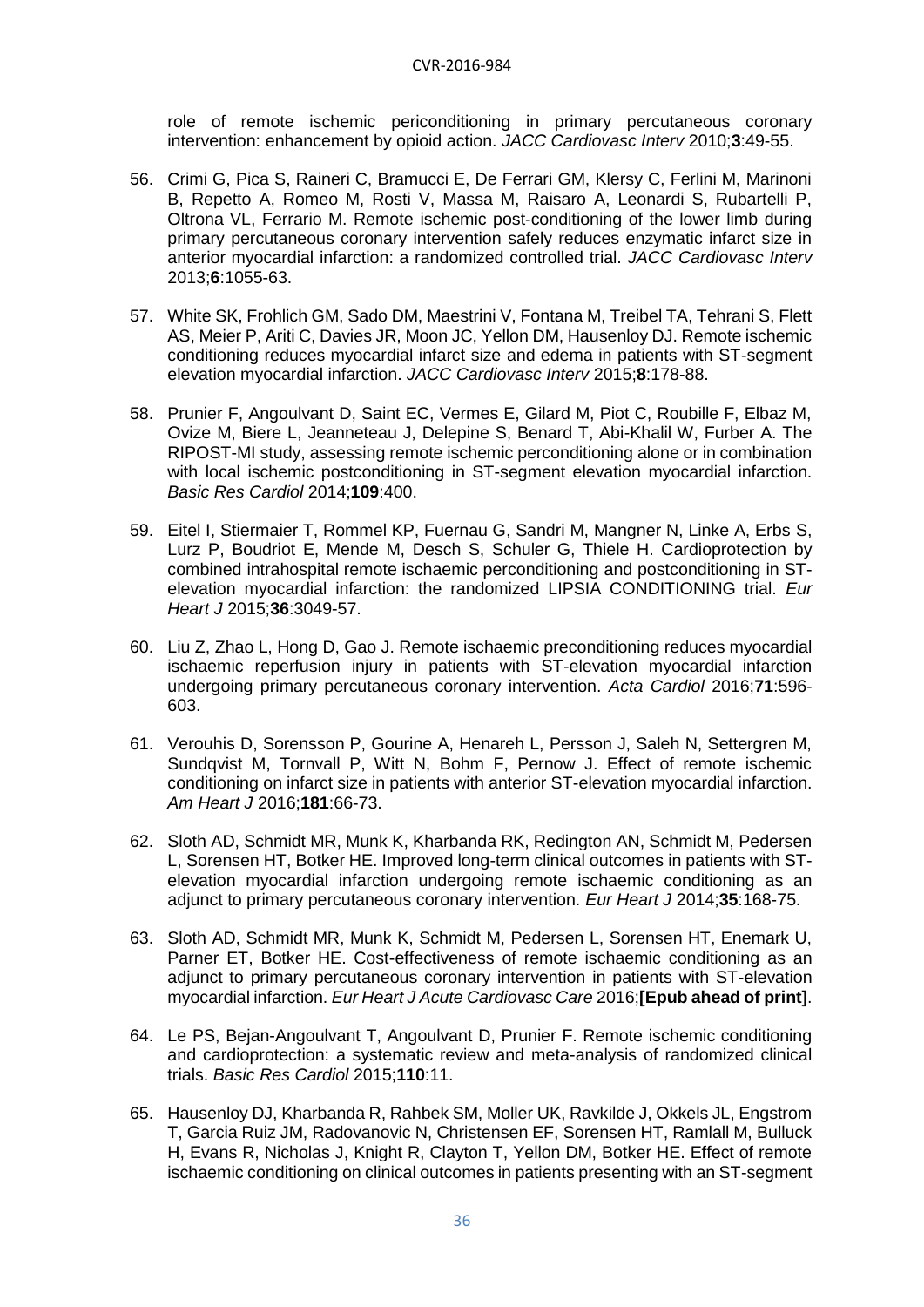elevation myocardial infarction undergoing primary percutaneous coronary intervention. *Eur Heart J* 2015;**36**:1846-8.

- 66. Ibanez B, Prat-Gonzalez S, Speidl WS, Vilahur G, Pinero A, Cimmino G, Garcia MJ, Fuster V, Sanz J, Badimon JJ. Early metoprolol administration before coronary reperfusion results in increased myocardial salvage: analysis of ischemic myocardium at risk using cardiac magnetic resonance. *Circulation* 2007;**115**:2909-16.
- 67. Ibanez B, Macaya C, Sanchez-Brunete V, Pizarro G, Fernandez-Friera L, Mateos A, Fernandez-Ortiz A, Garcia-Ruiz JM, Garcia-Alvarez A, Iniguez A, Jimenez-Borreguero J, Lopez-Romero P, Fernandez-Jimenez R, Goicolea J, Ruiz-Mateos B, Bastante T, Arias M, Iglesias-Vazquez JA, Rodriguez MD, Escalera N, Acebal C, Cabrera JA, Valenciano J, Perez de PA, Fernandez-Campos MJ, Casado I, Garcia-Rubira JC, Garcia-Prieto J, Sanz-Rosa D, Cuellas C, Hernandez-Antolin R, Albarran A, Fernandez-Vazquez F, de la Torre-Hernandez JM, Pocock S, Sanz G, Fuster V. Effect of Early Metoprolol on Infarct Size in ST-Segment-Elevation Myocardial Infarction Patients Undergoing Primary Percutaneous Coronary Intervention: The Effect of Metoprolol in Cardioprotection During an Acute Myocardial Infarction (METOCARD-CNIC) Trial. *Circulation* 2013;**128**:1495-503.
- 68. Pizarro G, Fernandez-Friera L, Fuster V, Fernandez-Jimenez R, Garcia-Ruiz JM, Garcia-Alvarez A, Mateos A, Barreiro MV, Escalera N, Rodriguez MD, de MA, Garcia-Lunar I, Parra-Fuertes JJ, Sanchez-Gonzalez J, Pardillos L, Nieto B, Jimenez A, Abejon R, Bastante T, Martinez dV, V, Cabrera JA, Lopez-Melgar B, Guzman G, Garcia-Prieto J, Mirelis JG, Zamorano JL, Albarran A, Goicolea J, Escaned J, Pocock S, Iniguez A, Fernandez-Ortiz A, Sanchez-Brunete V, Macaya C, Ibanez B. Long-term benefit of early pre-reperfusion metoprolol administration in patients with acute myocardial infarction: results from the METOCARD-CNIC trial (Effect of Metoprolol in Cardioprotection During an Acute Myocardial Infarction). *J Am Coll Cardiol* 2014;**63**:2356-62.
- 69. Roolvink V, Ibanez B, Ottervanger JP, Pizarro G, van RN, Mateos A, Dambrink JH, Escalera N, Lipsic E, Albarran A, Fernandez-Ortiz A, Fernandez-Aviles F, Goicolea J, Botas J, Remkes W, Hernandez-Jaras V, Kedhi E, Zamorano JL, Navarro F, Alfonso F, Garcia-Lledo A, Alonso J, van LM, Nijveldt R, Postma S, Kolkman E, Gosselink M, de SB, Rasoul S, Piek JJ, Fuster V, van 't Hof AW. Early Intravenous Beta-Blockers in Patients With ST-Segment Elevation Myocardial Infarction Before Primary Percutaneous Coronary Intervention. *J Am Coll Cardiol* 2016;**67**:2705-15.
- 70. Rodriguez-Palomares JF, Ortiz-Perez JT, Lee DC, Bucciarelli-Ducci C, Tejedor P, Bonow RO, Wu E. Time elapsed after contrast injection is crucial to determine infarct transmurality and myocardial functional recovery after an acute myocardial infarction. *J Cardiovasc Magn Reson* 2015;**17**:43.
- 71. Piot C, Croisille P, Staat P, Thibault H, Rioufol G, Mewton N, Elbelghiti R, Cung TT, Bonnefoy E, Angoulvant D, Macia C, Raczka F, Sportouch C, Gahide G, Finet G, Andre-Fouet X, Revel D, Kirkorian G, Monassier JP, Derumeaux G, Ovize M. Effect of cyclosporine on reperfusion injury in acute myocardial infarction. *N Engl J Med* 2008;**359**:473-81.
- 72. Mewton N, Croisille P, Gahide G, Rioufol G, Bonnefoy E, Sanchez I, Cung TT, Sportouch C, Angoulvant D, Finet G, Andre-Fouet X, Derumeaux G, Piot C, Vernhet H, Revel D, Ovize M. Effect of cyclosporine on left ventricular remodeling after reperfused myocardial infarction. *J Am Coll Cardiol* 2010;**55**:1200-5.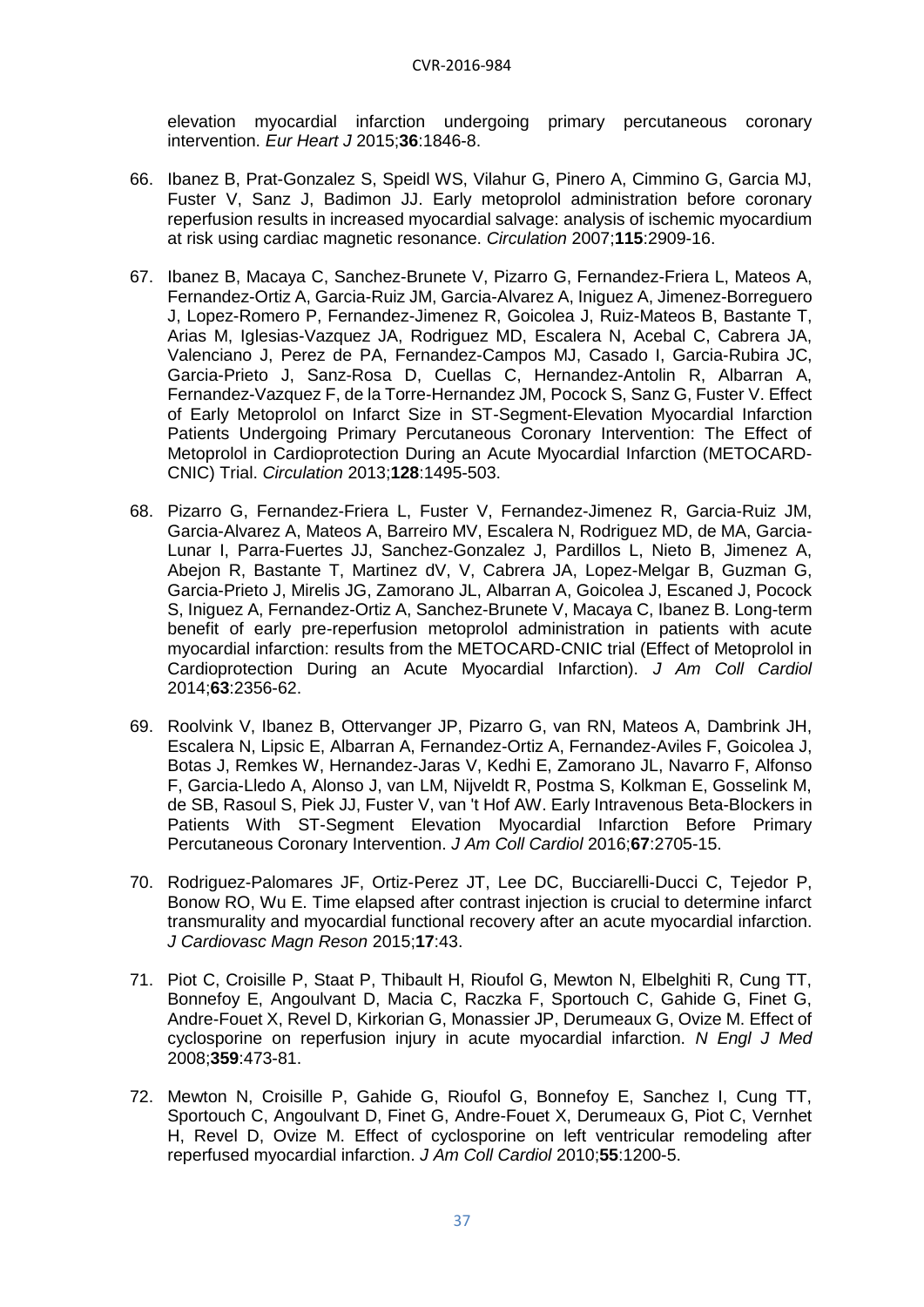- 73. Ghaffari S, Kazemi B, Toluey M, Sepehrvand N. The effect of prethrombolytic cyclosporine-A injection on clinical outcome of acute anterior ST-elevation myocardial infarction. *Cardiovasc Ther* 2013;**31**:e34-e39.
- 74. Hausenloy DJ, Yellon DM. Targeting Myocardial Reperfusion Injury--The Search Continues. *N Engl J Med* 2015;**373**:1073-5.
- 75. Heusch G. CIRCUS: a kiss of death for cardioprotection? *Cardiovasc Res* 2015;**108**:215-6.
- 76. Reimer KA, Jennings RB, Cobb FR, Murdock RH, Greenfield JC, Jr., Becker LC, Bulkley BH, Hutchins GM, Schwartz RP, Jr., Bailey KR, . Animal models for protecting ischemic myocardium: results of the NHLBI Cooperative Study. Comparison of unconscious and conscious dog models. *Circ Res* 1985;**56**:651-65.
- 77. Jennings RB. Commentary on selected aspects of cardioprotection. *J Cardiovasc Pharmacol Ther* 2011;**16**:340-8.
- 78. Heusch G, Gersh BJ. ERICCA and RIPHeart: two nails in the coffin for cardioprotection by remote ischemic conditioning? Probably not! *Eur Heart J* 2016;**37**:200-2.
- 79. Hamarneh A, Sivaraman V, Bulluck H, Shanahan H, Kyle B, Ramlall M, Chung R, Jarvis C, Xenou M, Ariti C, Cordery R, Yellon DM, Hausenloy DJ. The Effect of Remote Ischemic Conditioning and Glyceryl Trinitrate on Perioperative Myocardial Injury in Cardiac Bypass Surgery Patients: Rationale and Design of the ERIC-GTN Study. *Clin Cardiol* 2015;**38**:641-6.
- 80. Lucchinetti E, Bestmann L, Feng J, Freidank H, Clanachan AS, Finegan BA, Zaugg M. Remote ischemic preconditioning applied during isoflurane inhalation provides no benefit to the myocardium of patients undergoing on-pump coronary artery bypass graft surgery: lack of synergy or evidence of antagonism in cardioprotection? *Anesthesiology* 2012;**116**:296-310.
- 81. Kleinbongard P, Thielmann M, Jakob H, Peters J, Heusch G, Kottenberg E. Nitroglycerin does not interfere with protection by remote ischemic preconditioning in patients with surgical coronary revascularization under isoflurane anesthesia. *Cardiovasc Drugs Ther* 2013;**27**:359-61.
- 82. Selker HP, Beshansky JR, Sheehan PR, Massaro JM, Griffith JL, D'Agostino RB, Ruthazer R, Atkins JM, Sayah AJ, Levy MK, Richards ME, Aufderheide TP, Braude DA, Pirrallo RG, Doyle DD, Frascone RJ, Kosiak DJ, Leaming JM, Van Gelder CM, Walter GP, Wayne MA, Woolard RH, Opie LH, Rackley CE, Apstein CS, Udelson JE. Out-of-hospital administration of intravenous glucose-insulin-potassium in patients with suspected acute coronary syndromes: the IMMEDIATE randomized controlled trial. *JAMA* 2012;**307**:1925-33.
- 83. Chouchani ET, Pell VR, Gaude E, Aksentijevic D, Sundier SY, Robb EL, Logan A, Nadtochiy SM, Ord EN, Smith AC, Eyassu F, Shirley R, Hu CH, Dare AJ, James AM, Rogatti S, Hartley RC, Eaton S, Costa AS, Brookes PS, Davidson SM, Duchen MR, Saeb-Parsy K, Shattock MJ, Robinson AJ, Work LM, Frezza C, Krieg T, Murphy MP. Ischaemic accumulation of succinate controls reperfusion injury through mitochondrial ROS. *Nature* 2014;**515**:431-5.
- 84. Pell VR, Chouchani ET, Frezza C, Murphy MP, Krieg T. Succinate metabolism: a new therapeutic target for myocardial reperfusion injury. *Cardiovasc Res* 2016;**111**:134-41.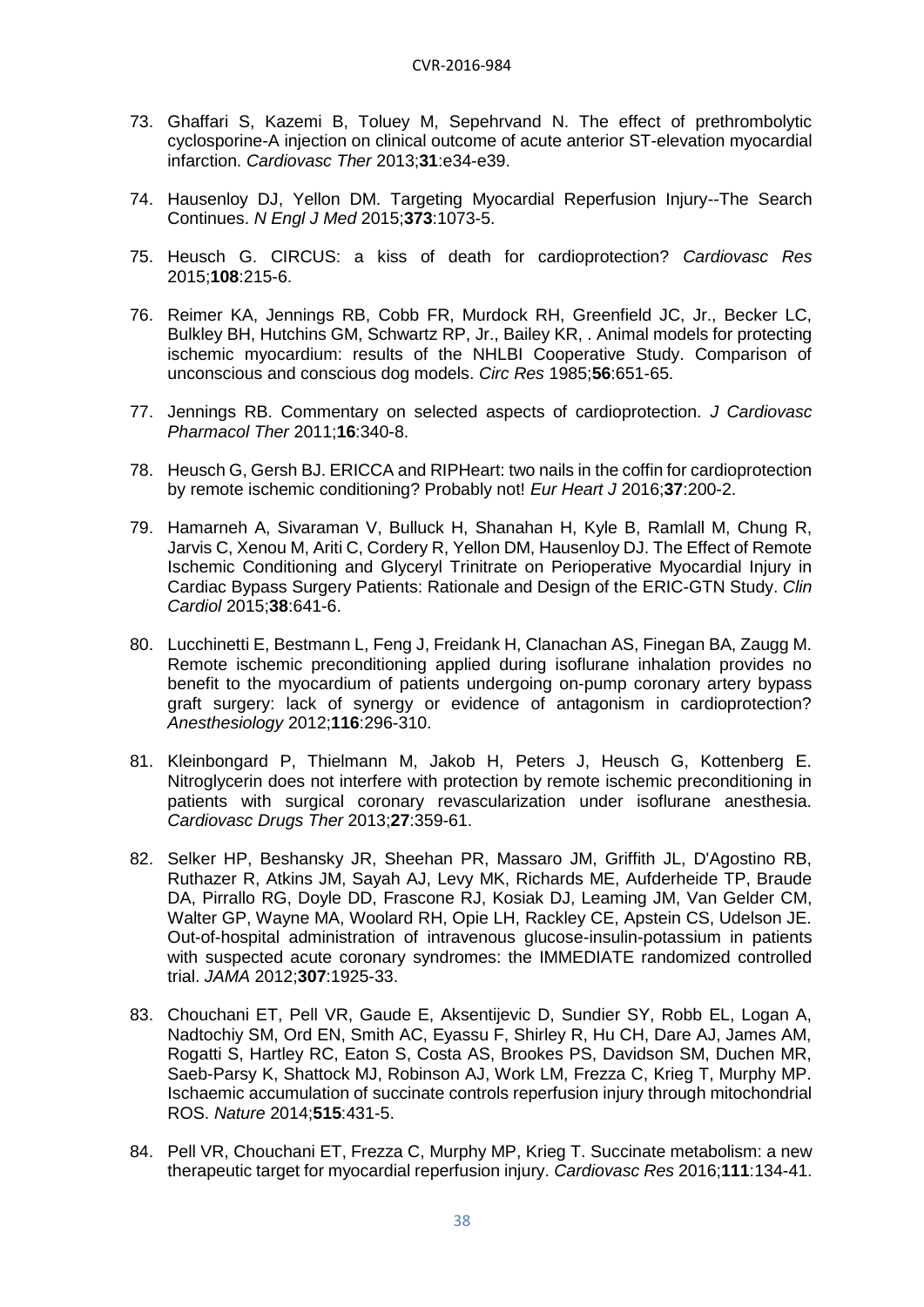- 85. Valls-Lacalle L, Barba I, Miro-Casas E, Alburquerque-Bejar JJ, Ruiz-Meana M, Fuertes-Agudo M, Rodriguez-Sinovas A, Garcia-Dorado D. Succinate dehydrogenase inhibition with malonate during reperfusion reduces infarct size by preventing mitochondrial permeability transition. *Cardiovasc Res* 2016;**109**:374-84.
- 86. Inserte J, Garcia-Dorado D. The cGMP/PKG pathway as a common mediator of cardioprotection: translatability and mechanism. *Br J Pharmacol* 2015;**172**:1996-2009.
- 87. Bonaventura A, Montecucco F, Dallegri F. Cellular recruitment in myocardial ischaemia/reperfusion injury. *Eur J Clin Invest* 2016;**46**:590-601.
- 88. Kral JB, Schrottmaier WC, Salzmann M, Assinger A. Platelet Interaction with Innate Immune Cells. *Transfus Med Hemother* 2016;**43**:78-88.
- 89. Varga ZV, Zvara A, Farago N, Kocsis GF, Pipicz M, Gaspar R, Bencsik P, Gorbe A, Csonka C, Puskas LG, Thum T, Csont T, Ferdinandy P. MicroRNAs associated with ischemia-reperfusion injury and cardioprotection by ischemic pre- and postconditioning: protectomiRs. *Am J Physiol Heart Circ Physiol* 2014;**307**:H216- H227.
- 90. Li J, Rohailla S, Gelber N, Rutka J, Sabah N, Gladstone RA, Wei C, Hu P, Kharbanda RK, Redington AN. MicroRNA-144 is a circulating effector of remote ischemic preconditioning. *Basic Res Cardiol* 2014;**109**:423.
- 91. Baars T, Skyschally A, Klein-Hitpass L, Cario E, Erbel R, Heusch G, Kleinbongard P. microRNA expression and its potential role in cardioprotection by ischemic postconditioning in pigs. *Pflugers Arch* 2014;**466**:1953-61.
- 92. Whelan RS, Kaplinskiy V, Kitsis RN. Cell death in the pathogenesis of heart disease: mechanisms and significance. *Annu Rev Physiol* 2010;**72**:19-44.
- 93. Zhao ZQ, Velez DA, Wang NP, Hewan-Lowe KO, Nakamura M, Guyton RA, Vinten-Johansen J. Progressively developed myocardial apoptotic cell death during late phase of reperfusion. *Apoptosis* 2001;**6**:279-90.
- 94. Jose CJ, Vatner DE, Vatner SF. Myocardial apoptosis in heart disease: does the emperor have clothes? *Basic Res Cardiol* 2016;**111**:31.
- 95. Inserte J, Cardona M, Poncelas-Nozal M, Hernando V, Vilardosa U, Aluja D, Parra VM, Sanchis D, Garcia-Dorado D. Studies on the role of apoptosis after transient myocardial ischemia: genetic deletion of the executioner caspases-3 and -7 does not limit infarct size and ventricular remodeling. *Basic Res Cardiol* 2016;**111**:18.
- 96. Smith CC, Davidson SM, Lim SY, Simpkin JC, Hothersall JS, Yellon DM. Necrostatin: a potentially novel cardioprotective agent? *Cardiovasc Drugs Ther* 2007;**21**:227-33.
- 97. Koudstaal S, Oerlemans MI, Van der Spoel TI, Janssen AW, Hoefer IE, Doevendans PA, Sluijter JP, Chamuleau SA. Necrostatin-1 alleviates reperfusion injury following acute myocardial infarction in pigs. *Eur J Clin Invest* 2015;**45**:150-9.
- 98. Gottlieb RA, Mentzer RM, Jr. Autophagy: an affair of the heart. *Heart Fail Rev* 2013;**18**:575-84.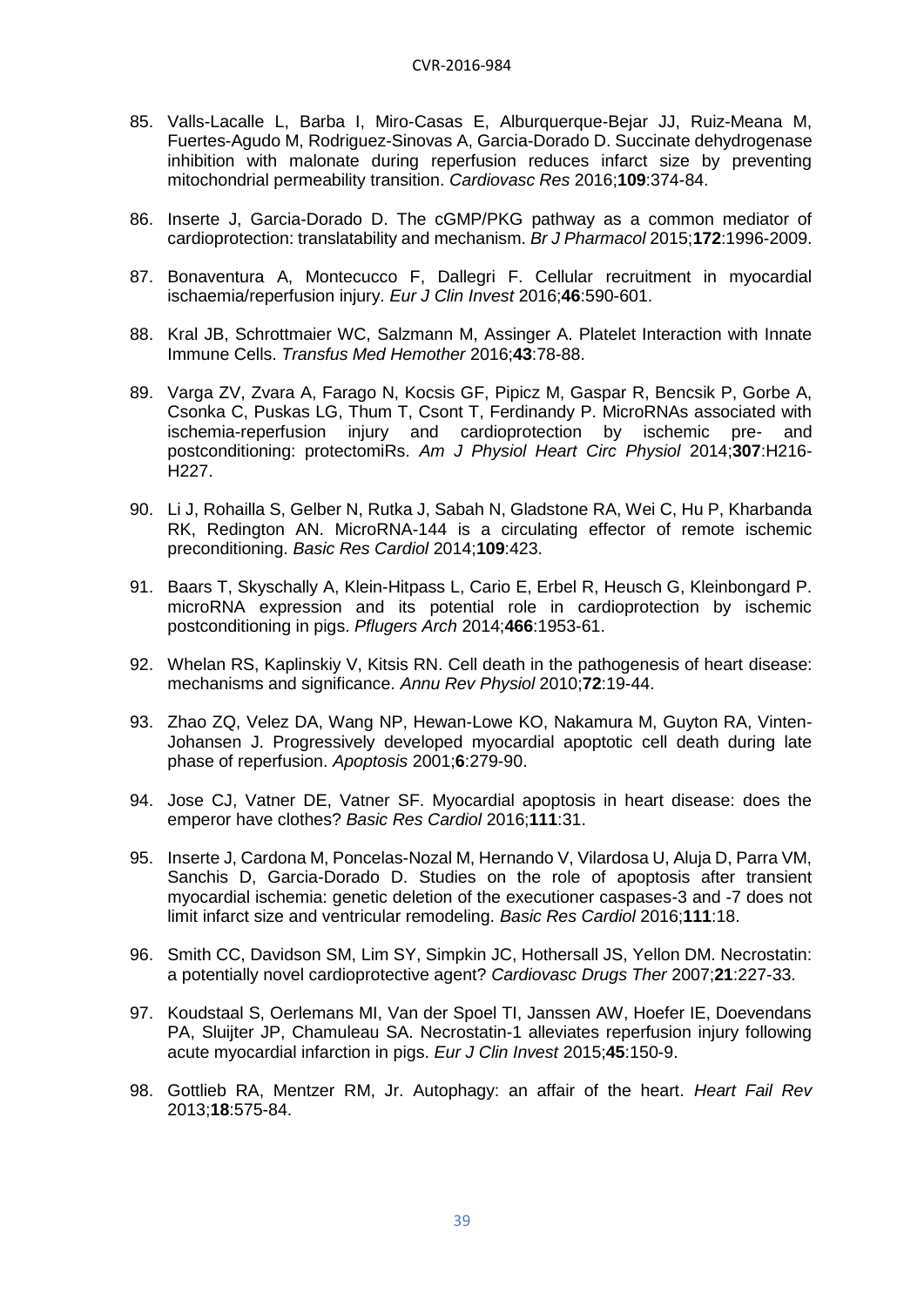- 99. Bencsik P, Paloczi J, Kocsis GF, Pipis J, Belecz I, Varga ZV, Csonka C, Gorbe A, Csont T, Ferdinandy P. Moderate inhibition of myocardial matrix metalloproteinase-2 by ilomastat is cardioprotective. *Pharmacol Res* 2014;**80**:36-42.
- 100. Bencsik P, Sasi V, Kiss K, Kupai K, Kolossvary M, Maurovich-Horvat P, Csont T, Ungi I, Merkely B, Ferdinandy P. Serum lipids and cardiac function correlate with nitrotyrosine and MMP activity in coronary artery disease patients. *Eur J Clin Invest* 2015;**45**:692-701.
- 101. Dorman G, Cseh S, Hajdu I, Barna L, Konya D, Kupai K, Kovacs L, Ferdinandy P. Matrix metalloproteinase inhibitors: a critical appraisal of design principles and proposed therapeutic utility. *Drugs* 2010;**70**:949-64.
- 102. Hausenloy DJ, Yellon DM. Reperfusion injury salvage kinase signalling: taking a RISK for cardioprotection. *Heart Fail Rev* 2007;**12**:217-34.
- 103. Heusch G. Molecular basis of cardioprotection: signal transduction in ischemic pre-, post-, and remote conditioning. *Circ Res* 2015;**116**:674-99.
- 104. Lecour S. Activation of the protective Survivor Activating Factor Enhancement (SAFE) pathway against reperfusion injury: Does it go beyond the RISK pathway? *J Mol Cell Cardiol* 2009;**47**:32-40.
- 105. Giricz Z, Gorbe A, Pipis J, Burley DS, Ferdinandy P, Baxter GF. Hyperlipidaemia induced by a high-cholesterol diet leads to the deterioration of guanosine-3',5'-cyclic monophosphate/protein kinase G-dependent cardioprotection in rats. *Br J Pharmacol* 2009;**158**:1495-502.
- 106. Bell RM, Yellon DM. Conditioning the whole heart--not just the cardiomyocyte. *J Mol Cell Cardiol* 2012;**53**:24-32.
- 107. Sluijter JP, Condorelli G, Davidson SM, Engel FB, Ferdinandy P, Hausenloy DJ, Lecour S, Madonna R, Ovize M, Ruiz-Meana M, Schulz R, van Laake LW. Novel therapeutic strategies for cardioprotection. *Pharmacol Ther* 2014;**144**:60-70.
- 108. Heusch G. The Coronary Circulation as a Target of Cardioprotection. *Circ Res* 2016;**118**:1643-58.
- 109. Garcia-Dorado D, Andres-Villarreal M, Ruiz-Meana M, Inserte J, Barba I. Myocardial edema: a translational view. *J Mol Cell Cardiol* 2012;**52**:931-9.
- 110. Jonassen AK, Sack MN, Mjos OD, Yellon DM. Myocardial protection by insulin at reperfusion requires early administration and is mediated via Akt and p70s6 kinase cell-survival signaling. *Circ Res* 2001;**89**:1191-8.
- 111. Hausenloy DJ, Duchen MR, Yellon DM. Inhibiting mitochondrial permeability transition pore opening at reperfusion protects against ischaemia-reperfusion injury. *Cardiovasc Res* 2003;**60**:617-25.
- 112. Roubille F, Mewton N, Elbaz M, Roth O, Prunier F, Cung TT, Piot C, Roncalli J, Rioufol G, Bonnefoy-Cudraz E, Wiedemann JY, Furber A, Jacquemin L, Willoteaux S, Abi-Khallil W, Sanchez I, Finet G, Sibellas F, Ranc S, Boussaha I, Croisille P, Ovize M. No post-conditioning in the human heart with thrombolysis in myocardial infarction flow 2- 3 on admission. *Eur Heart J* 2014;**35**:1675-82.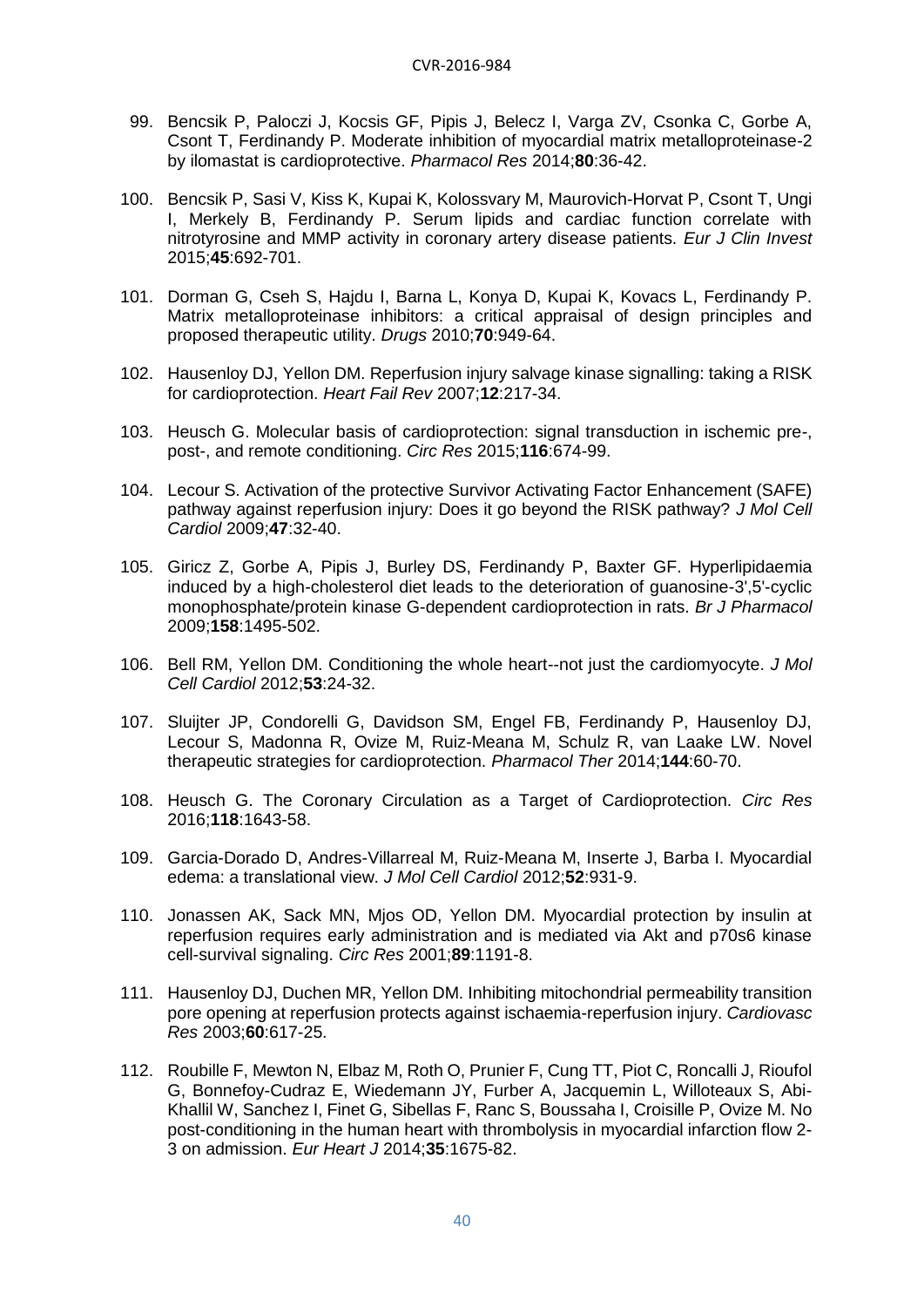- 113. Matsumura K, Jeremy RW, Schaper J, Becker LC. Progression of myocardial necrosis during reperfusion of ischemic myocardium. *Circulation* 1998;**97**:795-804.
- 114. Rochitte CE, Lima JA, Bluemke DA, Reeder SB, McVeigh ER, Furuta T, Becker LC, Melin JA. Magnitude and time course of microvascular obstruction and tissue injury after acute myocardial infarction. *Circulation* 1998;**98**:1006-14.
- 115. Zhao ZQ, Nakamura M, Wang NP, Velez DA, Hewan-Lowe KO, Guyton RA, Vinten-Johansen J. Dynamic progression of contractile and endothelial dysfunction and infarct extension in the late phase of reperfusion. *J Surg Res* 2000;**94**:133-44.
- 116. Doukas J, Wrasidlo W, Noronha G, Dneprovskaia E, Fine R, Weis S, Hood J, Demaria A, Soll R, Cheresh D. Phosphoinositide 3-kinase gamma/delta inhibition limits infarct size after myocardial ischemia/reperfusion injury. *Proc Natl Acad Sci U S A* 2006;**103**:19866-71.
- 117. Roubille F, Franck-Miclo A, Covinhes A, Lafont C, Cransac F, Combes S, Vincent A, Fontanaud P, Sportouch-Dukhan C, Redt-Clouet C, Nargeot J, Piot C, Barrere-Lemaire S. Delayed postconditioning in the mouse heart in vivo. *Circulation* 2011;**124**:1330-6.
- 118. Souktani R, Pons S, Guegan C, Bouhidel O, Bruneval P, Zini R, Mandet C, Onteniente B, Berdeaux A, Ghaleh B. Cardioprotection against myocardial infarction with PTD-BIR3/RING, a XIAP mimicking protein. *J Mol Cell Cardiol* 2009;**46**:713-8.
- 119. Basalay M, Barsukevich V, Mastitskaya S, Mrochek A, Pernow J, Sjoquist PO, Ackland GL, Gourine AV, Gourine A. Remote ischaemic pre- and delayed postconditioning similar degree of cardioprotection but distinct mechanisms. *Exp Physiol* 2012;**97**:908- 17.
- 120. Richards P, Parker HE, Adriaenssens AE, Hodgson JM, Cork SC, Trapp S, Gribble FM, Reimann F. Identification and characterization of GLP-1 receptor-expressing cells using a new transgenic mouse model. *Diabetes* 2014;**63**:1224-33.
- 121. Pyke C, Heller RS, Kirk RK, Orskov C, Reedtz-Runge S, Kaastrup P, Hvelplund A, Bardram L, Calatayud D, Knudsen LB. GLP-1 receptor localization in monkey and human tissue: novel distribution revealed with extensively validated monoclonal antibody. *Endocrinology* 2014;**155**:1280-90.
- 122. Heusch G, Musiolik J, Kottenberg E, Peters J, Jakob H, Thielmann M. STAT5 activation and cardioprotection by remote ischemic preconditioning in humans: short communication. *Circ Res* 2012;**110**:111-5.
- 123. Walker DM, Walker JM, Pugsley WB, Pattison CW, Yellon DM. Preconditioning in isolated superfused human muscle. *J Mol Cell Cardiol* 1995;**27**:1349-57.
- 124. Sivaraman V, Hausenloy DJ, Wynne AM, Yellon DM. Preconditioning the diabetic human myocardium. *J Cell Mol Med* 2009.
- 125. Gerczuk PZ, Kloner RA. An update on cardioprotection: a review of the latest adjunctive therapies to limit myocardial infarction size in clinical trials. *J Am Coll Cardiol* 2012;**59**:969-78.
- 126. Madonna R, van Laake LW, Davidson SM, Engel FB, Hausenloy DJ, Lecour S, Leor J, Perrino C, Schulz R, Ytrehus K, Landmesser U, Mummery CL, Janssens S,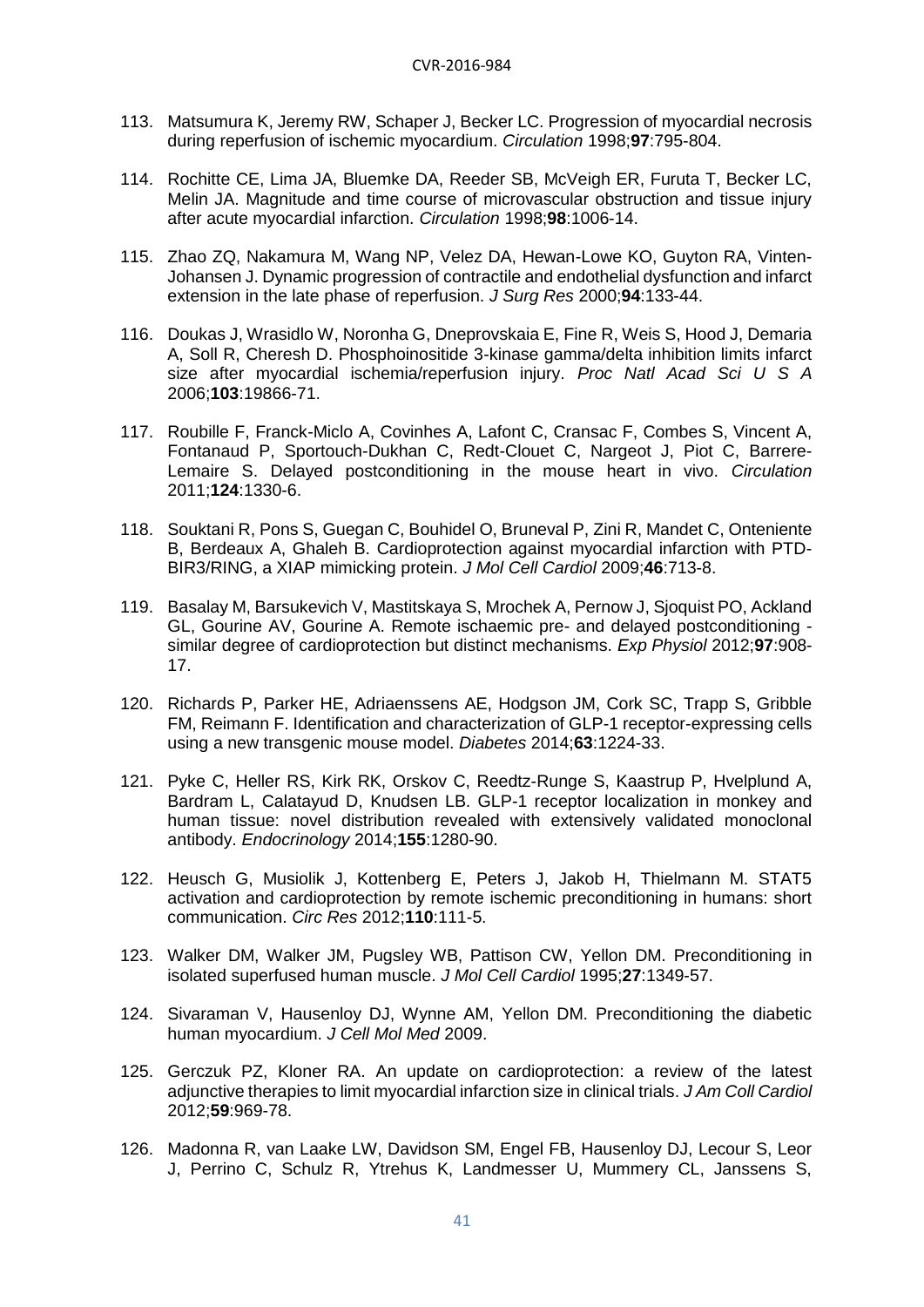Willerson J, Eschenhagen T, Ferdinandy P, Sluijter JP. Position Paper of the European Society of Cardiology Working Group Cellular Biology of the Heart: cell-based therapies for myocardial repair and regeneration in ischemic heart disease and heart failure. *Eur Heart J* 2016;**37**:1789-98.

- 127. Loffredo FS, Steinhauser ML, Jay SM, Gannon J, Pancoast JR, Yalamanchi P, Sinha M, Dall'Osso C, Khong D, Shadrach JL, Miller CM, Singer BS, Stewart A, Psychogios N, Gerszten RE, Hartigan AJ, Kim MJ, Serwold T, Wagers AJ, Lee RT. Growth differentiation factor 11 is a circulating factor that reverses age-related cardiac hypertrophy. *Cell* 2013;**153**:828-39.
- 128. Rodgers BD. The Immateriality of Circulating GDF11. *Circ Res* 2016;**118**:1472-4.
- 129. Ibanez B, Heusch G, Ovize M, Van de Werf F. Evolving therapies for myocardial ischemia/reperfusion injury. *J Am Coll Cardiol* 2015;**65**:1454-71.
- 130. Varga ZV, Giricz Z, Bencsik P, Madonna R, Gyongyosi M, Schulz R, Mayr M, Thum T, Puskas LG, Ferdinandy P. Functional Genomics of Cardioprotection by Ischemic Conditioning and the Influence of Comorbid Conditions: Implications in Target Identification. *Curr Drug Targets* 2015;**16**:904-11.
- 131. Perrino C, Barabasi A-L, Condorelli G, Davidson SM, De Windt LJ, Dimmeler S, Engel FB, Hausenloy DJ, Hill JA, van Laake LW, Lecour S, Leor J, Madonna R, Mayr M, Prunier F, Sluijter JP, Schulz R, Thum T, Ytrehus K, Ferdinandy P. ESC Working Group on Cellular Biology of the Heart Position Paper on Epigenomic and transcriptomic approaches in cardiac diseases in the post-genomic era: path to novel targets for diagnosis and therapy of ischemic heart disease? *Cardiovasc Res* 2016;**In Press**.
- 132. Sabatine MS, Liu E, Morrow DA, Heller E, McCarroll R, Wiegand R, Berriz GF, Roth FP, Gerszten RE. Metabolomic identification of novel biomarkers of myocardial ischemia. *Circulation* 2005;**112**:3868-75.
- 133. Lewis GD, Wei R, Liu E, Yang E, Shi X, Martinovic M, Farrell L, Asnani A, Cyrille M, Ramanathan A, Shaham O, Berriz G, Lowry PA, Palacios IF, Tasan M, Roth FP, Min J, Baumgartner C, Keshishian H, Addona T, Mootha VK, Rosenzweig A, Carr SA, Fifer MA, Sabatine MS, Gerszten RE. Metabolite profiling of blood from individuals undergoing planned myocardial infarction reveals early markers of myocardial injury. *J Clin Invest* 2008;**118**:3503-12.
- 134. Turer AT, Stevens RD, Bain JR, Muehlbauer MJ, van der Westhuizen J, Mathew JP, Schwinn DA, Glower DD, Newgard CB, Podgoreanu MV. Metabolomic profiling reveals distinct patterns of myocardial substrate use in humans with coronary artery disease or left ventricular dysfunction during surgical ischemia/reperfusion. *Circulation* 2009;**119**:1736-46.
- 135. Shah SH, Kraus WE, Newgard CB. Metabolomic profiling for the identification of novel biomarkers and mechanisms related to common cardiovascular diseases: form and function. *Circulation* 2012;**126**:1110-20.
- 136. Rankin NJ, Preiss D, Welsh P, Burgess KE, Nelson SM, Lawlor DA, Sattar N. The emergence of proton nuclear magnetic resonance metabolomics in the cardiovascular arena as viewed from a clinical perspective. *Atherosclerosis* 2014;**237**:287-300.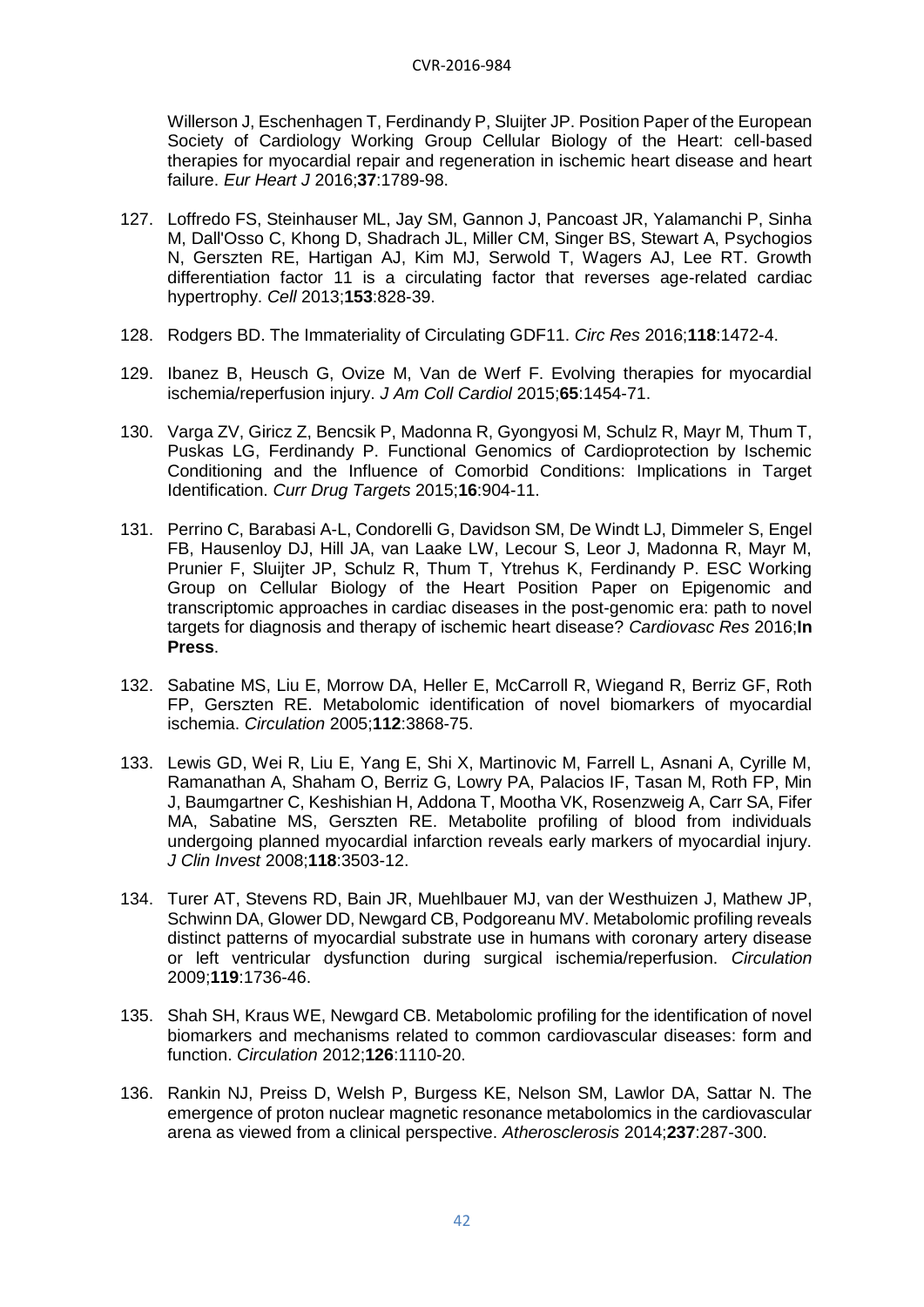- 137. Heather LC, Wang X, West JA, Griffin JL. A practical guide to metabolomic profiling as a discovery tool for human heart disease. *J Mol Cell Cardiol* 2013;**55**:2-11.
- 138. Griffin JL, Atherton H, Shockcor J, Atzori L. Metabolomics as a tool for cardiac research. *Nat Rev Cardiol* 2011;**8**:630-43.
- 139. Tannahill GM, Curtis AM, Adamik J, Palsson-McDermott EM, McGettrick AF, Goel G, Frezza C, Bernard NJ, Kelly B, Foley NH, Zheng L, Gardet A, Tong Z, Jany SS, Corr SC, Haneklaus M, Caffrey BE, Pierce K, Walmsley S, Beasley FC, Cummins E, Nizet V, Whyte M, Taylor CT, Lin H, Masters SL, Gottlieb E, Kelly VP, Clish C, Auron PE, Xavier RJ, O'Neill LA. Succinate is an inflammatory signal that induces IL-1beta through HIF-1alpha. *Nature* 2013;**496**:238-42.
- 140. Tsang A, Hausenloy DJ, Mocanu MM, Carr RD, Yellon DM. Preconditioning the diabetic heart: the importance of akt phosphorylation. *Diabetes* 2005;**54**:2360-4.
- 141. Tamareille S, Mateus V, Ghaboura N, Jeanneteau J, Croue A, Henrion D, Furber A, Prunier F. RISK and SAFE signaling pathway interactions in remote limb ischemic perconditioning in combination with local ischemic postconditioning. *Basic Res Cardiol* 2011;**106**:1329-39.
- 142. Xin P, Zhu W, Li J, Ma S, Wang L, Liu M, Li J, Wei M, Redington AN. Combined local ischemic postconditioning and remote perconditioning recapitulate cardioprotective effects of local ischemic preconditioning. *Am J Physiol Heart Circ Physiol* 2010;**298**:H1819-H1831.
- 143. Shi W, Jiang R, Dobson GP, Granfeldt A, Vinten-Johansen J. The nondepolarizing, normokalemic cardioplegia formulation adenosine-lidocaine (adenocaine) exerts antineutrophil effects by synergistic actions of its components. *J Thorac Cardiovasc Surg* 2012;**143**:1167-75.
- 144. Homeister JW, Hoff PT, Fletcher DD, Lucchesi BR. Combined adenosine and lidocaine administration limits myocardial reperfusion injury. *Circulation* 1990;**82**:595-608.
- 145. Vander Heide RS, Reimer KA. Effect of adenosine therapy at reperfusion on myocardial infarct size in dogs. *Cardiovasc Res* 1996;**31**:711-8.
- 146. Alburquerque-Bejar JJ, Barba I, Inserte J, Miro-Casas E, Ruiz-Meana M, Poncelas M, Vilardosa U, Valls-Lacalle L, Rodriguez-Sinovas A, Garcia-Dorado D. Combination therapy with remote ischaemic conditioning and insulin or exenatide enhances infarct size limitation in pigs. *Cardiovasc Res* 2015;**107**:246-54.
- 147. Hamirani YS, Wong A, Kramer CM, Salerno M. Effect of microvascular obstruction and intramyocardial hemorrhage by CMR on LV remodeling and outcomes after myocardial infarction: a systematic review and meta-analysis. *JACC Cardiovasc Imaging* 2014;**7**:940-52.
- 148. Heusch G, Kleinbongard P, Bose D, Levkau B, Haude M, Schulz R, Erbel R. Coronary microembolization: from bedside to bench and back to bedside. *Circulation* 2009;**120**:1822-36.
- 149. Skyschally A, Walter B, Heusch G. Coronary microembolization during early reperfusion: infarct extension, but protection by ischaemic postconditioning. *Eur Heart J* 2013;**34**:3314-21.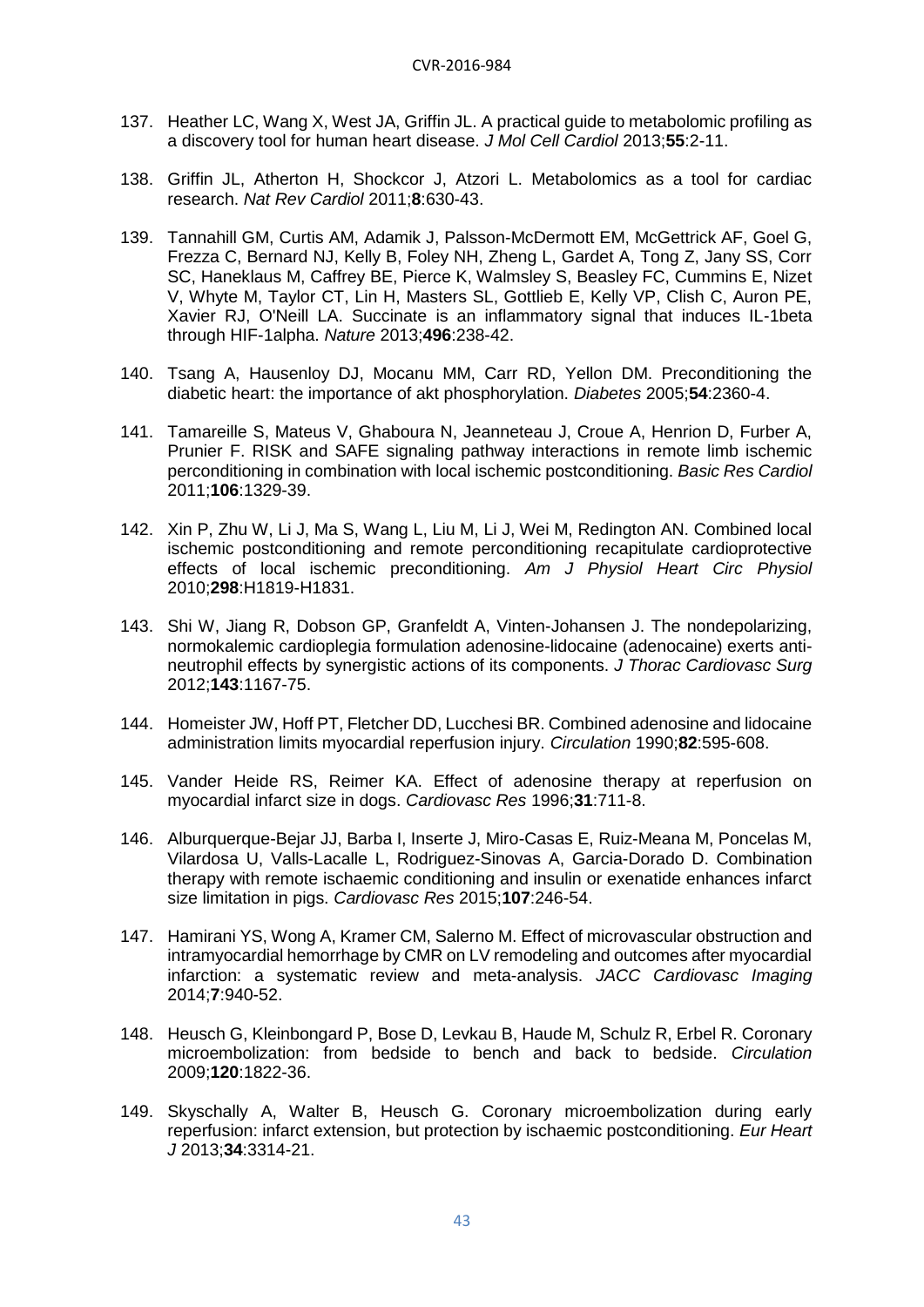- 150. Heusch G, Kleinbongard P, Skyschally A. Myocardial infarction and coronary microvascular obstruction: an intimate, but complicated relationship. *Basic Res Cardiol* 2013;**108**:380.
- 151. Spin JM, Maegdefessel L, Tsao PS. Vascular smooth muscle cell phenotypic plasticity: focus on chromatin remodelling. *Cardiovasc Res* 2012;**95**:147-55.
- 152. Bennett MR, Sinha S, Owens GK. Vascular Smooth Muscle Cells in Atherosclerosis. *Circ Res* 2016;**118**:692-702.
- 153. Hammond-Haley M, Mastitskaya S, O'Farrell F, Attwell D. Capillary pericytes contribute to coronary no-reflow following myocardial infarction and reperfusion. Eur Heart J 2016;37:822-3(Abstract).
- 154. Miyazaki T, Zipes DP. Pericardial prostaglandin biosynthesis prevents the increased incidence of reperfusion-induced ventricular fibrillation produced by efferent sympathetic stimulation in dogs. *Circulation* 1990;**82**:1008-19.
- 155. Barrabes JA, Garcia-Dorado D, Mirabet M, Inserte J, Agullo L, Soriano B, Massaguer A, Padilla F, Lidon RM, Soler-Soler J. Antagonism of selectin function attenuates microvascular platelet deposition and platelet-mediated myocardial injury after transient ischemia. *J Am Coll Cardiol* 2005;**45**:293-9.
- 156. Barrabes JA, Inserte J, Mirabet M, Quiroga A, Hernando V, Figueras J, Garcia-Dorado D. Antagonism of P2Y12 or GPIIb/IIIa receptors reduces platelet-mediated myocardial injury after ischaemia and reperfusion in isolated rat hearts. *Thromb Haemost* 2010;**104**:128-35.
- 157. Fu LW, Phan A, Longhurst JC. Myocardial ischemia-mediated excitatory reflexes: a new function for thromboxane A2? *Am J Physiol Heart Circ Physiol* 2008;**295**:H2530- H2540.
- 158. Giricz Z, Varga ZV, Baranyai T, Sipos P, Paloczi K, Kittel A, Buzas EI, Ferdinandy P. Cardioprotection by remote ischemic preconditioning of the rat heart is mediated by extracellular vesicles. *J Mol Cell Cardiol* 2014;**68**:75-8.
- 159. Yang XM, Liu Y, Cui L, Yang X, Liu Y, Tandon N, Kambayashi J, Downey JM, Cohen MV. Platelet P2Y(1)(2) blockers confer direct postconditioning-like protection in reperfused rabbit hearts. *J Cardiovasc Pharmacol Ther* 2013;**18**:251-62.
- 160. Yang XM, Liu Y, Cui L, Yang X, Liu Y, Tandon N, Kambayashi J, Downey JM, Cohen MV. Two classes of anti-platelet drugs reduce anatomical infarct size in monkey hearts. *Cardiovasc Drugs Ther* 2013;**27**:109-15.
- 161. Yang XM, Cui L, Alhammouri A, Downey JM, Cohen MV. Triple therapy greatly increases myocardial salvage during ischemia/reperfusion in the in situ rat heart. *Cardiovasc Drugs Ther* 2013;**27**:403-12.
- 162. Pinto AR, Ilinykh A, Ivey MJ, Kuwabara JT, D'Antoni ML, Debuque R, Chandran A, Wang L, Arora K, Rosenthal NA, Tallquist MD. Revisiting Cardiac Cellular Composition. *Circ Res* 2016;**118**:400-9.
- 163. Davis J, Molkentin JD. Myofibroblasts: trust your heart and let fate decide. *J Mol Cell Cardiol* 2014;**70**:9-18.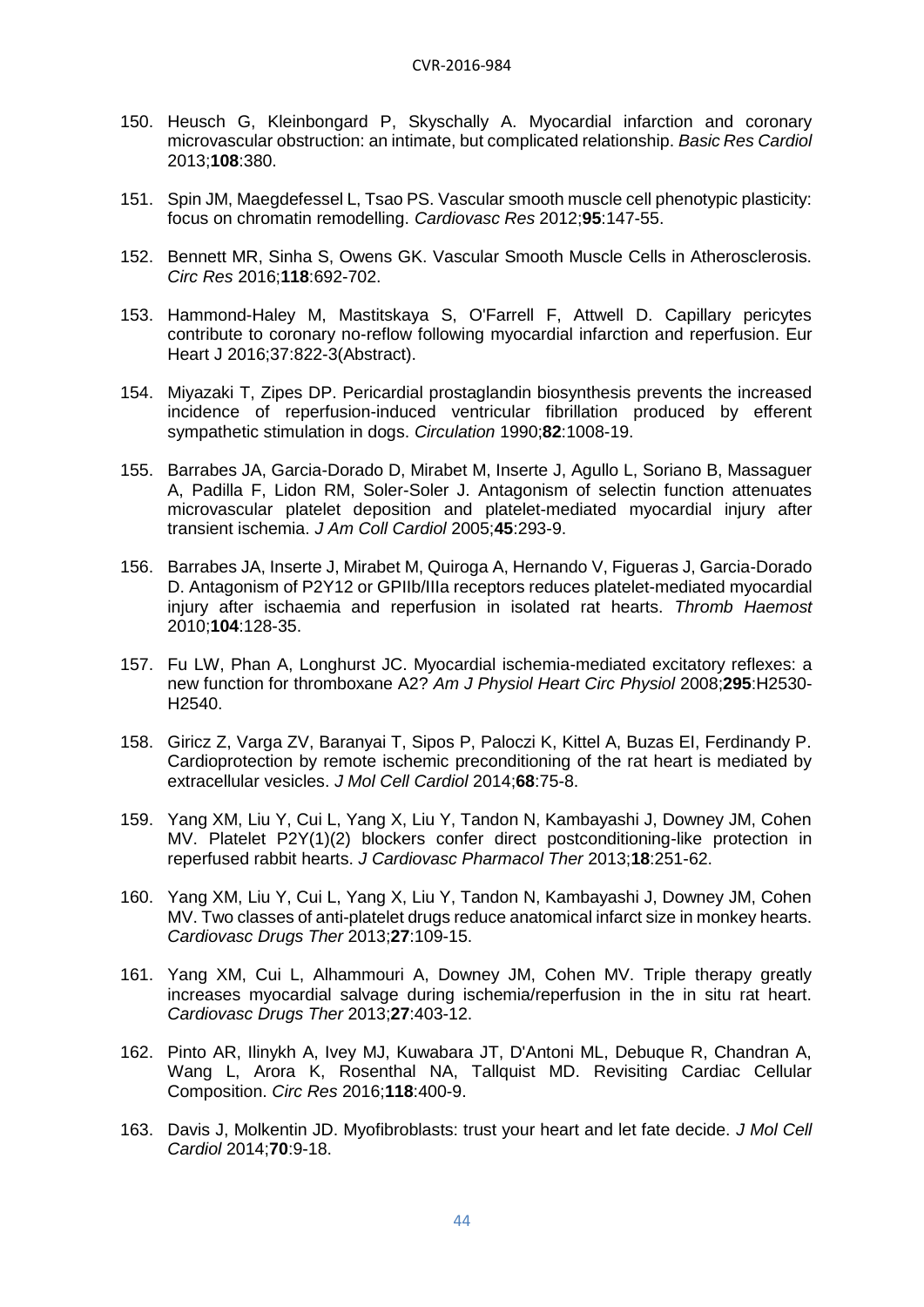- 164. Shivakumar K, Sollott SJ, Sangeetha M, Sapna S, Ziman B, Wang S, Lakatta EG. Paracrine effects of hypoxic fibroblast-derived factors on the MPT-ROS threshold and viability of adult rat cardiac myocytes. *Am J Physiol Heart Circ Physiol* 2008;**294**:H2653-H2658.
- 165. Dolmatova E, Spagnol G, Boassa D, Baum JR, Keith K, Ambrosi C, Kontaridis MI, Sorgen PL, Sosinsky GE, Duffy HS. Cardiomyocyte ATP release through pannexin 1 aids in early fibroblast activation. *Am J Physiol Heart Circ Physiol* 2012;**303**:H1208- H1218.
- 166. Jiang ZS, Padua RR, Ju H, Doble BW, Jin Y, Hao J, Cattini PA, Dixon IM, Kardami E. Acute protection of ischemic heart by FGF-2: involvement of FGF-2 receptors and protein kinase C. *Am J Physiol Heart Circ Physiol* 2002;**282**:H1071-H1080.
- 167. Jiang ZS, Srisakuldee W, Soulet F, Bouche G, Kardami E. Non-angiogenic FGF-2 protects the ischemic heart from injury, in the presence or absence of reperfusion. *Cardiovasc Res* 2004;**62**:154-66.
- 168. Liu SQ, Roberts D, Kharitonenkov A, Zhang B, Hanson SM, Li YC, Zhang LQ, Wu YH. Endocrine protection of ischemic myocardium by FGF21 from the liver and adipose tissue. *Sci Rep* 2013;**3**:2767.
- 169. Muller J, Gorressen S, Grandoch M, Feldmann K, Kretschmer I, Lehr S, Ding Z, Schmitt JP, Schrader J, Garbers C, Heusch G, Kelm M, Scheller J, Fischer JW. Interleukin-6-dependent phenotypic modulation of cardiac fibroblasts after acute myocardial infarction. *Basic Res Cardiol* 2014;**109**:440.
- 170. Rohrbach S, Troidl C, Hamm C, Schulz R. Ischemia and reperfusion related myocardial inflammation: A network of cells and mediators targeting the cardiomyocyte. *IUBMB Life* 2015;**67**:110-9.
- 171. Westman PC, Lipinski MJ, Luger D, Waksman R, Bonow RO, Wu E, Epstein SE. Inflammation as a Driver of Adverse Left Ventricular Remodeling After Acute Myocardial Infarction. *J Am Coll Cardiol* 2016;**67**:2050-60.
- 172. Prabhu SD, Frangogiannis NG. The Biological Basis for Cardiac Repair After Myocardial Infarction: From Inflammation to Fibrosis. *Circ Res* 2016;**119**:91-112.
- 173. Toldo S, Mezzaroma E, Mauro AG, Salloum F, Van Tassell BW, Abbate A. The inflammasome in myocardial injury and cardiac remodeling. *Antioxid Redox Signal* 2015;**22**:1146-61.
- 174. Zernecke A, Preissner KT. Extracellular Ribonucleic Acids (RNA) Enter the Stage in Cardiovascular Disease. *Circ Res* 2016;**118**:469-79.
- 175. Yang XM, Cui L, White J, Kuck J, Ruchko MV, Wilson GL, Alexeyev M, Gillespie MN, Downey JM, Cohen MV. Mitochondrially targeted Endonuclease III has a powerful antiinfarct effect in an in vivo rat model of myocardial ischemia/reperfusion. *Basic Res Cardiol* 2015;**110**:3.
- 176. Ge L, Zhou X, Ji WJ, Lu RY, Zhang Y, Zhang YD, Ma YQ, Zhao JH, Li YM. Neutrophil extracellular traps in ischemia-reperfusion injury-induced myocardial no-reflow: therapeutic potential of DNase-based reperfusion strategy. *Am J Physiol Heart Circ Physiol* 2015;**308**:H500-H509.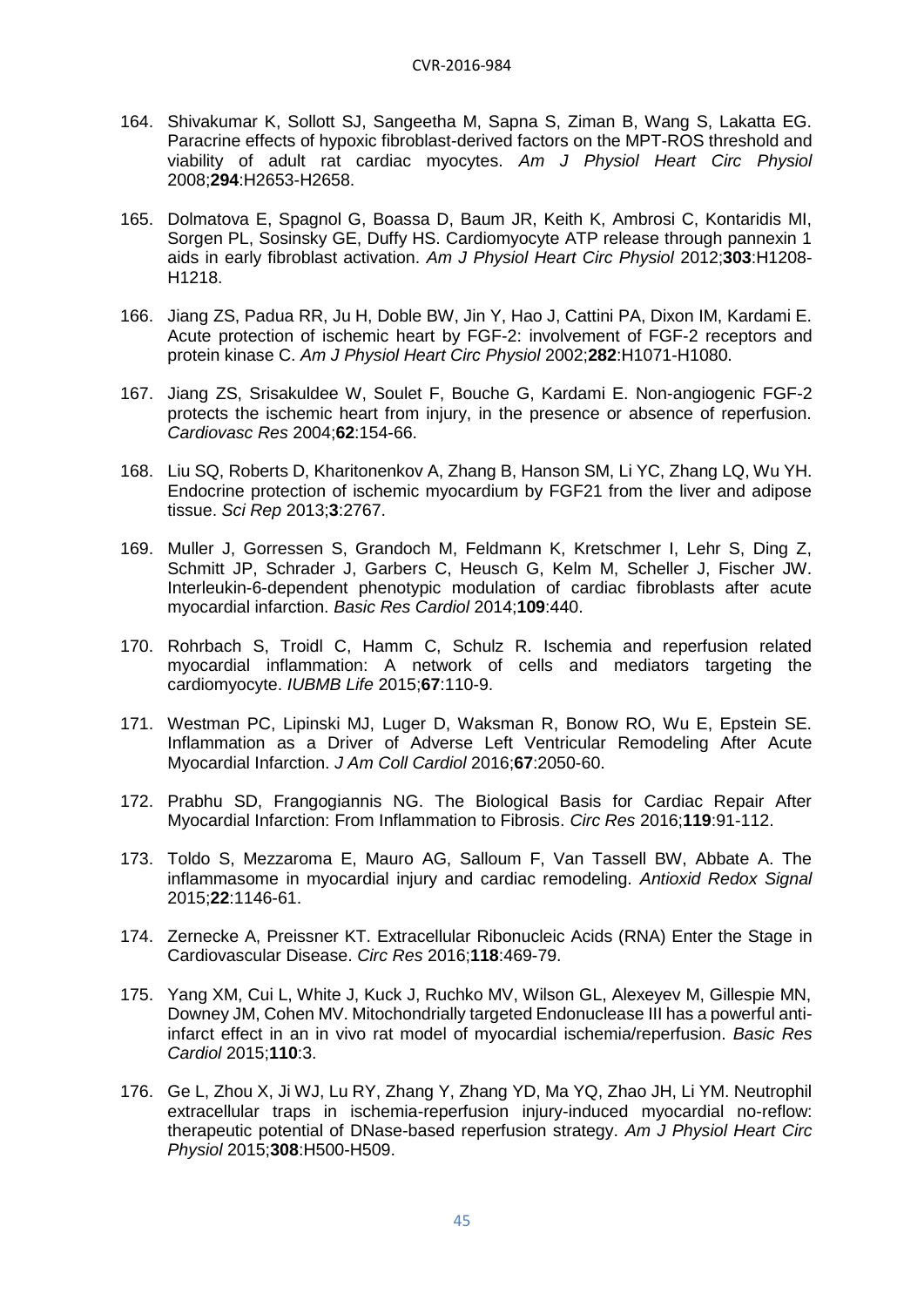- 177. Ferdinandy P, Csont T, Csonka C, Torok M, Dux M, Nemeth J, Horvath LI, Dux L, Szilvassy Z, Jancso G. Capsaicin-sensitive local sensory innervation is involved in pacing-induced preconditioning in rat hearts: role of nitric oxide and CGRP? *Naunyn Schmiedebergs Arch Pharmacol* 1997;**356**:356-63.
- 178. Zvara A, Bencsik P, Fodor G, Csont T, Hackler L, Jr., Dux M, Furst S, Jancso G, Puskas LG, Ferdinandy P. Capsaicin-sensitive sensory neurons regulate myocardial function and gene expression pattern of rat hearts: a DNA microarray study. *FASEB J* 2006;**20**:160-2.
- 179. Matyal R, Sakamuri S, Wang A, Mahmood E, Robich MP, Khabbaz K, Hess PE, Sellke FW, Mahmood F. Local infiltration of neuropeptide Y as a potential therapeutic agent against apoptosis and fibrosis in a swine model of hypercholesterolemia and chronic myocardial ischemia. *Eur J Pharmacol* 2013;**718**:261-70.
- 180. Berg T. beta1-Blockers Lower Norepinephrine Release by Inhibiting Presynaptic, Facilitating beta1-Adrenoceptors in Normotensive and Hypertensive Rats. *Front Neurol* 2014;**5**:51.
- 181. Uitterdijk A, Yetgin T, Te Lintel HM, Sneep S, Krabbendam-Peters I, van Beusekom HM, Fischer TM, Cornelussen RN, Manintveld OC, Merkus D, Duncker DJ. Vagal nerve stimulation started just prior to reperfusion limits infarct size and no-reflow. *Basic Res Cardiol* 2015;**110**:508.
- 182. Pickard JM, Davidson SM, Hausenloy DJ, Yellon DM. Co-dependence of the neural and humoral pathways in the mechanism of remote ischemic conditioning. *Basic Res Cardiol* 2016;**111**:50.
- 183. Hirsch E, Hilfiker-Kleiner D, Balligand JL, Tarone G, De WL, Bauersachs J, Ferdinandy P, Davidson S, Hausenloy DJ, Schulz R. Interaction of the heart and its close and distant neighbours: report of the Meeting of the ESC Working Groups Myocardial Function and Cellular Biology. *Cardiovasc Res* 2013;**99**:595-9.
- 184. Sluijter JP, Davidson SM, Buzas EI, Madonna R, van Laake LW, Engel FB, Hausenloy DJ, Lecour S, Leor J, Perrino C, Giricz Z, Prunier F, Schulz R, Ytrehus K, Ferdinandy P. Position Paper from the Working Group on Cellular Biology of the Heart of the European Society of Cardiology: Extracellular vesicles in cardiovascular disease diagnostics and therapy. In: 2016.
- 185. Ferdinandy P, Szilvassy Z, Baxter GF. Adaptation to myocardial stress in disease states: is preconditioning a healthy heart phenomenon? *Trends Pharmacol Sci* 1998;**19**:223-9.
- 186. Skyschally A, van Caster P, Iliodromitis EK, Schulz R, Kremastinos DT, Heusch G. Ischemic postconditioning: experimental models and protocol algorithms. *Basic Res Cardiol* 2009;**104**:469-83.
- 187. Ferdinandy P, Hausenloy DJ, Heusch G, Baxter GF, Schulz R. Interaction of Risk Factors, Comorbidities, and Comedications with Ischemia/Reperfusion Injury and Cardioprotection by Preconditioning, Postconditioning, and Remote Conditioning. *Pharmacol Rev* 2014;**66**:1142-74.
- 188. Kleinbongard P, Heusch G. Extracellular signalling molecules in the ischaemic/reperfused heart - druggable and translatable for cardioprotection? *Br J Pharmacol* 2015;**172**:2010-25.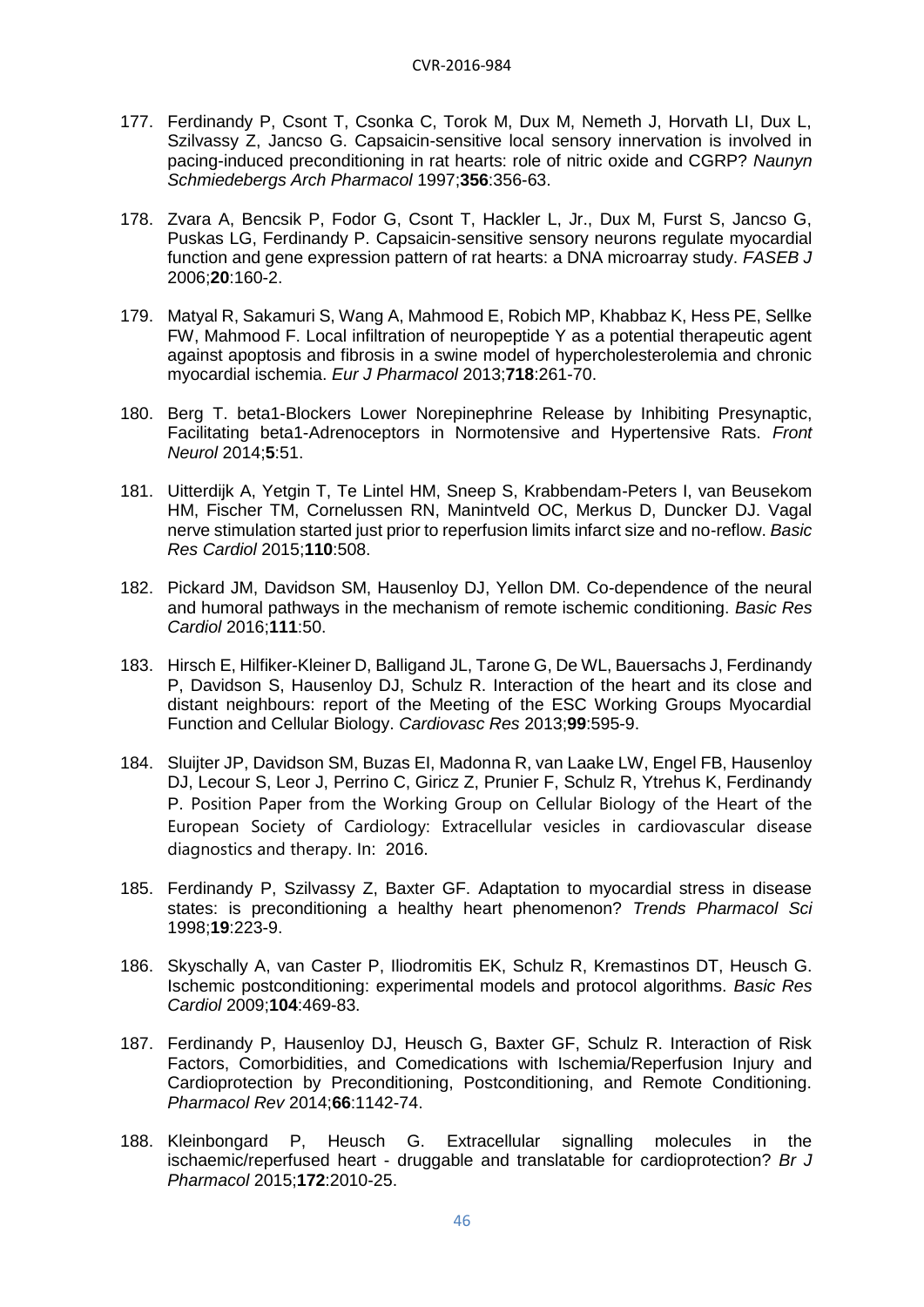- 189. Boengler K, Schulz R, Heusch G. Loss of cardioprotection with ageing. *Cardiovasc Res* 2009;**83**:247-61.
- 190. Kottenberg E, Thielmann M, Bergmann L, Heine T, Jakob H, Heusch G, Peters J. Protection by remote ischemic preconditioning during coronary artery bypass graft surgery with isoflurane but not propofol - a clinical trial. *Acta Anaesthesiol Scand* 2012;**56**:30-8.
- 191. Kottenberg E, Musiolik J, Thielmann M, Jakob H, Peters J, Heusch G. Interference of propofol with signal transducer and activator of transcription 5 activation and cardioprotection by remote ischemic preconditioning during coronary artery bypass grafting. *J Thorac Cardiovasc Surg* 2014;**147**:376-82.
- 192. Bautin AE, Galagudza MM, Tashkhanov DM, Datsenko SV, Marichev AO, Kostareva AA, Kravchuk EN, Bakanov AY, Gordeev ML. [PROTEIN KINASE C EXPRESSION FOLLOWING REMOTE ISCHEMIC PRECONDITIONING IN CARDIAC SURGERY]. *Anesteziol Reanimatol* 2015;**60**:4-8.
- 193. Zangrillo A, Musu M, Greco T, Di Prima AL, Matteazzi A, Testa V, Nardelli P, Febres D, Monaco F, Calabro MG, Ma J, Finco G, Landoni G. Additive Effect on Survival of Anaesthetic Cardiac Protection and Remote Ischemic Preconditioning in Cardiac Surgery: A Bayesian Network Meta-Analysis of Randomized Trials. *PLoS One* 2015;**10**:e0134264.
- 194. Roubille F, Lairez O, Mewton N, Rioufol G, Ranc S, Sanchez I, Cung TT, Elbaz M, Piot C, Ovize M. Cardioprotection by clopidogrel in acute ST-elevated myocardial infarction patients: a retrospective analysis. *Basic Res Cardiol* 2012;**107**:275.
- 195. Cattaneo M, Schulz R, Nylander S. Adenosine-mediated effects of ticagrelor: evidence and potential clinical relevance. *J Am Coll Cardiol* 2014;**63**:2503-9.
- 196. Nylander S, Schulz R. Effects of P2Y12 receptor antagonists beyond platelet inhibition - comparison of ticagrelor with thienopyridines. *Br J Pharmacol* 2016;**173**:1163-78.
- 197. Kleinbongard P, Neuhauser M, Thielmann M, Kottenberg E, Peters J, Jakob H, Heusch G. Confounders of Cardioprotection by Remote Ischemic Preconditioning in Patients Undergoing Coronary Artery Bypass Grafting. *Cardiology* 2016;**133**:128-33.
- 198. Sloth AD, Schmidt MR, Munk K, Schmidt M, Pedersen L, Sorensen HT, Botker HE. Impact of cardiovascular risk factors and medication use on the efficacy of remote ischaemic conditioning: post hoc subgroup analysis of a randomised controlled trial. *BMJ Open* 2015;**5**:e006923.
- 199. Pichot S, Mewton N, Bejan-Angoulvant T, Roubille F, Rioufol G, Giraud C, Boussaha I, Lairez O, Elbaz M, Piot C, Angoulvant D, Ovize M. Influence of cardiovascular risk factors on infarct size and interaction with mechanical ischaemic postconditioning in ST-elevation myocardial infarction. *Open Heart* 2015;**2**:e000175.
- 200. Heusch G, Skyschally A, Schulz R. The in-situ pig heart with regional ischemia/reperfusion - ready for translation. *J Mol Cell Cardiol* 2011;**50**:951-63.
- 201. Sorensson P, Saleh N, Bouvier F, Bohm F, Settergren M, Caidahl K, Tornvall P, Arheden H, Ryden L, Pernow J. Effect of postconditioning on infarct size in patients with ST elevation myocardial infarction. *Heart* 2010;**96**:1710-5.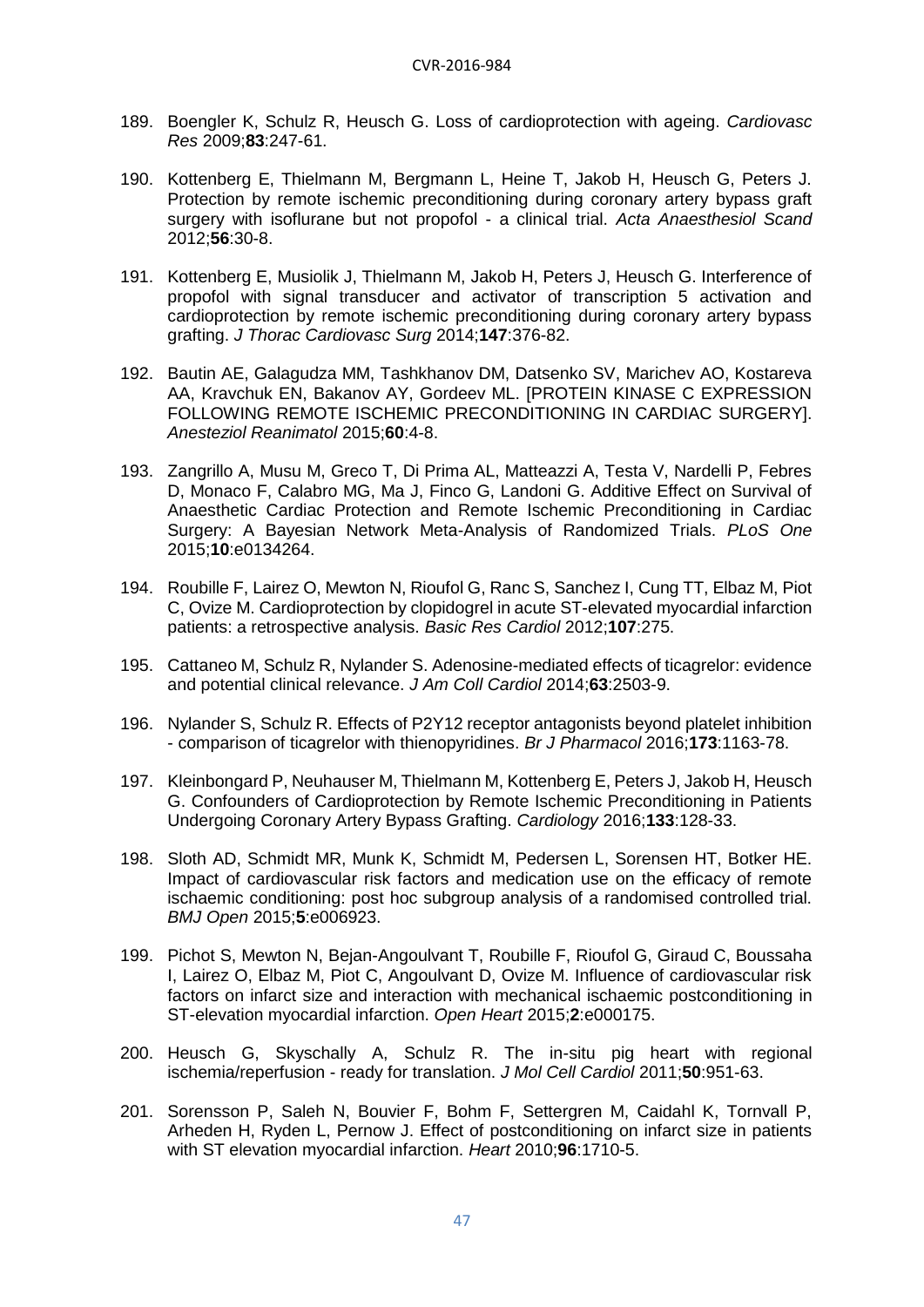- 202. Gersh BJ, Stone GW, White HD, Holmes DR, Jr. Pharmacological facilitation of primary percutaneous coronary intervention for acute myocardial infarction: is the slope of the curve the shape of the future? *JAMA* 2005;**293**:979-86.
- 203. Maeng M, Mortensen UM, Kristensen J, Kristiansen SB, Andersen HR. Hypothermia during reperfusion does not reduce myocardial infarct size in pigs. *Basic Res Cardiol* 2006;**101**:61-8.
- 204. Johnsen J, Pryds K, Salman R, Lofgren B, Kristiansen SB, Botker HE. The remote ischemic preconditioning algorithm: effect of number of cycles, cycle duration and effector organ mass on efficacy of protection. *Basic Res Cardiol* 2016;**111**:10.
- 205. Heusch P, Nensa F, Heusch G. Is MRI Really the Gold Standard for the Quantification of Salvage From Myocardial Infarction? *Circ Res* 2015;**117**:222-4.
- 206. Perrin S. Preclinical research: Make mouse studies work. *Nature* 2014;**507**:423-5.
- 207. Ioannidis JP. Extrapolating from animals to humans. *Sci Transl Med* 2012;**4**:151ps15.
- 208. Sivaraman V, Hausenloy DJ, Wynne AM, Yellon DM. Preconditioning the diabetic human myocardium. *J Cell Mol Med* 2010;**14**:1740-6.
- 209. Sivaraman V, Hausenloy DJ, Wynne AM, Yellon DM. Preconditioning the diabetic human myocardium. *J Cell Mol Med* 2010;**14**:1740-6.
- 210. Kukreja R, Tang X-L, Lefer D, Steenbergen C, Jones S, Guo Y, et al. Administration of Sildenafil at Reperfusion Fails to Reduce Infarct Size: Results from the CAESAR Cardioprotection Consortium. FASEB J 2014;28:LB650(Abstract).
- 211. Lefer D, Jones S, Steenbergen C, Kukreja R, Guo Y, Tang X-L, Li Q, Ockaili R, Salloum F, Kong M, Polhemus D, Bhushan S, Goodchild T, Chang C, Book M, Du J, Bolli R. Sodium Nitrite Fails to Limit Myocardial Infarct Size: Results from the CAESAR Cardioprotection Consortium. *FASEB J* 2014;**28**:LB645.
- 212. Siddiqi N, Neil C, Bruce M, MacLennan G, Cotton S, Papadopoulou S, Feelisch M, Bunce N, Lim PO, Hildick-Smith D, Horowitz J, Madhani M, Boon N, Dawson D, Kaski JC, Frenneaux M. Intravenous sodium nitrite in acute ST-elevation myocardial infarction: a randomized controlled trial (NIAMI). *Eur Heart J* 2014;**35**:1255-62.
- 213. Jones DA, Pellaton C, Velmurugan S, Rathod KS, Andiapen M, Antoniou S, van ES, Webb AJ, Westwood MA, Parmar MK, Mathur A, Ahluwalia A. Randomized phase 2 trial of intracoronary nitrite during acute myocardial infarction. *Circ Res* 2015;**116**:437- 47.
- 214. Lincoff AM, Roe M, Aylward P, Galla J, Rynkiewicz A, Guetta V, Zelizko M, Kleiman N, White H, McErlean E, Erlinge D, Laine M, Dos Santos Ferreira JM, Goodman S, Mehta S, Atar D, Suryapranata H, Jensen SE, Forster T, Fernandez-Ortiz A, Schoors D, Radke P, Belli G, Brennan D, Bell G, Krucoff M. Inhibition of delta-protein kinase C by delcasertib as an adjunct to primary percutaneous coronary intervention for acute anterior ST-segment elevation myocardial infarction: results of the PROTECTION AMI Randomized Controlled Trial. *Eur Heart J* 2014;**35**:2516-23.
- 215. Mayr M, Metzler B, Chung YL, McGregor E, Mayr U, Troy H, Hu Y, Leitges M, Pachinger O, Griffiths JR, Dunn MJ, Xu Q. Ischemic preconditioning exaggerates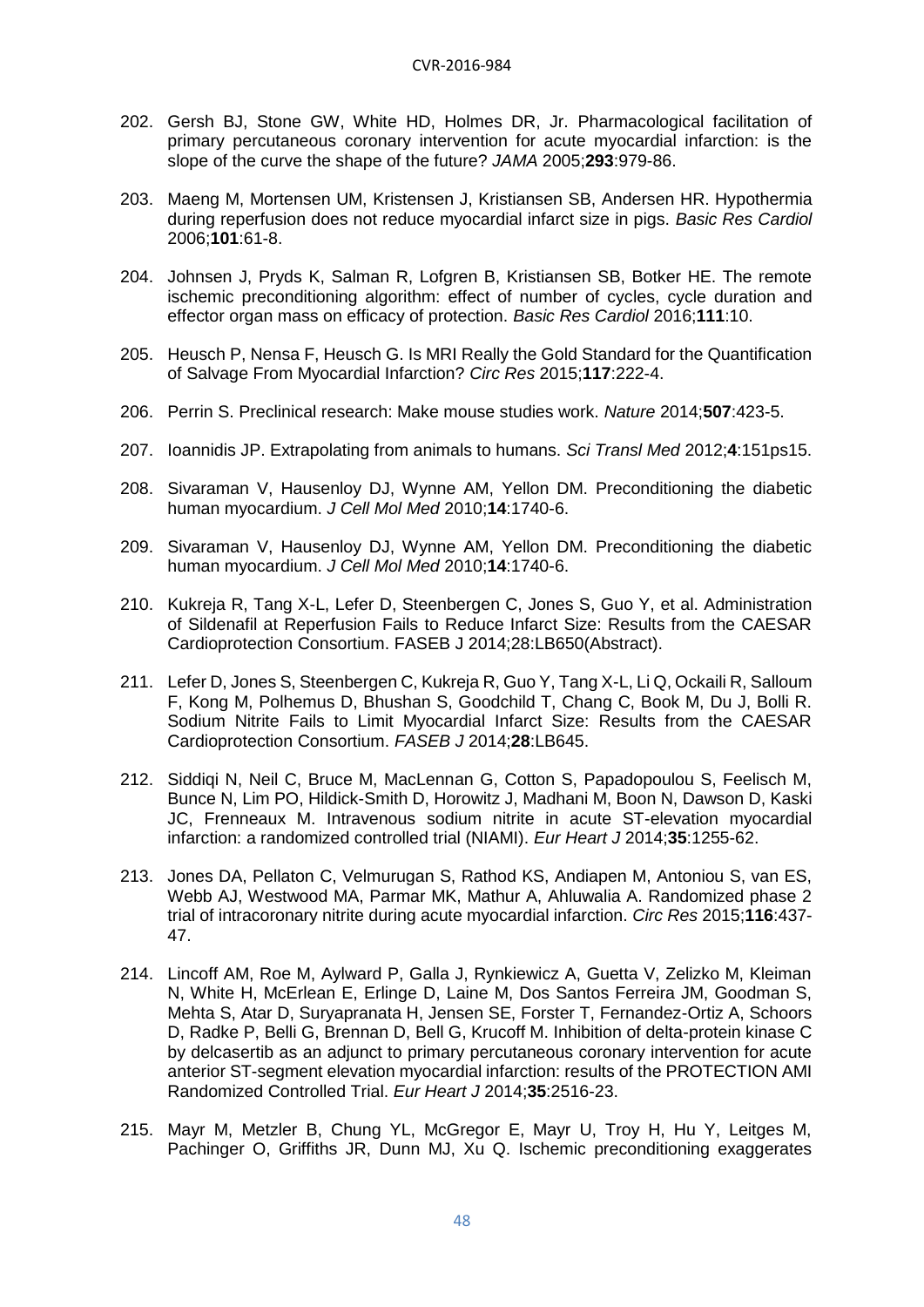cardiac damage in PKC-delta null mice. *Am J Physiol Heart Circ Physiol* 2004;**287**:H946-H956.

- 216. Bates E, Bode C, Costa M, Gibson CM, Granger C, Green C, Grimes K, Harrington R, Huber K, Kleiman N, Mochly-Rosen D, Roe M, Sadowski Z, Solomon S, Widimsky P. Intracoronary KAI-9803 as an adjunct to primary percutaneous coronary intervention for acute ST-segment elevation myocardial infarction. *Circulation* 2008;**117**:886-96.
- 217. Erlinge D, Gotberg M, Lang I, Holzer M, Noc M, Clemmensen P, Jensen U, Metzler B, James S, Botker HE, Omerovic E, Engblom H, Carlsson M, Arheden H, Ostlund O, Wallentin L, Harnek J, Olivecrona GK. Rapid endovascular catheter core cooling combined with cold saline as an adjunct to percutaneous coronary intervention for the treatment of acute myocardial infarction. The CHILL-MI trial: a randomized controlled study of the use of central venous catheter core cooling combined with cold saline as an adjunct to percutaneous coronary intervention for the treatment of acute myocardial infarction. *J Am Coll Cardiol* 2014;**63**:1857-65.
- 218. Gotberg M, Olivecrona GK, Koul S, Carlsson M, Engblom H, Ugander M, van der Pals J, Algotsson L, Arheden H, Erlinge D. A pilot study of rapid cooling by cold saline and endovascular cooling before reperfusion in patients with ST-elevation myocardial infarction. *Circ Cardiovasc Interv* 2010;**3**:400-7.
- 219. Atar D, Arheden H, Berdeaux A, Bonnet JL, Carlsson M, Clemmensen P, Cuvier V, Danchin N, Dubois-Rande JL, Engblom H, Erlinge D, Firat H, Halvorsen S, Hansen HS, Hauke W, Heiberg E, Koul S, Larsen AI, Le CP, Nordrehaug JE, Paganelli F, Pruss RM, Rousseau H, Schaller S, Sonou G, Tuseth V, Veys J, Vicaut E, Jensen SE. Effect of intravenous TRO40303 as an adjunct to primary percutaneous coronary intervention for acute ST-elevation myocardial infarction: MITOCARE study results. *Eur Heart J* 2015;**36**:112-9.
- 220. Schaller S, Paradis S, Ngoh GA, Assaly R, Buisson B, Drouot C, Ostuni MA, Lacapere JJ, Bassissi F, Bordet T, Berdeaux A, Jones SP, Morin D, Pruss RM. TRO40303, a new cardioprotective compound, inhibits mitochondrial permeability transition. *J Pharmacol Exp Ther* 2010;**333**:696-706.
- 221. Gibson CM, Giugliano RP, Kloner RA, Bode C, Tendera M, Janosi A, Merkely B, Godlewski J, Halaby R, Korjian S, Daaboul Y, Chakrabarti AK, Spielman K, Neal BJ, Weaver WD. EMBRACE STEMI study: a Phase 2a trial to evaluate the safety, tolerability, and efficacy of intravenous MTP-131 on reperfusion injury in patients undergoing primary percutaneous coronary intervention. *Eur Heart J* 2015.
- 222. Brown DA, Hale SL, Baines CP, del Rio CL, Hamlin RL, Yueyama Y, Kijtawornrat A, Yeh ST, Frasier CR, Stewart LM, Moukdar F, Shaikh SR, Fisher-Wellman KH, Neufer PD, Kloner RA. Reduction of early reperfusion injury with the mitochondria-targeting peptide bendavia. *J Cardiovasc Pharmacol Ther* 2014;**19**:121-32.
- 223. Karlsson LO, Zhou AX, Larsson E, Astrom-Olsson K, Mansson C, Akyurek LM, Grip L. Cyclosporine does not reduce myocardial infarct size in a porcine ischemia-reperfusion model. *J Cardiovasc Pharmacol Ther* 2010;**15**:182-9.
- 224. Lim WY, Messow CM, Berry C. Cyclosporin variably and inconsistently reduces infarct size in experimental models of reperfused myocardial infarction: a systematic review and meta-analysis. *Br J Pharmacol* 2012;**165**:2034-43.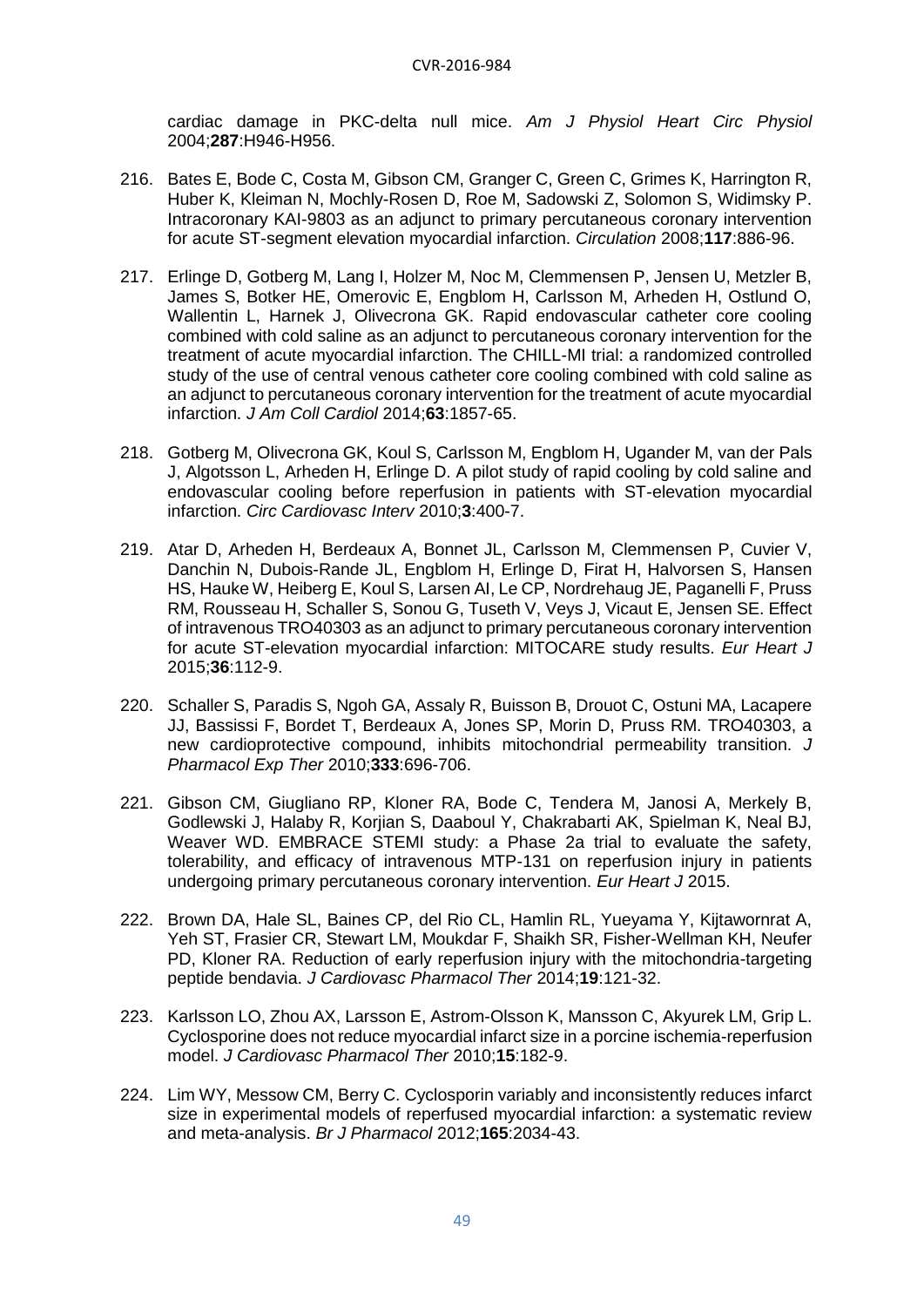- 225. Skyschally A, Schulz R, Heusch G. Cyclosporine A at reperfusion reduces infarct size in pigs. *Cardiovasc Drugs Ther* 2010;**24**:85-7.
- 226. Latini R, Limbruno U, La Vecchia L, Locuratolo N, Costalunga A, Sixuro M, Lombardi M, Staszewsky L, Masson S, Milani V, Barlera S, Maggioni AP, Ottani F. Effect of Cyclosporine a on Infarct Size Reduction in Reperfused Acute Myocardial Infarction Treated with Primary Angioplasty. *Circulation* 2014;**130**:A15211.
- 227. Skyschally A, van Caster P, Boengler K, Gres P, Musiolik J, Schilawa D, Schulz R, Heusch G. Ischemic postconditioning in pigs: no causal role for RISK activation. *Circ Res* 2009;**104**:15-8.
- 228. Heusch G, Musiolik J, Gedik N, Skyschally A. Mitochondrial STAT3 activation and cardioprotection by ischemic postconditioning in pigs with regional myocardial ischemia/reperfusion. *Circ Res* 2011;**109**:1302-8.
- 229. Kharbanda RK, Mortensen UM, White PA, Kristiansen SB, Schmidt MR, Hoschtitzky JA, Vogel M, Sorensen K, Redington AN, MacAllister R. Transient limb ischemia induces remote ischemic preconditioning in vivo. *Circulation* 2002;**106**:2881-3.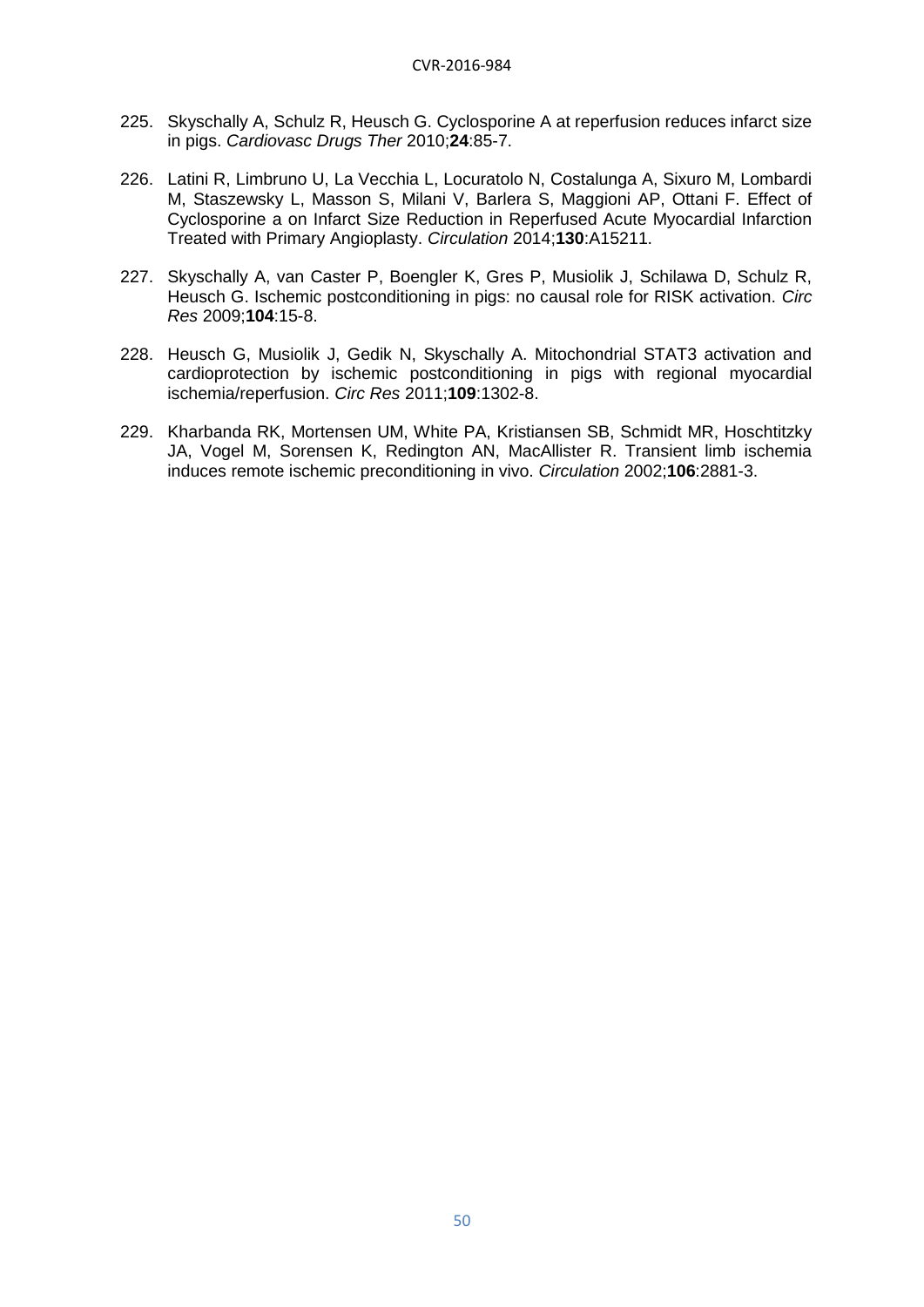## **Figure 1**

Myocardial ischemia/reperfusion injury affects many cell types which then signal to cardiomyocytes. Cardiomyocyte injury occurs at the level of the sarcolemma, myofibrils, sarcoplasmic reticulum (SR), mitochondria and the nucleus. EC: endothelial cells, VSMC: vascular smooth muscle cells.

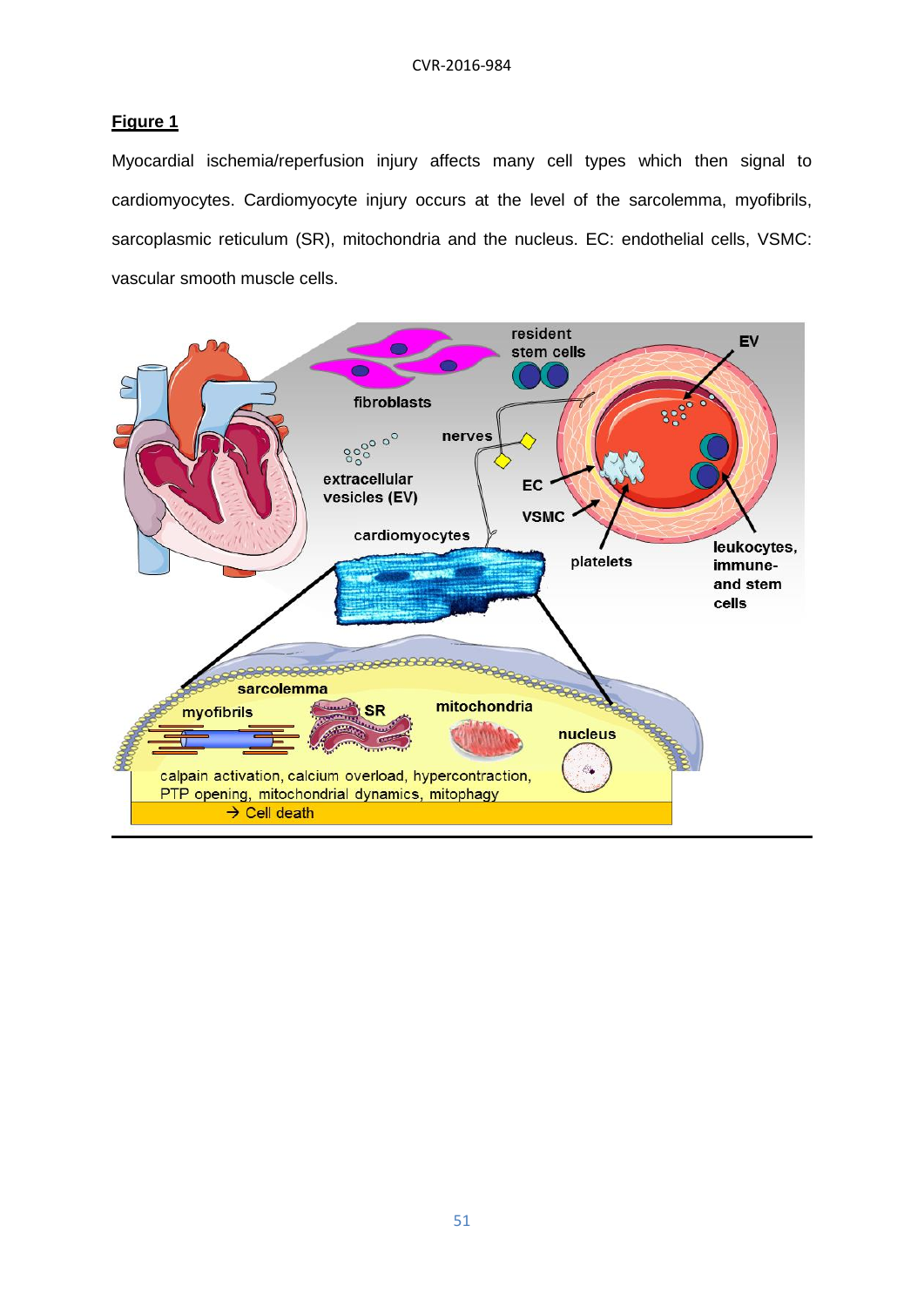# **Table 1 Major recent cardioprotection studies in STEMI patients which have had neutral results**

| <b>Study</b>                               | <b>Treatment</b>                         | <b>Main findings</b>                             | <b>Experimental and</b>                                                     | <b>Patient</b>                               | Timing of                               | Why the clinical study may have failed to show                                                                                                             |
|--------------------------------------------|------------------------------------------|--------------------------------------------------|-----------------------------------------------------------------------------|----------------------------------------------|-----------------------------------------|------------------------------------------------------------------------------------------------------------------------------------------------------------|
|                                            | strategy                                 |                                                  | clinical data                                                               | population                                   | treatment                               | cardioprotection                                                                                                                                           |
|                                            |                                          |                                                  |                                                                             |                                              |                                         |                                                                                                                                                            |
| Lincoff et al<br>2014                      | Delcasertib                              | 1010 patient study<br>with no effect of IV       | Positive small and large animal<br>data.                                    | Ischaemic time ≤6 hrs<br>Large AAR           | 2.5 hr infusion<br>initiated prior to   | Single targeted approach<br>Inconsistent cardioprotection in experimental studies                                                                          |
| PROTECT-MI <sup>214</sup>                  | PKC-δ inhibitor which                    | infusion of Delcasertib                          | Inconsistent cardioprotection in                                            | Included TIMI>1                              | <b>PPCI</b>                             | Drug given IV although initial POC study used IC route                                                                                                     |
|                                            | prevents apoptotic cell<br>death         | at 3 different doses on<br>acute MI size         | experimental studies <sup>215</sup><br>One positive small proof-of-         |                                              |                                         | Patient population not optimised                                                                                                                           |
|                                            |                                          | (AUC CK-MB)                                      | concept clinical study <sup>216</sup>                                       |                                              |                                         |                                                                                                                                                            |
| Erlinge et al<br>2014 CHILL-               | Therapeutic hypothermia                  | 120 patient study with<br>no effect of           | Positive small and large animal<br>data but not protective at               | Ischaemic time ≤6 hrs<br>Small and large AAR | Therapeutic<br>hypothermia for          | Experimental data showed not protective at reperfusion<br>Patient population not optimised                                                                 |
| $\overline{\mathrm{M}}$ <sup>217</sup>     |                                          | therapeutic                                      | reperfusion <sup>203</sup>                                                  | Included TIMI>1                              | 1 hour initiated                        |                                                                                                                                                            |
|                                            |                                          | hypothermia on acute                             | One positive small proof-of-                                                |                                              | prior to PPCI                           |                                                                                                                                                            |
|                                            |                                          | MI size<br>(by CMR 2-6 days)                     | concept clinical study <sup>218</sup>                                       |                                              | (delay in PPCI<br>by $9 \text{ min}$ )  |                                                                                                                                                            |
| Siddigi et al                              | <b>Nitrite</b>                           | 229 patient study with                           | Positive small and large animal                                             | Ischaemic time <12 hrs                       | 5 min bolus                             | Single targeted approach                                                                                                                                   |
| 2014 NIAMI <sup>212</sup>                  | Nitric oxide donor                       | no effect of IV nitrite<br>(70µmol) on acute MI  | data, but neutral in NIH CESAR<br>multicentre testing <sup>211</sup>        | Small and large AAR<br>TIME1                 | prior to PPCI                           | Inconsistent cardioprotection in experimental studies<br>Patient population not optimised                                                                  |
|                                            | targeting cGMP/PKG                       | size                                             |                                                                             |                                              |                                         | Dose not optimised                                                                                                                                         |
|                                            | cardioprotective pathway                 | (by CMR 6-8 days)                                |                                                                             |                                              |                                         | >90% of patients received GTN prior to IV nitrites                                                                                                         |
| Jones et al                                | Nitrite                                  | 80 patient study with                            | Positive small and large animal                                             | Ischaemic time ≤6 hrs                        | Nitrite bolus                           | Single targeted approach                                                                                                                                   |
| 2015 <sup>213</sup>                        | Nitric oxide donor                       | no effect of IC nitrite<br>(1.8µmol) on acute MI | data, but neutral in NIH CESAR<br>multicentre testing <sup>211</sup>        | Small and large AAR<br>Included TIMI>1       | given after<br>crossing lesion          | Inconsistent cardioprotection in experimental studies<br>Patient population not optimised                                                                  |
|                                            | targeting cGMP/PKG                       | size (by total CK)                               |                                                                             |                                              | with guidewire                          | Dose not optimised                                                                                                                                         |
|                                            | cardioprotective pathway                 | In patients with                                 |                                                                             |                                              |                                         |                                                                                                                                                            |
|                                            |                                          | TIMI≤1 there was a                               |                                                                             |                                              |                                         |                                                                                                                                                            |
|                                            |                                          | reduction in MI size                             |                                                                             |                                              |                                         |                                                                                                                                                            |
| Atar et al 2015<br>MITOCARE <sup>219</sup> | TRO40303                                 | 163 patient study with<br>no effect of IV        | Positive small animal studies<br>onl $v^{220}$                              | Ischaemic time ≤6 hrs<br>Small and large AAR | TRO40303 bolus<br>Prior to PPCI         | Single targeted approach<br>Dose in clinical study lower than experimental studies                                                                         |
|                                            | Mitochondrial agent                      | TRO40303 on acute                                |                                                                             | TIME1                                        |                                         | Patient population not optimised                                                                                                                           |
|                                            | targeting translocator<br>protein        | MI size (by 72 hr AUC<br>CK and TnI)             |                                                                             |                                              |                                         | Dose not optimised<br>Higher rate of cardiac events in the TRO40303 group.                                                                                 |
| Gibson et al                               | MTP-131                                  | 118 patient study with                           | Positive small and large animal                                             | Ischaemic time ≤4 hrs                        | <b>MTP-131</b>                          | Single targeted approach                                                                                                                                   |
| 2015 EMBRACE<br>STEMI <sup>221</sup>       | Mitochondrial peptide                    | no effect of IV MTP-<br>131 infusion on acute    | studies <sup>222</sup>                                                      | Large AAR<br>TIME1                           | infusion initiated<br>Prior to PPCI     | Dose not optimised                                                                                                                                         |
|                                            | targeting cardiolipin                    | MI size (by 72 hr AUC                            |                                                                             |                                              |                                         |                                                                                                                                                            |
| Cung et al 2015                            | Cyclosporin-A                            | CK-MB)<br>970 patients study                     | Positive small and large animal                                             | Ischaemic time<12 hrs                        | CsA bolus prior                         | Single targeted approach                                                                                                                                   |
| CIRCUS <sup>4</sup>                        |                                          | with no effect of IV                             | studies                                                                     | Large AAR                                    | to PPCI                                 | Inconsistent cardioprotection in experimental studies <sup>223, 225</sup>                                                                                  |
|                                            | Mitochondrial<br>permeability transition | cyclosporine-A on one<br>year clinical endpoints | Inconsistent cardioprotection in<br>experimental studies <sup>223-225</sup> | TIMI≤1<br>No collaterals                     |                                         | Not effective in co-morbidity animal model<br>Dose not optimised                                                                                           |
|                                            | pore inhibitor                           | (death, heart failure,                           | One positive small proof-of-                                                |                                              |                                         | Patient population partially optimised                                                                                                                     |
|                                            |                                          | and adverse LV<br>remodelling)                   | concept clinical study <sup>71</sup>                                        |                                              |                                         | Greater use of P2Y12 platelet inhibitors (prasugrel, ticagrelor) which are known<br>to reduce MI size per se <sup>159</sup>                                |
| Latini et al 2016                          | Cyclosporin-A                            | 410 patients study                               | Positive small and large animal                                             | Ischaemic time ≤6 hrs                        | CsA bolus 5 min                         | Single targeted approach                                                                                                                                   |
| CYCLE <sup>226</sup>                       | Mitochondrial                            | with no effect of IV<br>cyclosporine-A on ST-    | studies<br>Inconsistent cardioprotection in                                 | Small and large AAR<br>TIME1                 | prior to PPCI                           | Inconsistent cardioprotection in experimental studies<br>Dose not optimised                                                                                |
|                                            | permeability transition                  | segment resolution                               | experimental studies <sup>223-225</sup>                                     |                                              |                                         | Patient population not optimised                                                                                                                           |
|                                            | pore inhibitor                           |                                                  | One positive small proof-of-<br>concept clinical study <sup>71</sup>        |                                              |                                         | Greater use of P2Y12 platelet inhibitors (prasugrel, ticagrelor) which are known<br>to reduce MI size per se <sup>159</sup>                                |
| Janssen et al                              | Inhaled nitric oxide                     | 250 patients study                               | No animal data with inhaled nitric                                          | Ischaemic time <12hrs                        | Inhaled nitric                          | Single targeted approach                                                                                                                                   |
| <b>2015 NOMI</b><br>(NCT01398384)          | (vasoKINOX 450)                          | with no effect of<br>inhaled nitric oxide on     | oxide                                                                       | Small and large AAR<br>Included TIMI>1       | oxide for 4 hours<br>initiated prior to | Lack of experimental data<br>Dose not optimised                                                                                                            |
|                                            | Targets cGMP/PKG                         | acute MI size (by                                |                                                                             | Collaterals not excluded                     | PPCI                                    | Patient population not optimised                                                                                                                           |
|                                            | cardioprotective pathway                 | CMR day 3)                                       |                                                                             |                                              |                                         | Prior use of GTN may have interfered with cardioprotection as reduction in MI<br>size observed in those patients who had not received GTN in the ambulance |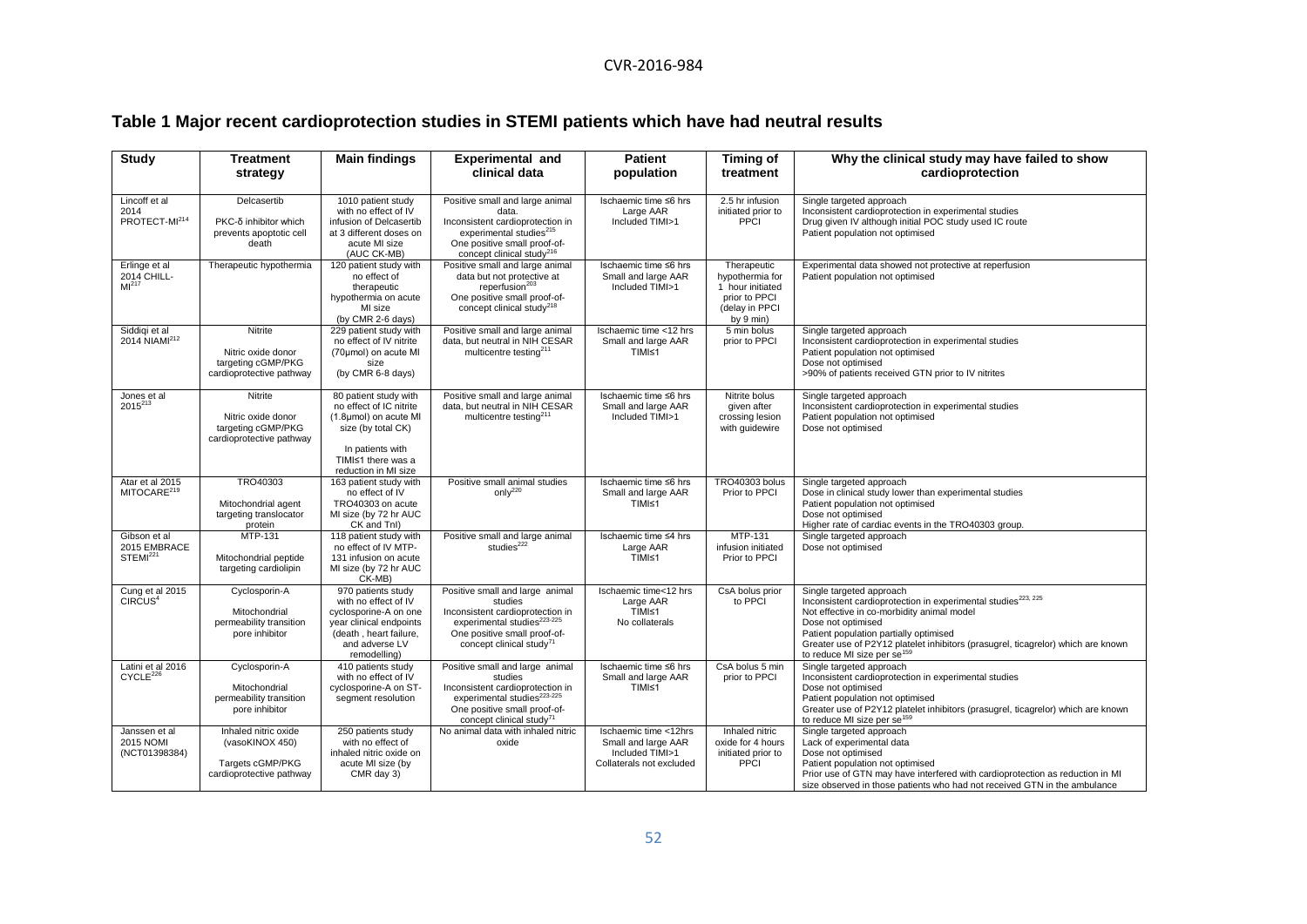## CVR-2016-984

| Engstrom et al<br>2016 DANAMI-3<br>IPOST <sup>46</sup> | Ischaemic<br>postconditioning                                                      | 617 patients study<br>with no effect of IPost<br>(4x30 sec) on 38<br>month clinical<br>endpoints (death,<br>heart failure)                                   | Positive small and large animal<br>studies <sup>14, 227, 228</sup><br>Inconsistent cardioprotection in<br>clinical studies <sup>44, 45</sup> | Ischaemic time <12 hrs<br>Small and large AAR<br>Included TIMI>1 | At time of<br>reperfusion                         | Patient population not optimised<br>Inconsistent cardioprotection in previous clinical studies<br>IPost protocol not optimised<br>Study underpowered to detect improvement in clinical outcomes. |
|--------------------------------------------------------|------------------------------------------------------------------------------------|--------------------------------------------------------------------------------------------------------------------------------------------------------------|----------------------------------------------------------------------------------------------------------------------------------------------|------------------------------------------------------------------|---------------------------------------------------|--------------------------------------------------------------------------------------------------------------------------------------------------------------------------------------------------|
| Roolvink et al<br>2016 Early<br>BAMI <sup>69</sup>     | Metoprolol<br>Reduces myocardial<br>oxygen consumption                             | 342 patients study<br>with no effect of IV<br>metoprolol (2x5mg) on<br>MI size on CMR at 30<br>days                                                          | One positive large animal study <sup>66</sup><br>One positive proof-of-concept<br>clinical study <sup>67</sup>                               | Ischaemic time <12 hrs<br>Small and large AAR<br>Included TIMI>1 | At time of<br>reperfusion                         | Patient population not optimised<br>Therapy more effective when given in ambulance<br>Dose used less than that used in prior positive study <sup>67</sup>                                        |
| Roos et al 2016<br>EXAMPLE XAMI <sup>40</sup>          | Exenatide<br>GLP-1 analogue which<br>activates pro-survival<br>signalling pathways | 91 patients study with<br>no effect of IV<br>exenatide on MI size<br>on CMR at 1 month<br>over AAR acutely (T2<br>CMR)                                       | Positive small and large animal<br>studies $^{33, 34}$<br>2 previous positive clinical<br>studies <sup>36, 37</sup>                          | TIME1                                                            | Prior to<br>reperfusion                           | Patient population not optimised<br>Dose used different from prior positive studies <sup>36, 37</sup>                                                                                            |
| Verouhis et al<br>2016 RECOND <sup>61</sup>            | Remote ischaemic<br>conditioning                                                   | 93 patient study with<br>no effect of lower limb<br>RIC (variable cycles<br>up to 7 until PPCI<br>completed) on<br>myocardial salvage<br>index (day 4-7 CMR) | Positive small and large animal<br>studies <sup>229</sup><br>6 previous positive clinical<br>studies <sup>54-59</sup>                        | Ischaemic time <6 hrs<br>Large AAR<br>Included TIMI>1            | At least one RIC<br>cycle prior to<br>reperfusion | Patient population not optimised<br>Variable number of RIC cycles used whereas most positive clinical studies only<br>gave 4 cycles                                                              |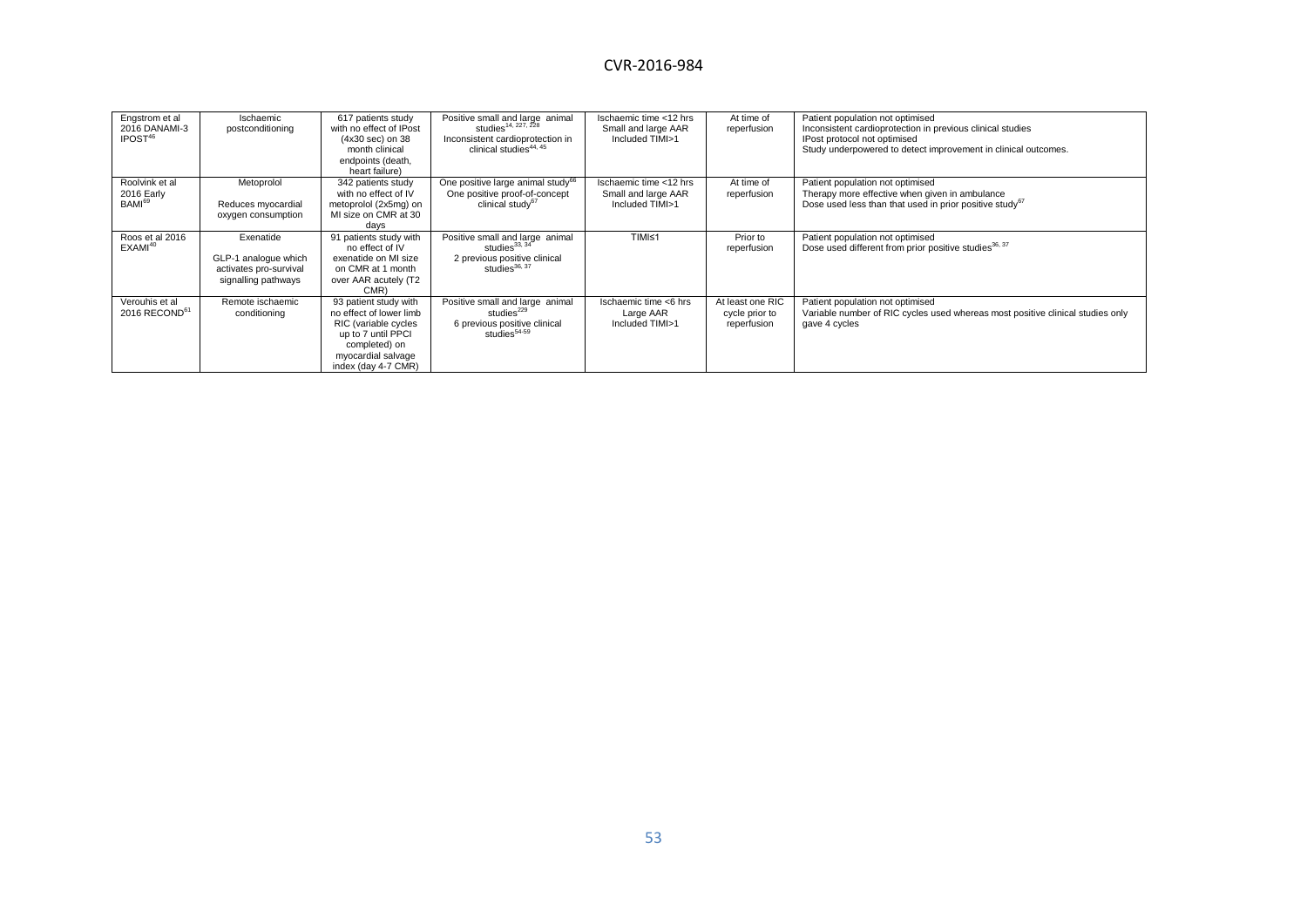# **Table 2. Checklist of criteria to consider when identifying a functionally important therapeutic target for clinical translation.**

- Is the target present and functional at or before reperfusion?
- Has the target been validated in large animal models that simulate the clinical setting?
- Has the target been validated in human myocardium?
- Is the target affected by age or gender?
- Is the target functional in the presence of co-morbidities and co-medications (including anaesthetics)?
- Is the target amenable to drug-based or physical manipulation?
- Is the appropriate drug concentration achieved within limits of toxicity?
- Is the target appropriate in isolation or should it be combined with another target (i.e. broad spectrum approach)?